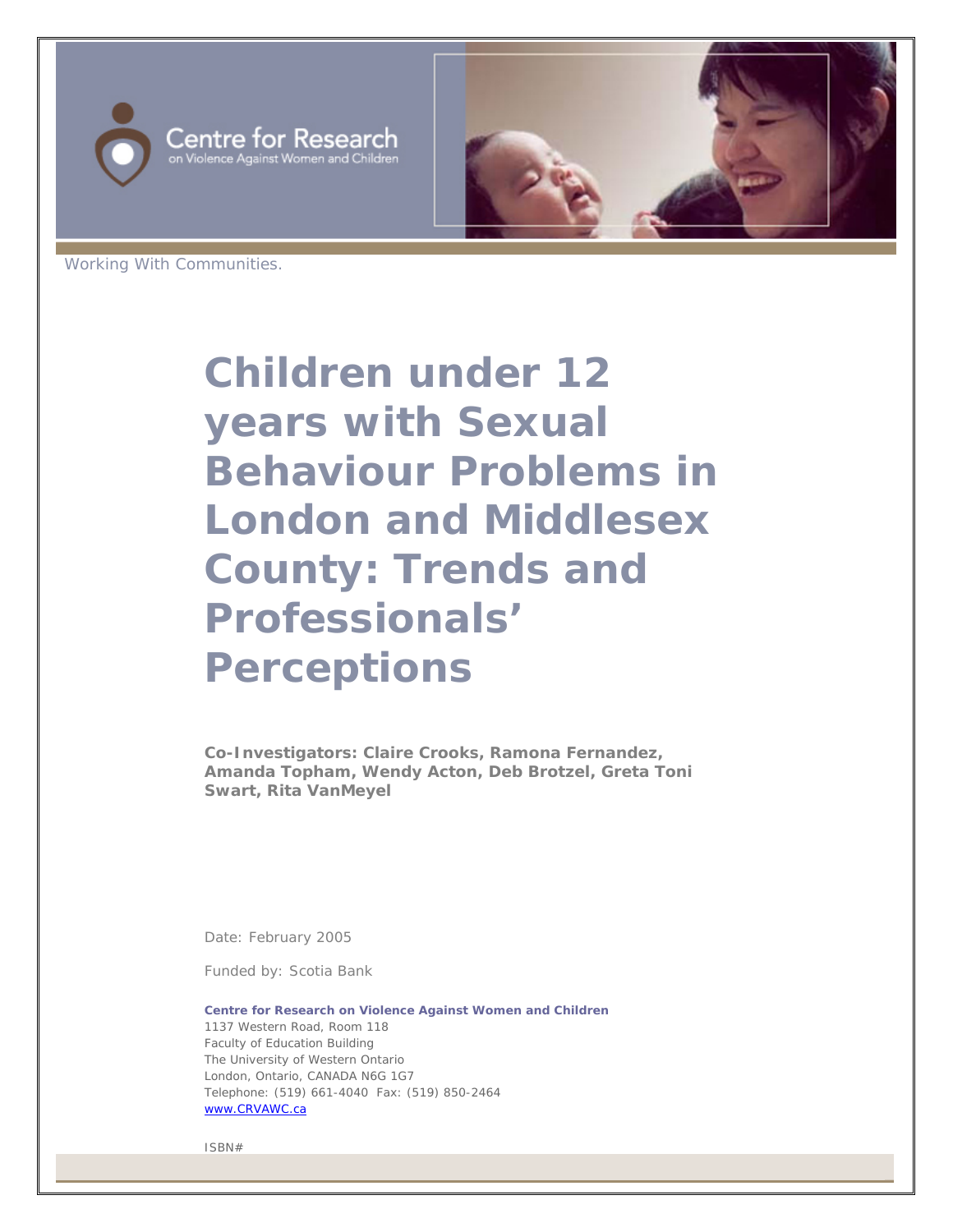Children under 12 years with Sexual Behaviour Problems in London and Middlesex County: Trends and Professionals' Perceptions

# FINAL REPORT

Claire Crooks, Ph.D., C.Psych. CAMH Centre for Prevention Sciences and The Centre for Research on Violence Against Women and Children, University of Western Ontario

> Ramona Fernandez The University of Western Ontario

> > and

Amanda Topham, MSW, RSW, CPT Children's Aid Society of London-Middlesex

Wendy Acton, MSW, RSW Madame Vanier Children's Services

> Deb Brotzel, CCW CPRI

Greta Toni Swart, PhD., M.D., FRCPC CPRI

Rita VanMeyel, MSW, RSW London Health Sciences Centre Child & Adolescent Program

In collaboration with the Child Abuse Prevention Council of London-Middlesex **February 22, 2005**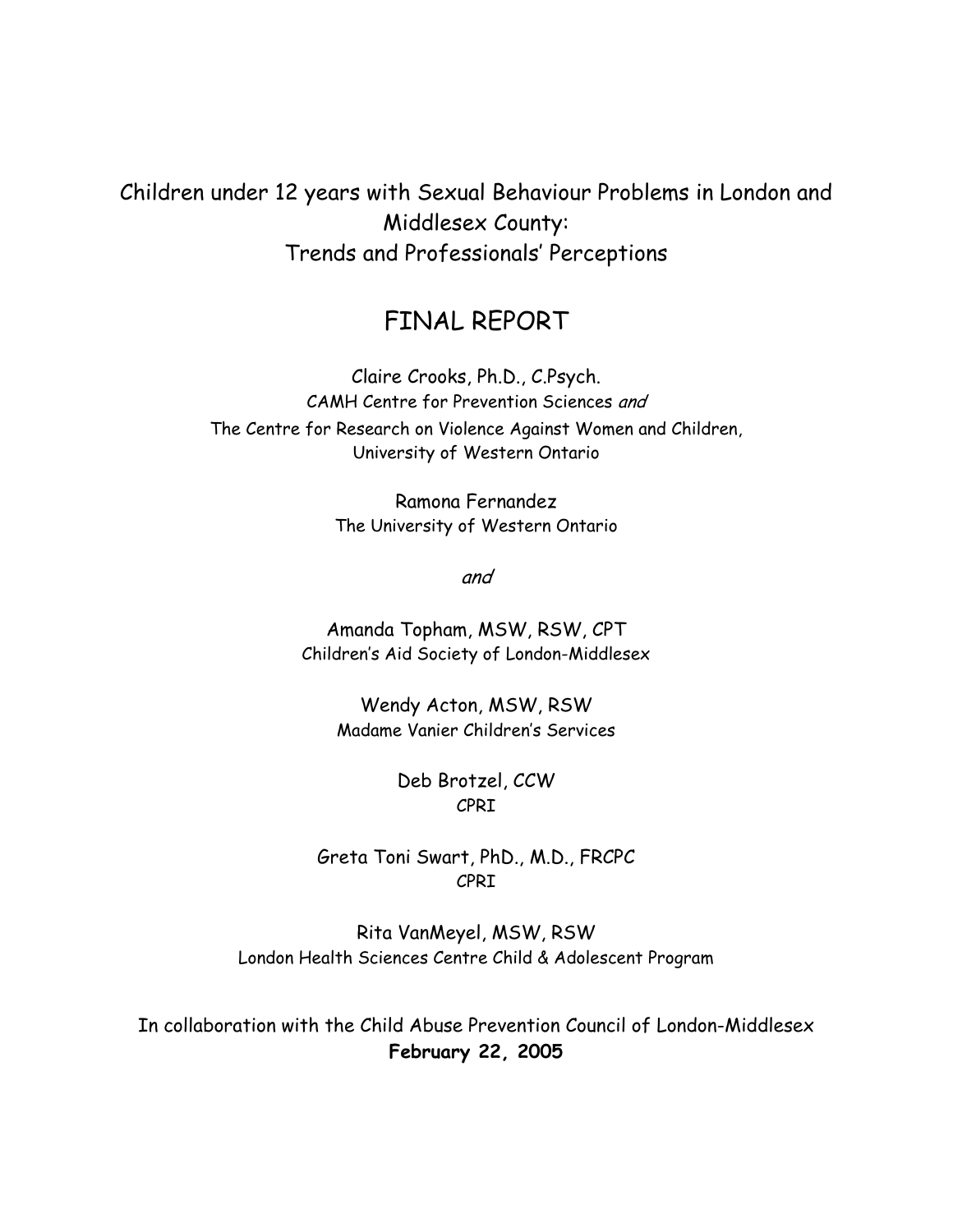# Executive Summary

In recent years there has been signs of a concerning trend in children's behaviours in London and Middlesex County. More children than ever are being identified as having Sexual Behaviour Problems. These children (many of whom are 12 or younger) exhibit age-inappropriate sexualized behaviours in their social interactions and play with other children. Community professionals working in the fields of child protection, children's mental health, health services, education, and parents are raising concerns about the nature and possible increase of children's sexual behaviours that they have witnessed in their professional practices, classrooms and in unstructured settings such as playgrounds and family residences. In addition, lack of appropriate and accessible treatment resources for these children has been identified as an issue.

Clinicians working with children have expressed concerns related to this increasing trend and the main concern relates to the safety of these children. There is a strong correlation between sexual acting out behaviours in children and being a victim of child abuse, particularly sexual abuse. In fact, the presence of sexual behaviour problems in children is one of the few reliable indicators of possible sexual abuse as well as possible exposure to inappropriate adult sexual behaviours or adult sexual material.

#### **CURRENT STUDY**

The current study was conducted to learn more about sexual behaviour problems among children under the age of 12 and the community's response to these behaviours. The study included an intensive file review of 20 child protection files for children who have been identified to have sexualized behaviour, as well as a survey of professionals. Surveys were completed by 110 social service professionals and teachers, and included questions about perceptions of the problem and community response.

#### Trends and Prevalence Estimates:

Results of the surveys with social service professional found that 16% –33% of boys and 12%-31% of girls in the community are estimated to have sexual behaviour problems. Teachers and day care staff estimates ranged between 20-25% of boys and girls. Approximately 50% of community professionals reported their perception of an increasing trend in these behaviours. Sexualized behaviours reported in case files showed a wide range of behaviours, ranging from sexualized language to self-stimulation and penetrative types of behaviour. Most identified children engaged in multiple forms of sexualized behaviour.

#### WHAT DO WE KNOW ABOUT THESE CHILDREN?

The file review part of this study found that children with sexual behaviour problems experience chaotic family environments. Results show strong patterns of child maltreatment including physical, sexual and neglect. In their living environments these children have often witnessed or been directly affected by a range of factors known to adversely affect child development, including:

- o domestic violence
- o alcohol and substance abuse problems
- o unstable living arrangements
- o different and often temporary caregiving figures
- o adult sexual activity and pornography
- o poor parenting skills
- o poverty

These children were also identified as having co-morbid problems such as Attention Deficit Disorders, Oppositional Conduct Disorders, attachment disorders and in a few cases psychological disturbances related to trauma, compulsive behaviours and attachment problems. Many were reported to be functioning below their developmental level despite having normal intellectual capability.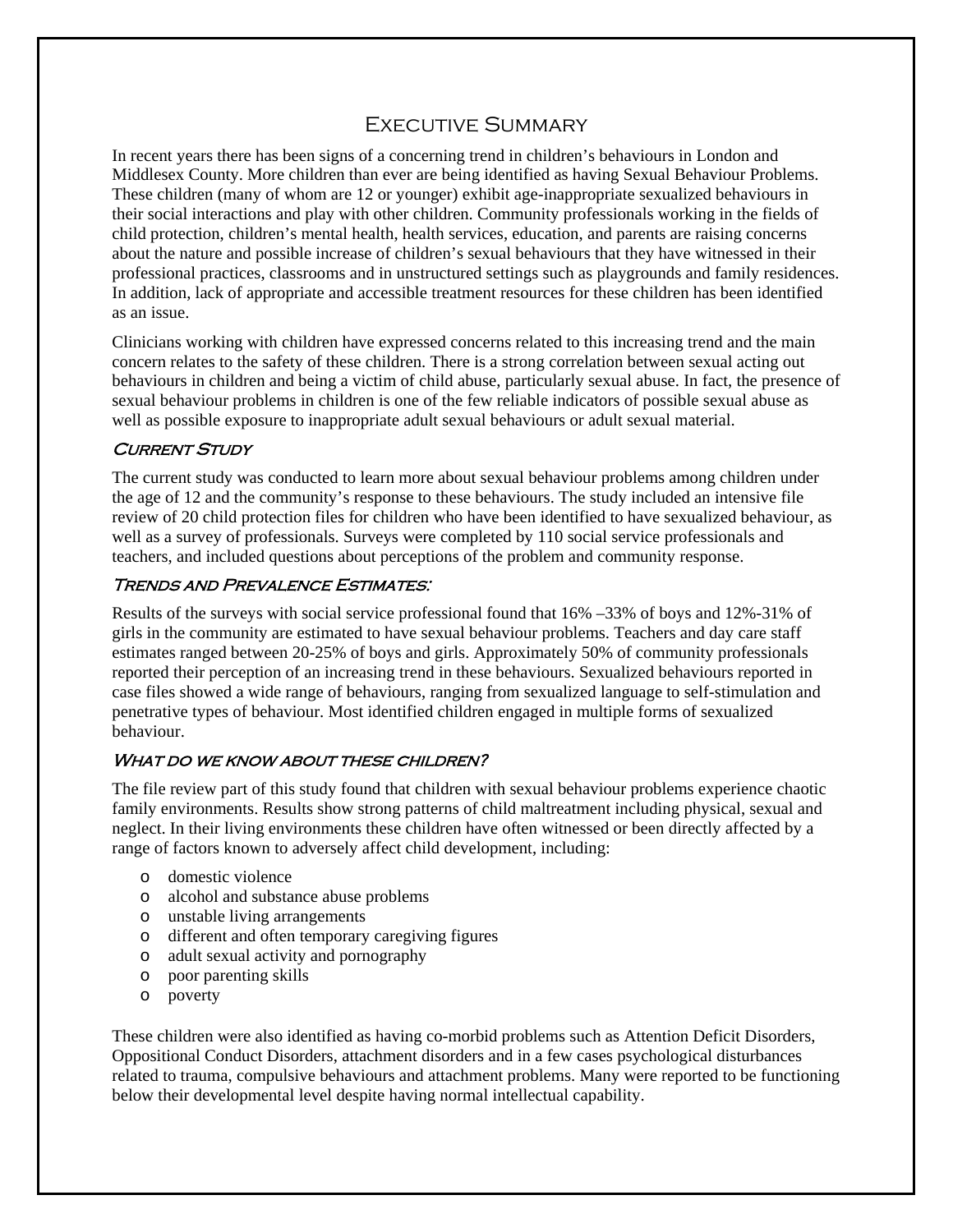Many of the children's caregivers had histories of abuse including childhood sexual abuse, maternal depression, and were frequent victims of domestic violence and woman abuse. The biological fathers for the most part had little interaction with their children and had histories of violent behaviour. Many of these children had lived in alternate care by being placed with friends, neighbours, or in foster care.

It was apparent that sexualized behaviour is only one of many problems in the lives of these children. Their behaviours are at least partly a reflection of the chaos in their lives. It is critical to address the family system as a whole when providing services and treatments to these children. It is also equally critical that the children who were targeted be identified and offered services to address their victimization and other safety issues.

#### IMPLICATIONS OF THE SEXUALIZED CHILD BEHAVIOUR:

Clinicians expressed concerns about the risks that these children pose to themselves by their inappropriate behaviour in terms of physical injuries, emotional and psychological vulnerability. Sexually provocative children may be at increased risk for sexual victimization. In addition, these sexualized social interactions and play cause emotional harm to other children who are exposed to these age-inappropriate and sometimes sexually aggressive behaviours.

#### BARRIERS TO OBTAINING SERVICES:

Clinicians expressed concerns that the community's current response is inadequate, or even harmful. There was widespread concern for these children being identified as sexual perpetrators. In addition to being developmentally inappropriate, these labels carry a stigma of social delinquency and may have serious negative consequences for these children as adolescents and adults.

There is a dire need for services and treatments for this population of children that are easily accessible, affordable, and developmentally appropriate. Currently services for this population are limited and many children are falling through the cracks. Professionals identified a range of service barriers including:

- o eligibility criteria for services
- o services are not publicly funded
- o services that do exist are not easily accessible or capable of meeting the needs of all the children in this population
- o long waiting lists
- o services that are primarily designed for adolescents and are inappropriate for children

The implications of inadequate treatments poses short-term risks to safety as well as potentially serious long-term consequences, including relationship difficulties, risky lifestyles and more serious consequences such as involvement with the criminal justice system during adolescence and adulthood.

#### : Response from Community Professionals

Community clinicians expressed feeling inadequately trained to assess and treat this problem. Teachers have a big responsibility to ensure that their classrooms are safe and yet have received no training to deal with this problem and no protocol on how and when to report these concerns. There was an overwhelming response with 88-96% of professionals asking for more training opportunities.

#### Summary and Recommendations:

There is great concern among teachers and social service professionals about children who act out sexually. This community needs to acknowledge this problem publicly, and provide effective and accessible treatments and services for these children and their families. Teachers, school staff and other front-line workers require educational resources, training, and professional support to help them address this problem as it arises. Finally, as a community we need to support these children and their families with accessible and affordable resources, adequate services and work to remove the negative labels and social stigmas.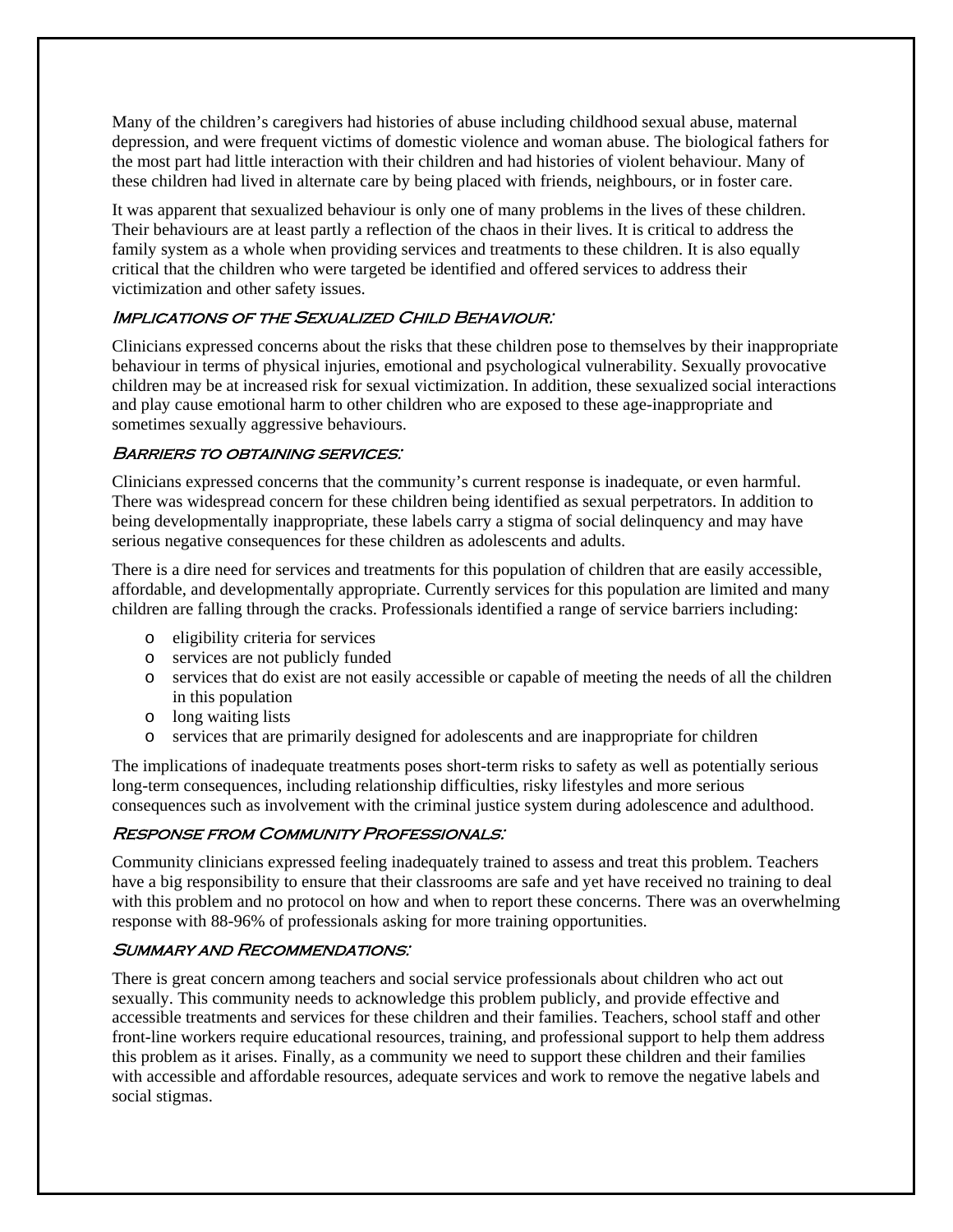#### **OVERVIEW**

Although sexual acting out in children is widely regarded as a concerning behaviour, surprisingly little is known about the children who engage in these behaviours. Perhaps in part because the topic of childhood sexuality causes significant discomfort among adults, there is a significant gap in community awareness about the problem and appropriate community responses to these children. The purpose of this report is to summarize the findings of two studies that investigated these issues. The first study, consisting of an in depth file review of 20 child protection files of children who were identified with sexual problem behaviours, provided a description of the children, their families, the incidents of sexualized behaviour, and other pertinent issues. The second study, consisting of survey data from 110 front-line professionals from a variety of agencies including child protection, children's mental health, school boards, police etc., explored issues such as perceptions of sexualized behaviours in children, perceptions of trends, available community resources, and gaps in training.

This report contains a brief overview of the typical and atypical developmental trajectories for sexual behaviour in children, differences between children who act out sexually and adolescents or adults who offend, and some of the factors associated with sexual problem behaviours in children. Next, the studies are described in terms of methodology and findings. Finally, general themes and recommendations are presented.

#### Normal and Abnormal Childhood Sexual Development

Defining normal sexual behaviours in children is complex because normal sexual behaviours have to be defined at each age and developmental level. For example, while it may be normal for a 3 year-old to take off his clothes or touch his genitals in public, the same behaviour in a 13 year-old would be cause for concern. In general, normal behaviours reflect the biological and intellectual developments of children and follow a developmental progression. Typically, children will explore and interact at a level that they are biologically, intellectually, emotionally and socially prepared for. Sexual behaviours in children serve several important developmental functions. These behaviours provide a way for children to acquire information about their bodies. They also allow children to explore differences by looking and touching themselves and others. Sexual behaviour also facilitate and exploration of gender roles and behaviours as part of children's sexual socialization (Johnson, 1998). Indeed, sexual play and interactions between children is considered normal and healthy:

- $\checkmark$  when the children involved are of similar age, size and developmental status;
- $\checkmark$  when participation is mutual and voluntary;
- $\checkmark$  when the sexual play behaviours are not excessive or harmful; and,
- $\checkmark$  when the play behaviours are limited in type and frequency and the children's interest in sex; and,
- $\checkmark$  when sexuality is balanced by curiosity about other aspects of their life (Johnson, 1998)

In contrast to the normal, healthy and developmentally appropriate sexual play described above, sexual behaviour problems differ in terms of intensity, intrusiveness, and impact. Johnson (1998) has identified sexual behaviours that raise concerns because of their age-inappropriateness, social inappropriateness and/or because the behaviours themselves are physical and emotional harmful to the children involved. Johnson has identified 20 characteristics of child sexual behaviours that should raise red flags for adults. These indicate sexual behaviours that are not healthy or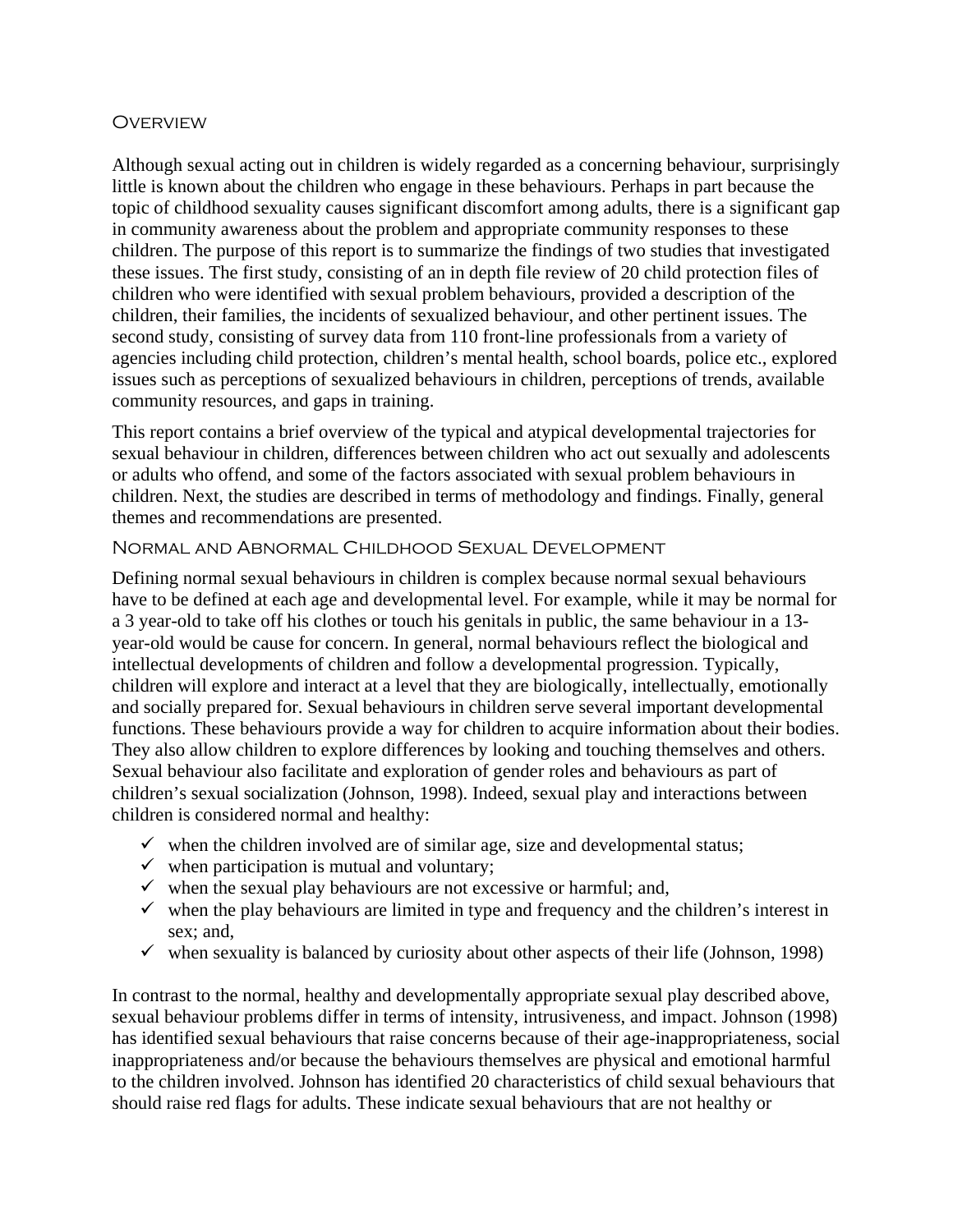developmentally normal for children. Sexual behaviours in children may be considered problematic when:

- $\checkmark$  the children engaging in the sexual behaviours are of different ages or developmental levels;
- $\checkmark$  sexual behaviours are a source of emotional warmth or a way to cope with loneliness;
- $\checkmark$  children have too much knowledge about sex and engage in adult sexual behaviours;
- $\checkmark$  sexual behaviours are impulsive, progressive and persist over time and are associated with or driven by anxiety, guilt or fear and is a way to cope with overwhelming feelings;
- $\checkmark$  sexual behaviours are eliciting complaints and/or adversely affecting other children and are socially inappropriate
- $\checkmark$  play is limited to and demonstrates a preoccupation with sex or sexuality;
- $\checkmark$  children sexualize non-sexual things, interactions, relationships and engage animals;
- $\checkmark$  sexual behaviours cause physical or emotional pain or discomfort to self or others;
- $\checkmark$  when sex is used to hurt others and is paired with anger and aggression;
- $\checkmark$  children do not understand their rights or the rights of others in relation to sexual contact and use distorted logic to justify their sexual actions; and
- $\checkmark$  coercion, force, bribery, manipulation or threats are associated with sexual behaviours

A more detailed list of problematic sexual behaviours is in *Appendix A.*

In describing the boundary between healthy and unhealthy sexual behaviour in children, Johnson and Gil (1993) have proposed a continuum from normal and healthy sexual behaviours to molesting types of behaviours. They have developed a typology to conceptualize different patterns of sexual behaviours in children 12 years of age and younger. The importance of this typology lies in the realization that different patterns of problematic sexual behaviour have different contributing factors, and may require different responses from the adults involved. The four types identified include normal sexual exploration, sexually reactive behaviours, extensive mutual sexual behaviours, and children who molest. Each of these categories is described briefly below:

*Normal Sexual Exploration* involves age-appropriate curiosity about bodies, sexuality and play that explores each other's bodies (playing doctor) and exploring gender roles and behaviours (playing house).

*Sexually Reactive Behaviours* reflect age-inappropriate knowledge about sex and sexual behaviours. It usually is a re-enactment of experienced inappropriate sexual contact or exposure to adult sexual activities/ media.

*Extensive Mutual Sexual Behaviours* constitute a more pervasive and focused sexual behaviour pattern than sexually reactive children. They participate in the full spectrum of adult sexual behaviours. While they may use persuasion, they typically do not use force or coercion to elicit participation from others.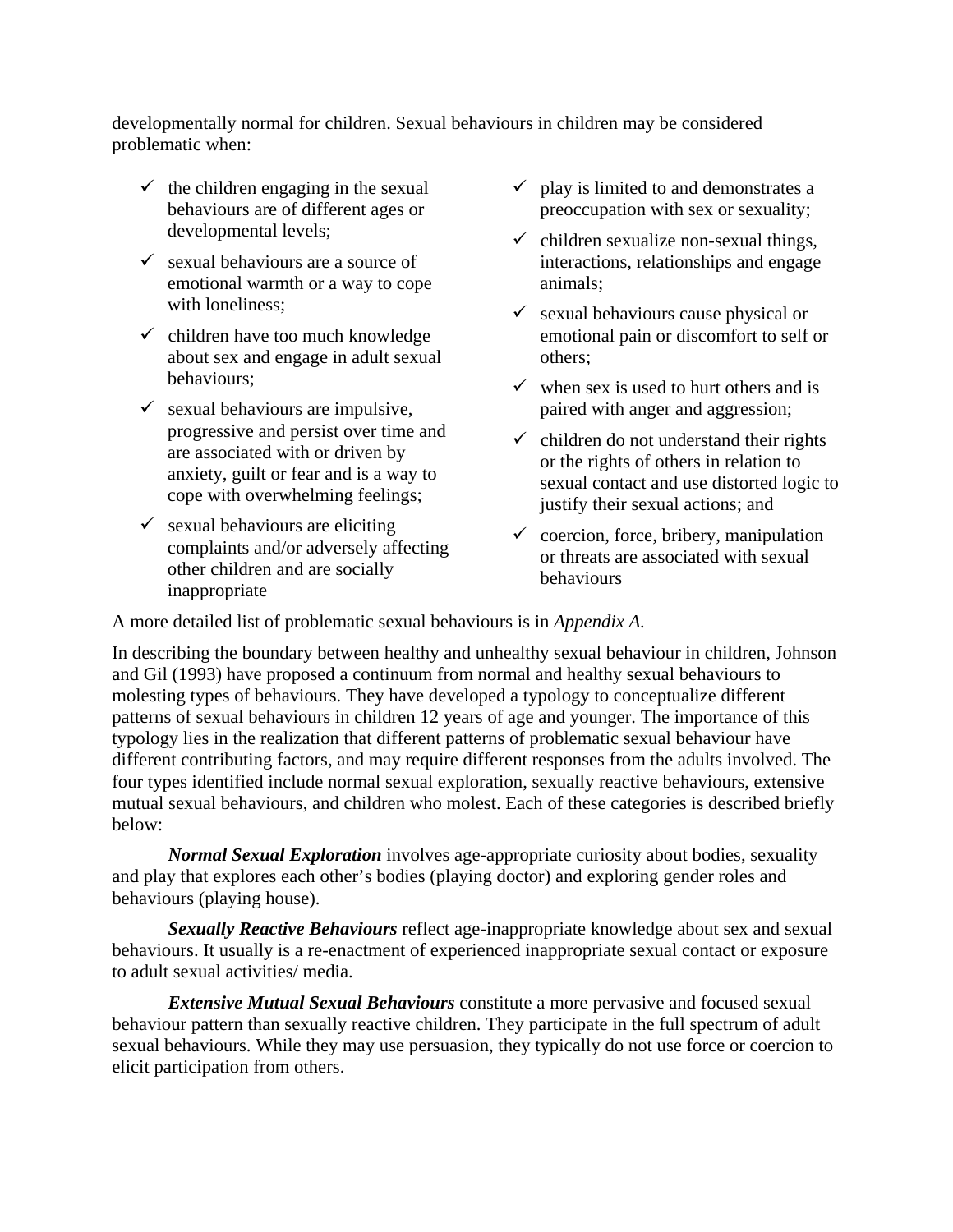*Children who Molest* demonstrate sexual behaviours that go far beyond what is developmentally appropriate childhood exploration and play. These children are often preoccupied with sex, physically and sexually aggressive, and generally have poor impulse control. They also engage in adult sexual behaviours and typically use force, coercion, threats or manipulation and trickery to elicit participation from same-aged or younger peers.

Children who engage in molesting types of sexual behaviours pose a greater risk to the peers they interact with than those children whose sexual acting out behaviours are reactive in nature and confined mostly to their own bodies. Children who molest are sometimes seen as 'sexually offending' other children because of the age-inappropriate nature of molesting behaviours and the force, coercion, and aggression involved. Is it appropriate to label a child who molests, with adult criminal labels like, 'pedophile' or 'sex offender'? The first author of this report has been present at child abuse conferences where case studies of "ten-year-old pedophiles" are presented. We would argue that applying these adult labels is extremely problematic and that assessment within a developmental context is necessary. There are critical differences in the developmental level of children that make their behaviours different from the behaviours of adults - physically, intellectually, emotionally, socially and morally.

## Sexual Acting Out: Children Vs. Adolescents / Adults

Although sexual acting out in children has some superficial similarities to adult sexual offending, there are critical differences. Sexual offending behaviours in adults and adolescents imply socially deviant or inappropriate sexual behaviours directed towards non-consenting individuals. These are most often criminal behaviours because they are carried out against the will of the victim and often paired with violence, force, threats to the individual's safety or the safety of those close to them. Unlike most adults and adolescents, children are developmentally not capable of the same kind of intellectual capacity for reasoning, planning and knowledge about the implications of their actions, as adults and adolescents.

Perhaps the biggest difference between adults/adolescents and children in terms of sexual behaviour is what they hope to achieve with their behaviour. Despite the severity and degree of sexualization of the behaviours, children are not engaging in these behaviours to seek sexual gratification of their sexual needs and desires. Rather, children are often seeking love, attention and emotional warmth that is lacking in their lives or responding to overwhelming feelings of anxiety, guilt or fear and sexually act out as a way to cope with their overwhelming feelings (Johnson & Gil, 1993). When children's emotional needs are not met by their caregivers they often turn to peers and/or other adults. Physical contact provides comfort to these otherwise neglected children and they are often likely confused and associate physical touch and contact with love and caring. Children who are sexually misused or exposed to adult sexuality are more apt to associate sexualized actions with love and caring (Johnson & Gil, 1993).

In contrast, sexual offending adults and adolescents engage in sexual behaviours primarily to seek sexual gratification, and often use violence, force, coercion, threats or manipulation to make sure these needs are met. Most adults/ adolescents are also intellectually capable of discerning right from wrong, capable of the reasoning to plan and execute their actions sometimes using complex schemes to force, coerce, manipulate or trick people into sexual activity with them.

#### What Predicts Sexual Problem Behaviours in Children?

Research in this field suggests that many boys and girls who act out sexually have witnessed adult sexuality paired with violence, been sexually, physically and emotionally abused, and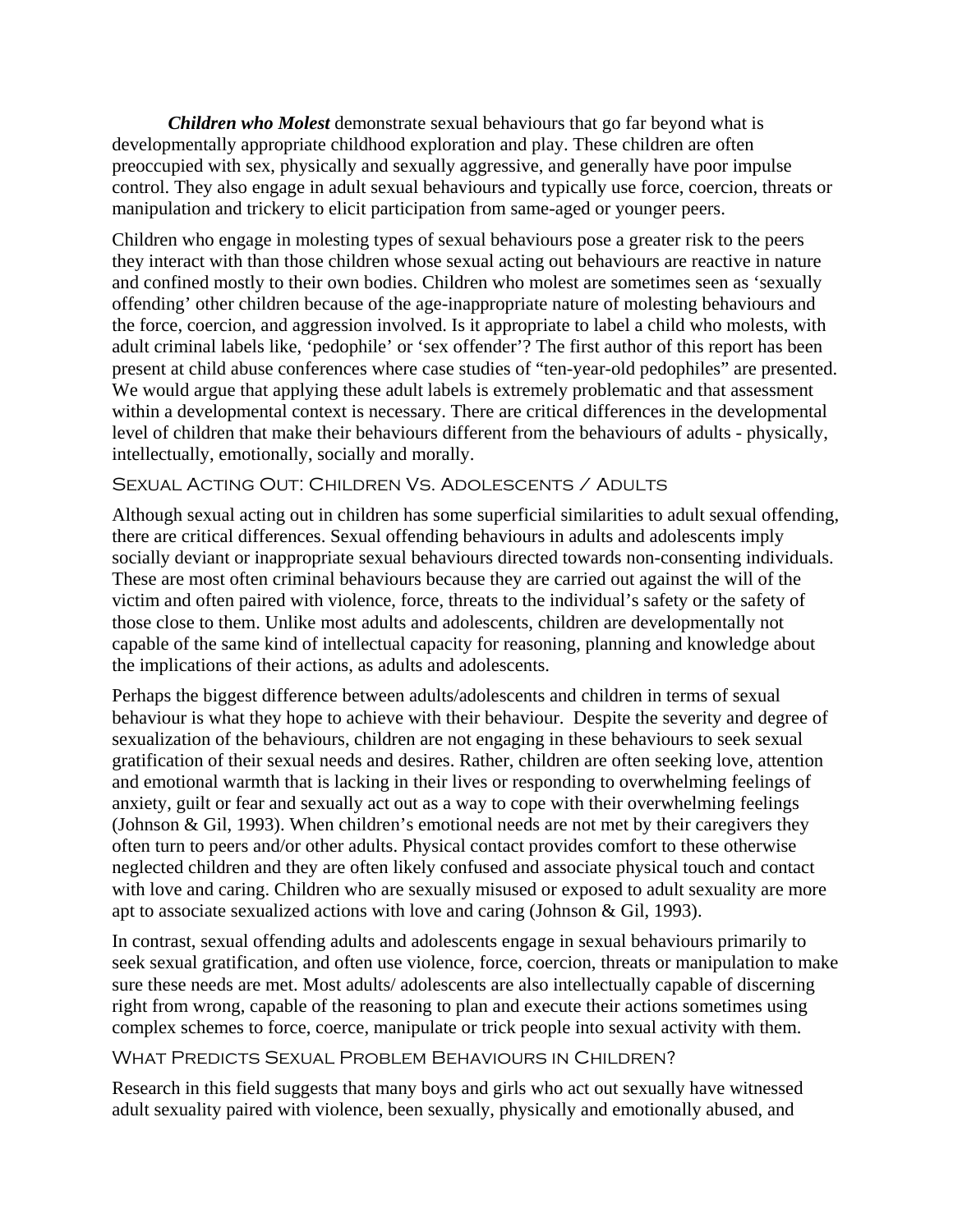experienced significant neglect of their physical and emotional needs by their primary caretaker (Friedrich, 1990; Friedrich, Davies, Feher, & Wright, 2003; Gil & Johnson, 1993; Silovsky & Niec, 2002). Child maltreatment is very strongly correlated with sexual behaviour problems.

Other dynamics that possibly influence sexual acting out behaviours in children include exposure to highly stimulating sexual content in terms of printed media, TV, pornographic materials, viewing other adolescents/adults involved in various sexually stimulating behaviours (including viewing parents during love-making, sexualized language, picking up on the sexual content of constant sexual innuendos in sexualized families) (Johnson & Gil, 1993). Dysfunctional family dynamics including overt and covert abuse, criminal or illicit activity, incestuous patterns of interactions, emotionally barren families, families where children have had to take on a caregiving role and families with poor boundaries have also been implicated in the development of sexual problem behaviours (Johnson & Gil, 1993).

Finally, other associated characteristics (which are not necessarily causal) have been identified. These include: Loss/ disruption of early attachments, panic and anxiety, impaired self-regulation, excessive/ unfair punishment, Oppositional and Conduct disorders. From a functional perspective, children may use sexually inappropriate behaviours to 'get back' at others, to express anger or pent-up aggression, or to provoke reactions in an attempt to seek attention even if it is punishment. In older children and adolescents, sexual behaviours may sometimes be used to assert power or domination or to manipulate other children (Crenshaw, 1988).

To summarize, sexual acting-out behaviours in children under 12 years raise concerns because of their age-inappropriateness, deviance from socially acceptable norms, and risk of harm to the children involved. Furthermore, these behaviours may indicate another problem that lurks beneath the surface, in that they are risk markers for various forms of abuse. Although sexual acting out behaviours do not equate having been sexually or physically abused, they are certainly grounds for taking a closer look at what is transpiring for a particular child or family.

#### Will sexually abused children grow up to be sex offenders?

One of the biggest concerns regarding sexually abused children who exhibit sexualized behaviours is the fear that these children will in turn perpetuate the cycle of victimization by becoming perpetrators themselves as adolescents or adults. Children who engage in molesting and sexually aggressive behaviours present the biggest concern and are often considered to be at a greater risk to sexually offend in later years than those children who are abuse-reactive. However, research identifying this intergenerational transmission of sexual acting out is preliminary and tends to rely on indirect evidence.

On one hand, research shows that 35% of adolescents reported for the sexual abuse of a child had themselves been victims of childhood sexual abuse, physical abuse or neglect. The prevalence of childhood sexual abuse among child molesters in a clinical outpatient treatment sample ranged from 21% to 25% (Jonson-Reid & Way, 2001). Among adults convicted of sex crimes, about 30% began offending as children, some before they were 9 years old. On the other hand, according to Johnson (1998) only 0.5% of sexually abused children will go on to molest other children. These statistics are only estimates, given the widespread under-reporting of child sexual abuse.

According to these various findings, there is a link between childhood sexual abuse, sexualized behaviours, and sexual offending later in life. However, the strength of the association ranges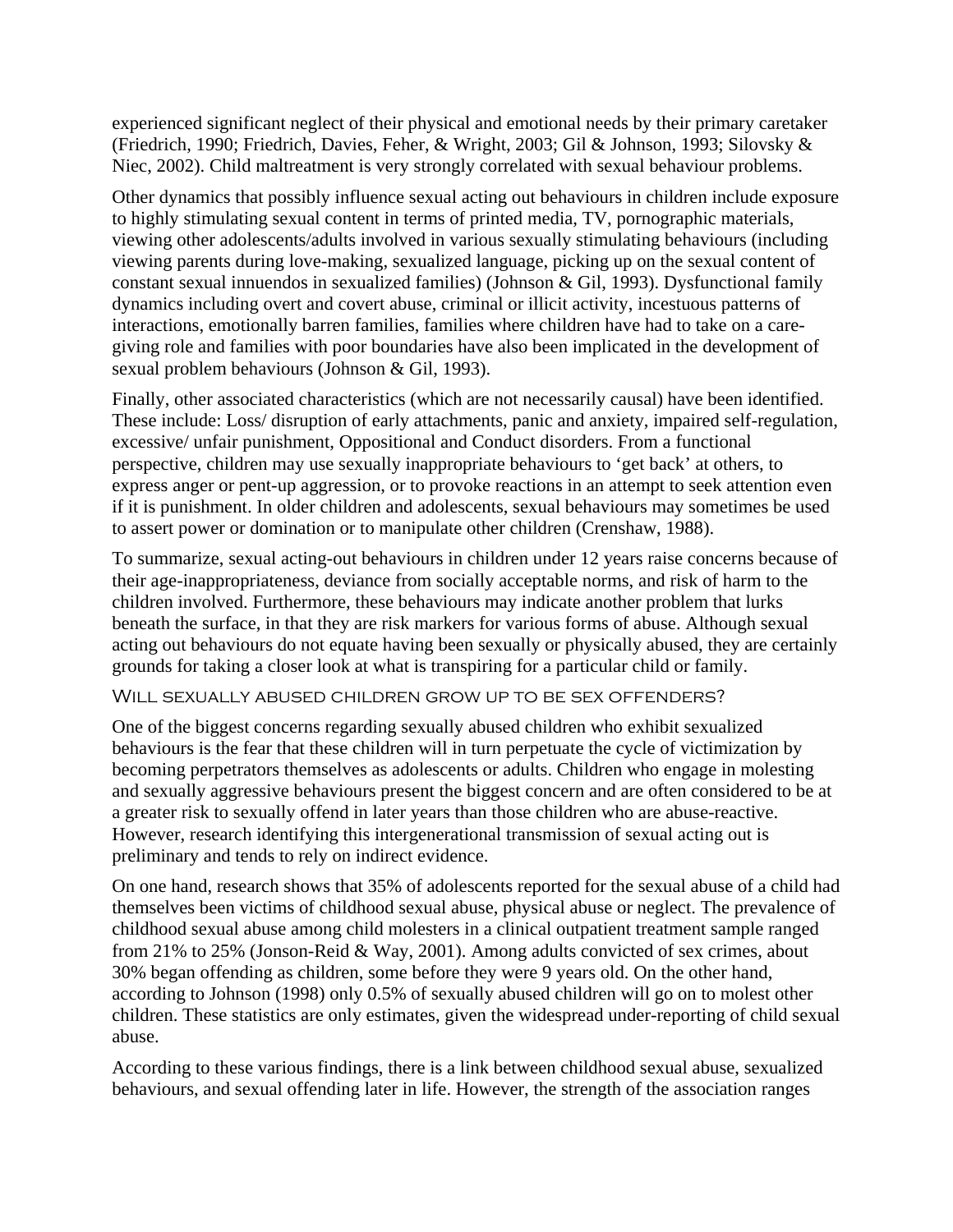depending on the methodology of the study and the sample being used. Thus, while a sizeable minority of adult sexual abusers have histories of childhood sexual abuse, most victims of child sexual abuse do not grow up to offend sexually. Appropriate interventions for children who have been sexually abused or who are demonstrating sexual behaviour problems may be a critical factor in determining the different outcomes that we see for different children.

#### **CURRENT STUDY**

Community professionals in London-Middlesex County working with children in the areas of child welfare, abuse and neglect have expressed concerns that the numbers of children who are exhibiting sexual behaviour problems appear to be an increasing trend. These children are engaging "in sexual behaviours beyond their age and stage of development and who are emotionally harming other children through their sexually aggressive behaviour" (Topham, 2003). According to child protection staff, this observation is also starting to be expressed by family doctors and medical professionals that have treated children or had families raise this concern with them. Front-line protection workers report that teachers and day-care staff have also noticed that the numbers of children exhibiting these behaviours in the classroom and schoolyard are increasing. Finally parents too are raising more concerns than ever before about the sexualized play behaviours of the children they encounter at playgrounds or in the neighbourhood as documented by phone calls to child protection agencies. Consequently the children's mental health centres are addressing more cases of children with sexual behaviours now than before, even if the sexualized behaviours are not the primary reason for referral. As a community, there is concern that little is known about these children and their intervention needs. Furthermore, concern has been raised about a gap in appropriate and accessible services for children who have sexual behaviour problems.

In response to these community concerns, the Child Abuse Council of London-Middlesex formed a research subcommittee. This subcommittee, under the leadership of Ms. Amanda Topham, MSW, submitted an application for a community grant. The grant was approved by the Centre for Research on Violence Against Women and Children at the University of Western Ontario, and researchers from the UWO were contracted to undertake the project. The project involved a collaboration between the research subcommittee and the university researchers at every step of the process, including procedures, measures, and written documents. The research sub-committee consisted of representatives from the Children's Aid Society of London and, Child and Adolescent Centre at London Health Sciences, Madame Vanier Children's Services Middlesex, and the Child and Parent Resource Institute (CPRI)

The primary aims of the study were to:

- 1. Investigate the trends and perceived prevalence of children with sexual behaviour problems in London and Middlesex County
- 2. Explore the associated characteristics of children who exhibit these problem behaviours
- 3. Ascertain the perceptions of the community professionals, with an emphasis on possible gender differences among children who have sexual behaviour problems
- 4. Explore the current treatment and service responses available to this population of children within the community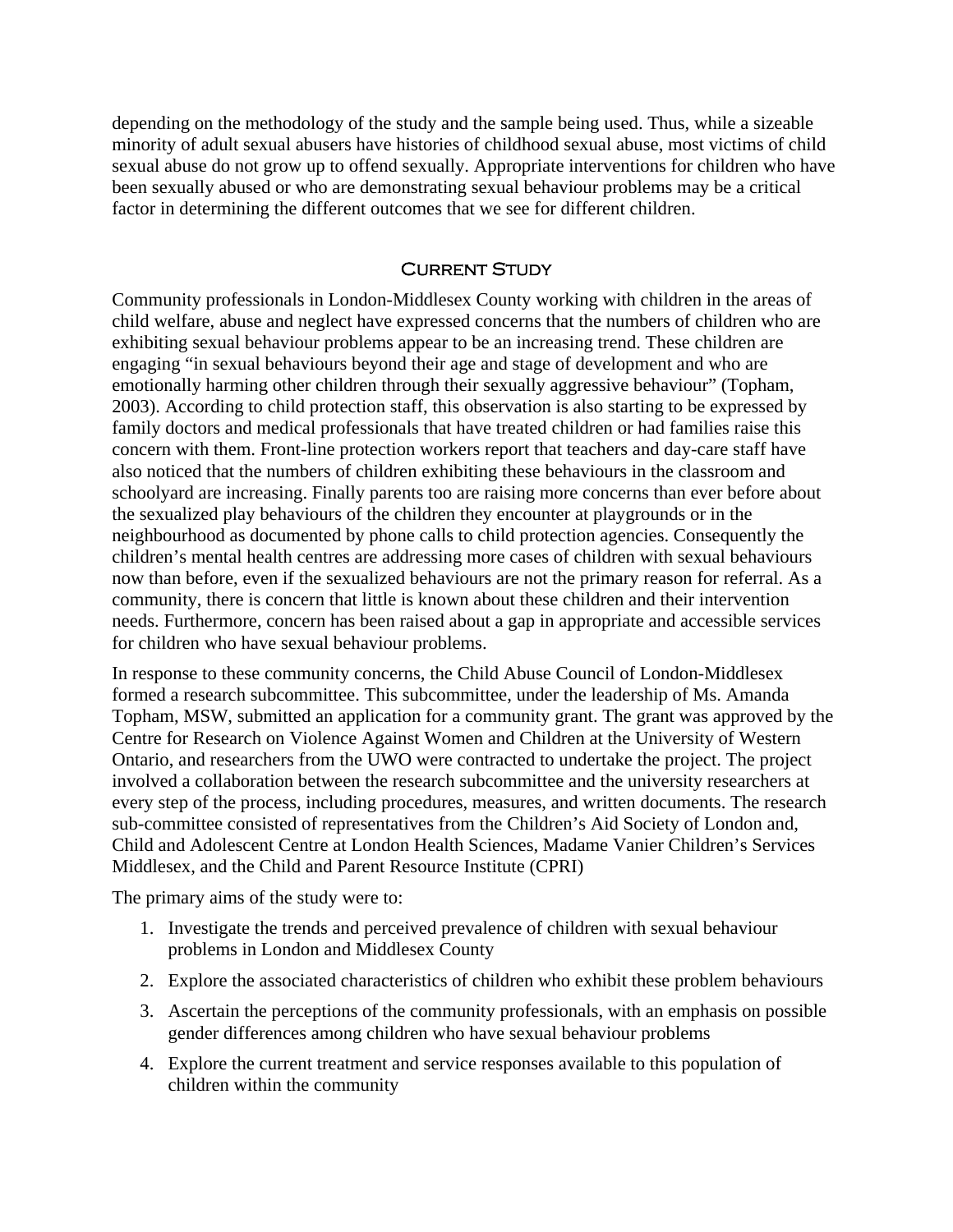# Study 1- File Review

The first part of the study consisted of a file review of children aged 0-12 years who were residing in London and Middlesex County at the time that they were identified as having sexual behaviour problems. The purpose was to gather descriptive information about children who act out sexually (index children), their relationships to the children they act out towards (target children), circumstances surrounding the incidents of sexualized behaviour, and services offered.

## **METHOD**

Participants for this part of the study were children who had exhibited problematic sexual behaviours between the dates of January 1, 1999 and December 31, 2003. Children's files were identified by social workers at the London-Middlesex Children's Aid Society. Inclusionary criteria included residence in London-Middlesex County at the time of the sexualized behaviour incidents and being 12 years or younger at the time of incident(s). Exclusionary criteria included identified developmental disabilities (IQ less than 70) to control for reduced /impaired developmental growth as a confound. Twenty comprehensive files were reviewed.

A data collection tool consisting of three parts was used to collect data from files. This tool included:

- Case Data Sheet -- used to record demographic information and case history
- Episode Sheet -- used to document information regarding sexualized behaviour in file
- Service Dispositions used to document what services and treatments were offered

The data collection tool was developed specifically for this study and is included in *Appendix B.*

A Data Coding package was used to provide a uniform means of recording collected data. Items on the Data Coding Package were a combination of new items and items adapted from The Child Sexual Behaviour Inventory (version 1; Friedrich, 1990), and are included in *Appendix C.* All protocols received ethical clearance from The University of Western Ontario's Medical Review Board prior to the commencement of data collection.

## **RESULTS**

The main purpose of collecting data from file reviews was to identify the underlying dynamics and associated characteristics of sexualized behaviours in children. In reviewing the 20 child protection case files, we encountered a wide range of family backgrounds, associated familial problems and other behavioural problems of these children (in addition to their age-inappropriate sexual acting out). In all cases there were a number of problems faced by these children, and their age-inappropriate sexual behaviour was only one of many concerns faced by their families.

The results will focus primarily on addressing the following questions:

- 1. Children who act out sexually– Who are these children in this community?
- 2. What was the nature of the sexual behaviour problems exhibited by these children?
- 3. Who are the other children who are being targeted or victimized by inappropriate sexual interactions?
- 4. What community services/ treatments were available and offered to address this concern?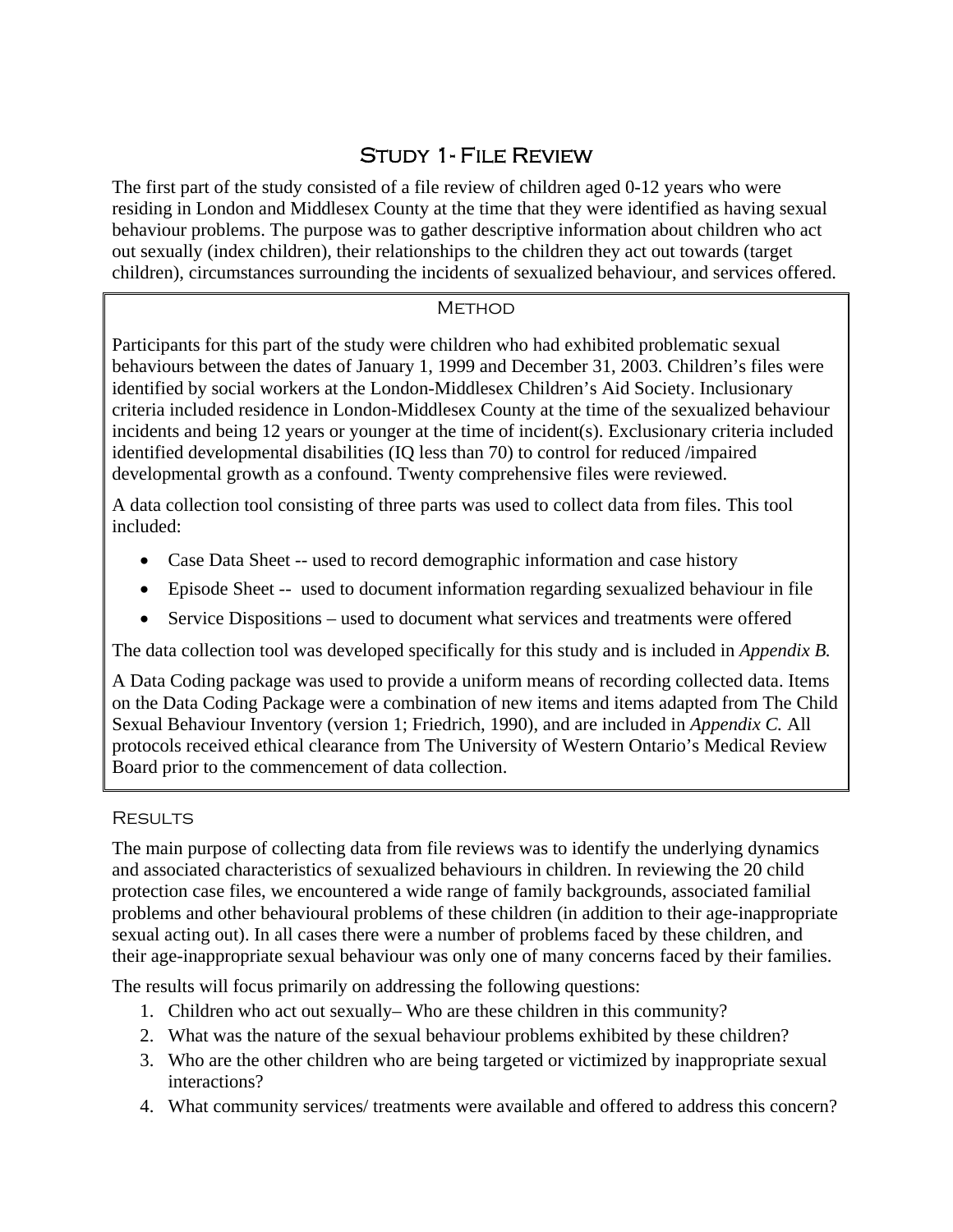#### 1. Who are these children?

For the purposes of this study, children who have been identified as having exhibited sexual behaviour problems will be referred to as the "Index Children". Of the 20 case files reviewed 13 index children were male and 7 were female. Their dates of birth ranged from 1986 –1997. It should be noted that by definition, these children represent a high risk group within the larger population of children who act out sexually in that their living circumstances have been identified to constitute child protection concerns.

#### Victimization History of Index Children:

Findings from this study revealed that virtually all of these children had a documented history of some form of abuse or had witnessed abuse and domestic violence. Six of the seven girls had recorded histories of being sexually abuse, six had been physically abused, and four neglected. For boys, eight of the 13 had sexual abuse histories, 12 had been physically abused, and 10 had documented histories of neglect. In virtually all cases, the perpetrators were people in positions of trust with the children. In this sample of 20 children, perpetrators of sexual abuse were most likely to be adolescent male babysitters, perpetrators of physical abuse were most likely to be biological fathers, and perpetrators of neglect were most likely to be identified as biological mothers. The finding that mothers were most likely to be implicated in neglect was in large part an artefact of the number of single parent mother-headed families. This pattern also reflects a social bias whereby mothers are more likely than fathers to be charged with neglect, even in twoparent families (Trocme, et al., 2001).

#### Index Children's Living Arrangements

Living arrangements of these children involved complex and constantly changing configurations. Over 40% of the identified index children resided in single parent households headed by mothers. Other people (mothers' boyfriends, parents' sexual partners, family friends etc) who were not part of the immediate family were also present in these households. In some cases, children were shuffled back and forth between custodial and non-custodial parents, or alternatively, between parents and foster care or group home placements. Table 1 reflects the living arrangements of the index children at the time of sexualized incidents.

| Caregivers of the child                             | Percentage of |
|-----------------------------------------------------|---------------|
|                                                     | cases         |
| Both biological parents                             | 4.9 %         |
| Single parent -biological mother                    | 41.2 %        |
| Biological mother + common-law partner/ boyfriends  | 5.9%          |
| Biological father + common-law partner/ girlfriends | 5.9%          |
| Foster family                                       | 17.6 %        |
| Residential Treatment home/ group homes             | 23.5 %        |

Table 1: Living Arrangements of the Index child

#### 2. What was the nature of the sexual behaviour problems?

Children's recorded sexualized behaviours ranged across a spectrum from sexual curiosity and mutual sexual play to more intrusive sexual acts that were sometimes accompanied by force, coercion or physical threats. Table 2 lists the various Sexual Behaviours and indicates the numbers of boys and girls who have engaged in these behaviours.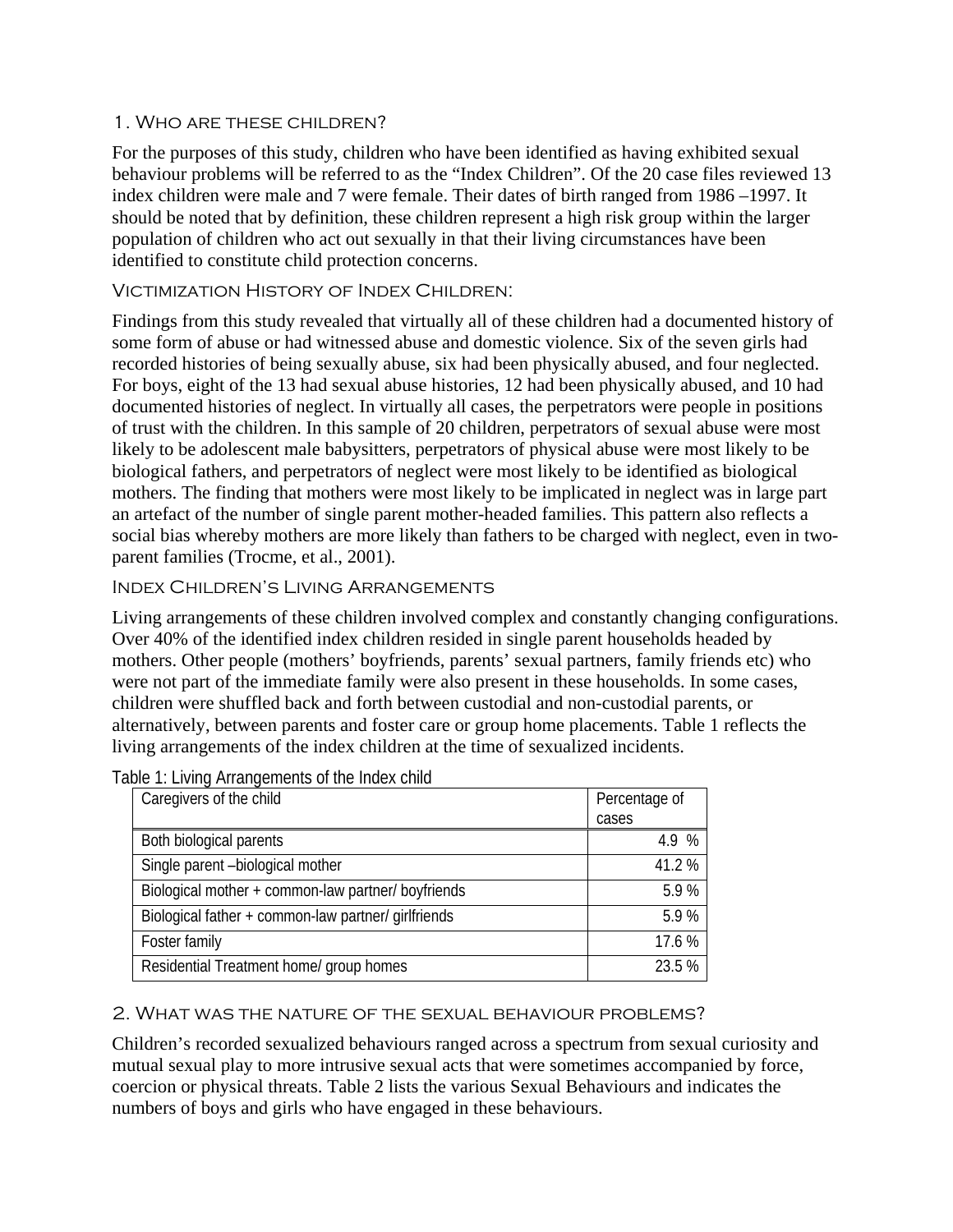## Table 2: List of Sexual Behaviours

|                               | <b>Details of Sexualized Behaviours</b>                                                                      | ( $N =$ number of<br>children who have<br>engaged in sexual<br>behaviours)<br>Boys | Girls                   |
|-------------------------------|--------------------------------------------------------------------------------------------------------------|------------------------------------------------------------------------------------|-------------------------|
| Gender                        | Talks about wanting to be the opposite sex                                                                   | $N = 13$<br>$\Omega$                                                               | $(N=7)$<br>$\mathbf{1}$ |
| Identity                      | Male child using fists under shirt to simulate breasts                                                       | 1                                                                                  | 0                       |
|                               | Male child asks for female clothing and under-garments                                                       | 1                                                                                  | $\overline{0}$          |
|                               | Male child wants and steals girls' makeup                                                                    | $\mathbf{1}$                                                                       | $\theta$                |
| Sexual                        | Uses explicit words to describe sex acts                                                                     | 1                                                                                  | 3                       |
| Language                      | Makes sexual sounds (moans, sighs, heavy breathing etc)                                                      | $\overline{2}$                                                                     | $\overline{0}$          |
|                               | Talks about sexual acts                                                                                      | $\overline{4}$                                                                     | $\mathbf{1}$            |
|                               |                                                                                                              | $\mathbf{1}$                                                                       |                         |
|                               | Written sexualized language                                                                                  |                                                                                    | $\overline{2}$          |
| Self-<br>Stimulation          | Makes sexual comments, statements or gestures                                                                | $\mathbf{1}$                                                                       | 1                       |
|                               | Touches own private parts when in public places                                                              | 3                                                                                  | $\theta$                |
|                               | Masturbates with hand                                                                                        | $\overline{2}$                                                                     | $\overline{0}$          |
|                               | Masturbates with objects                                                                                     | $\mathbf{1}$                                                                       | $\overline{0}$          |
|                               | Touches own private parts when at home                                                                       | $\mathbf{1}$                                                                       | 0                       |
|                               | Rubs body against people or furniture/ trees                                                                 | 3                                                                                  | $\mathbf{1}$            |
|                               | Masturbation in public or with other children                                                                | 5                                                                                  | 1                       |
|                               | Excessive masturbation                                                                                       | $\theta$                                                                           | 1                       |
|                               | Requesting sexual devices/ aids for masturbation                                                             | $\theta$                                                                           | 1                       |
| Heightened<br>Sexual Interest | Imitates the act of sexual intercourse                                                                       | 3                                                                                  | 3                       |
|                               | Asks other to engage in sexual acts with him/her                                                             | $\overline{4}$                                                                     | $\overline{2}$          |
|                               | Tries to look at people when they are nude or undressing                                                     | $\overline{2}$                                                                     | $\overline{2}$          |
|                               | Imitates sexual behaviour with dolls or stuffed animals.                                                     | 3                                                                                  | 1                       |
|                               | Tries to view pictures of nude or partially dressed people (may include catalogues<br>and printed material). | $\overline{2}$                                                                     | $\theta$                |
|                               | Asks to view nude or sexually explicit TV shows (may include video movies or HBO-<br>type shows)             | $\mathfrak{Z}$                                                                     | $\overline{0}$          |
|                               | Tries to watch adults engaged in sexual activity                                                             | $\overline{2}$                                                                     | $\mathbf 0$             |
|                               | Tries to enter shower/ bathrooms/ bedroom when others are using the facilities or<br>nude                    | $\overline{3}$                                                                     | $\overline{2}$          |
|                               | Tries to look up women's skirts or down necklines                                                            | $\mathbf{1}$                                                                       | $\mathbf{1}$            |
| Exhibitionism                 | Undresses self in front of others                                                                            | $\overline{7}$                                                                     | 4                       |
|                               | Shows private parts to other children                                                                        | $\mathfrak{Z}$                                                                     | $\overline{2}$          |
|                               | Stripping/ Dancing in an exotic manner                                                                       | $\mathfrak{Z}$                                                                     | 1                       |
|                               | Exposes private parts in public to children / adults                                                         | 8                                                                                  | 1                       |
|                               | Prefers to be nude when at home                                                                              | $\mathbf{1}$                                                                       | $\overline{0}$          |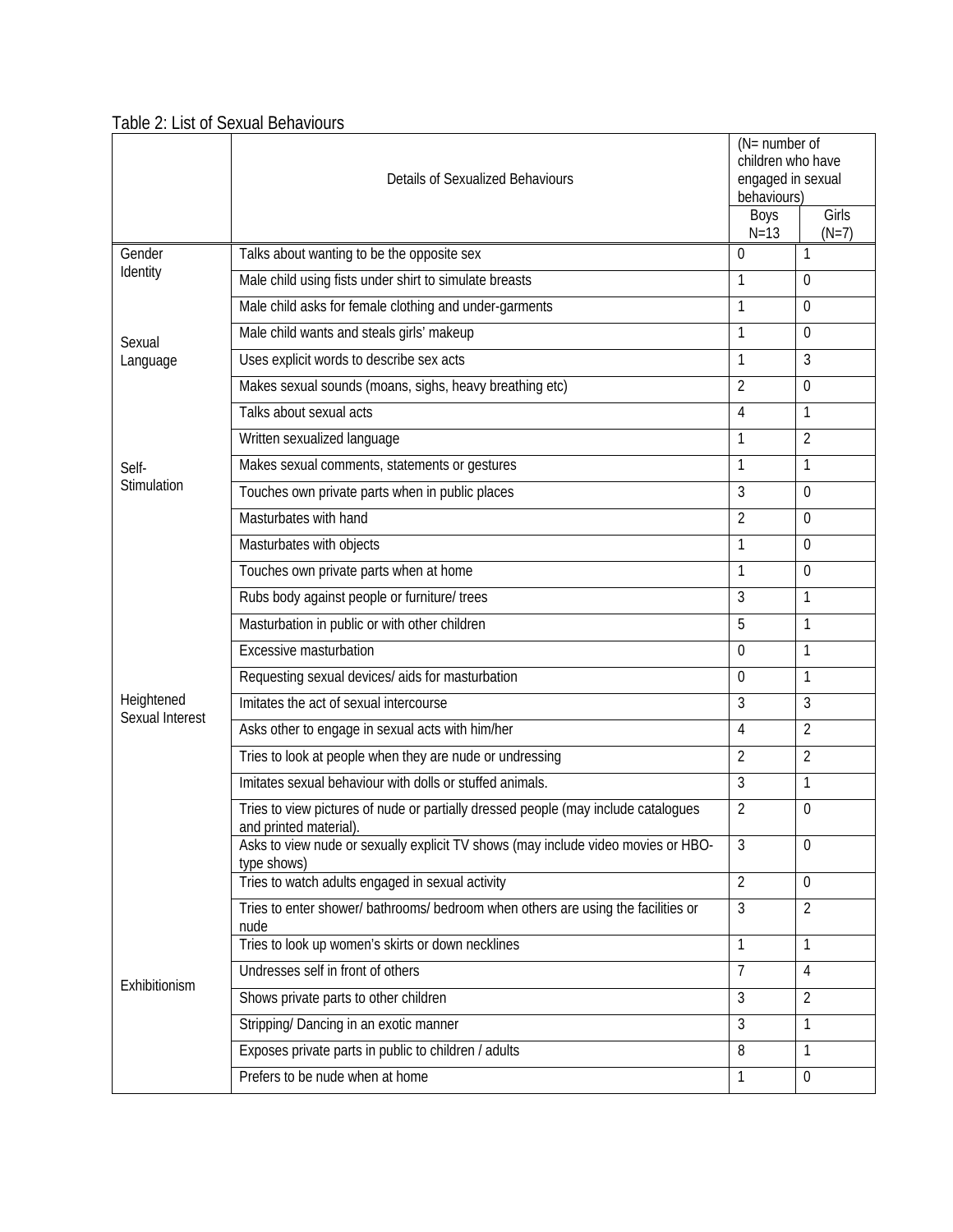|                                          | Touches others private parts                                                                                       | 9              | 5              |
|------------------------------------------|--------------------------------------------------------------------------------------------------------------------|----------------|----------------|
| Sexual touching                          | Puts mouth on another child's or adult's sex parts                                                                 | 5              | 1              |
|                                          | Tries to undress other children or adults against their will (opening shirts, pants etc)                           | 5              | $\Omega$       |
|                                          | Sexual play/ exploration with other children                                                                       | $\mathfrak{D}$ | $\mathfrak{D}$ |
|                                          | Laying on top of other children during sexual behaviour incidents                                                  | 3              | 1              |
|                                          | Physically aggressive when kissing                                                                                 | $\overline{2}$ | $\Omega$       |
|                                          | Kicking/ hitting other children in their private parts                                                             | $\mathfrak{D}$ | $\Omega$       |
|                                          | Tries to get into other children's beds at night                                                                   |                | 0              |
|                                          | Inserts or tries to insert objects in his/her own vagina or anus                                                   | 1              | $\overline{2}$ |
| Penetrative                              | Inserts or tries to insert objects into someone else's vagina or anus                                              | $\overline{2}$ | $\Omega$       |
| Sexual                                   | Inserts penis into someone else's mouth                                                                            | $\mathfrak{D}$ | $\Omega$       |
| <b>Behaviours</b>                        | Tries to penetrate an animal or tries to have the animal penetrate him/her.                                        | 1              | $\Omega$       |
|                                          | Inserts penis into objects                                                                                         | $\mathfrak{D}$ | $\Omega$       |
|                                          | Has engaged in sexual intercourse                                                                                  | $\Omega$       | 3              |
|                                          | Tries to make other children urinate in public or on each other                                                    | $\overline{2}$ | 1              |
|                                          | Tries to make another children urinate in his/her mouth                                                            |                | $\Omega$       |
|                                          | Tries to drink urine                                                                                               | 1              | $\Omega$       |
| <b>Other Sexual</b><br><b>Behaviours</b> | Toileting concerns (smearing feces, urinating/defecating in odd places, soiling other<br>people's possessions etc) | 5              | $\overline{2}$ |
| (specify)                                | Sexualized drawings                                                                                                | $\overline{2}$ | 1              |
|                                          | Tries to lick other children's faces                                                                               | $\Omega$       | 1              |

It is noteworthy that all of the major categories identified by Johnson (i.e., sexual language, selfstimulation, heightened sexual interest, exhibitionism, and sexual touching, penetrative sexual behaviours and other sexual behaviours) were exhibited by at least some of the twenty children whose files were reviewed. The data in the previous table reflect only verified numbers of *children* who have engaged in these behaviours and not the number of sexualized *incidents*. Frequencies of specific acts were typically not reported – thus, a behaviour may have been exhibited on one occasion (but brought to the attention of adults who reported it), or a behaviour may have been a frequently occurring act.

Furthermore, the amount and detail of information about sexualized behaviour varied greatly among files. Because there is no standardized information protocol, some files have extensive detailed information and others were sparse. Indeed, the Data Coding Sheet developed for this project was far too detailed to be completed for most of the files. Thus, the information presented is likely an underestimate in terms of types of frequencies of sexualized behaviours.

#### Associated Characteristics

Chart information was also coded to look at associated characteristics of sexualized behaviour, including locations where sexualized activity occurred, whether force, coercion or threats were used, and whether there was an adult present at the time of the sexualized behaviour incidents.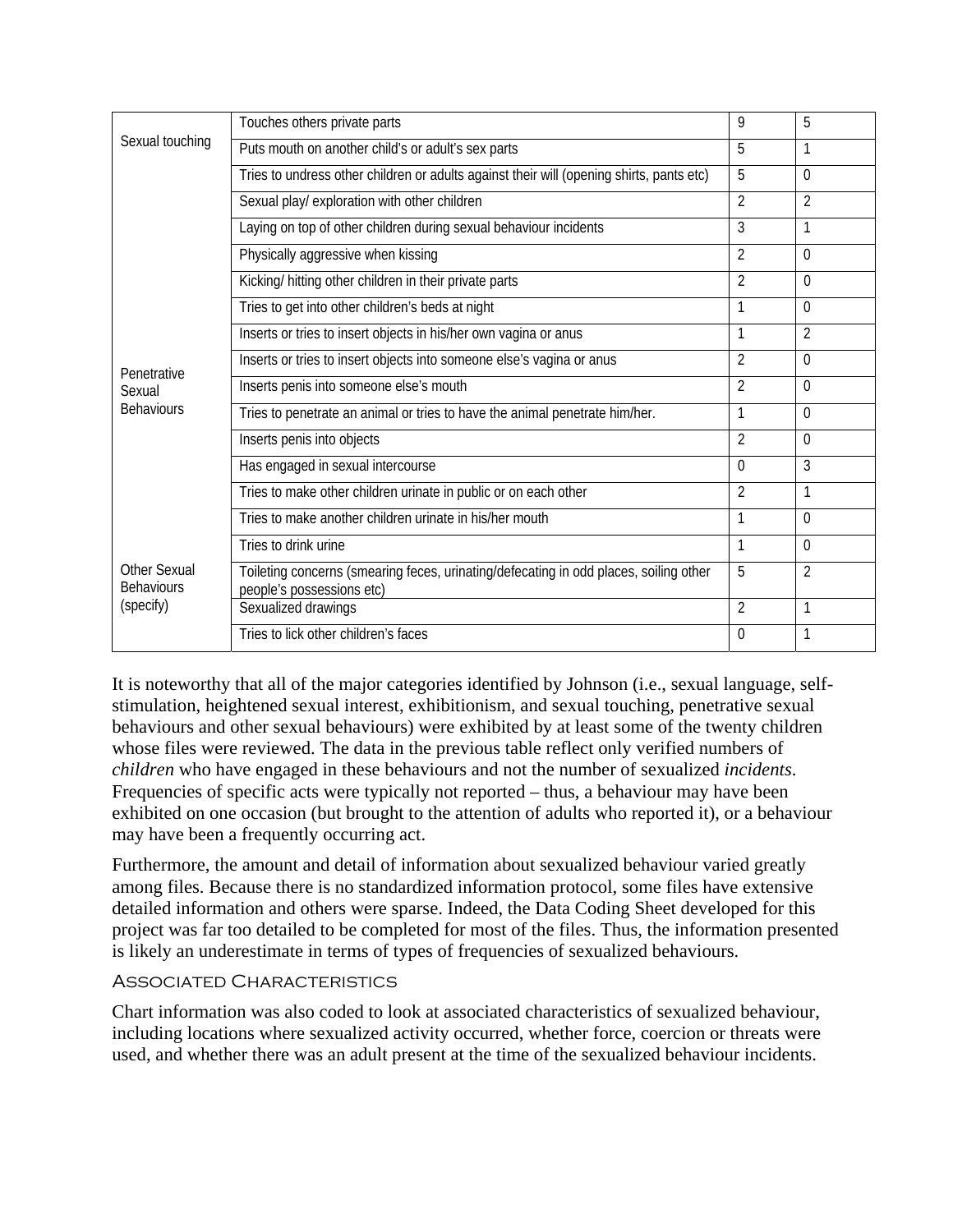#### Use of Coercion or Force

In 10 out of the 20 cases of children the index child had used force, coercion or physical threats to elicit cooperation or participation from the targeted children. Of the 10 children who had used force, coercion or threats, 8 of these were boys. Thus, there was a significant gender difference in that 8/13 boys used force compared to 2/7 girls. These numbers reflect reports that the index child has used force, coercion or some form of intimidation to elicit cooperation/participation on at least one occasion; however, the number of times force or coercion was used was not measured.

## Presence of Adults

In 68.8% of the cases at least one adult was present and witnessed the sexualized behaviours. Of these children whose sexualized behaviours were witnessed by an adult, 8 were male and 3 were female. Although this percentage seems high, there is likely a strong reporting bias in that many sexualized behaviours that are not witnessed by adults are likely never reported.

Location of Sexualized Behaviour Incidents

Locations of sexualized activity included both public and private venues. Furthermore, the sexual behaviours took place somewhere familiar to the children. Table 3 shows a list of locations where sexualized behaviours occurred. Overall, the result indicate that sexualized behaviours can occur in virtually any location where children spend time together.

Table 3: Locations where Sexualized behaviours occurred

| Locations                                                                        | Number of known incidents<br>of Sexual Behaviours |
|----------------------------------------------------------------------------------|---------------------------------------------------|
| Shared bedroom                                                                   |                                                   |
| Common living areas of the house                                                 | 9                                                 |
| Classroom                                                                        | 2                                                 |
| Schoolyard                                                                       | 5                                                 |
| School bus                                                                       |                                                   |
| Family bathrooms                                                                 | 5                                                 |
| Public bathrooms                                                                 | າ                                                 |
| Community recreational facilities                                                |                                                   |
| Buildings other than those on family property                                    |                                                   |
| Other (residential treatment home, neighbourhood, women's<br>shelter, day camps) | 11                                                |

#### 3. Who are the children that are victimized?

There were significant gaps in the identification of the target children, their relationships to the index children, their living arrangements and especially what services (if any) were offered to this group. Data that were available suggested that accessibility may play a large role in determining which children are targeted. That is, children seem to act out with children that are known to them and with whom they spend time. In some cases, the line of distinction between who was the perpetrating index child and who was the target child was clearly defined. In other cases, the line between index and target child(ren) was more fuzzy, partly because some of the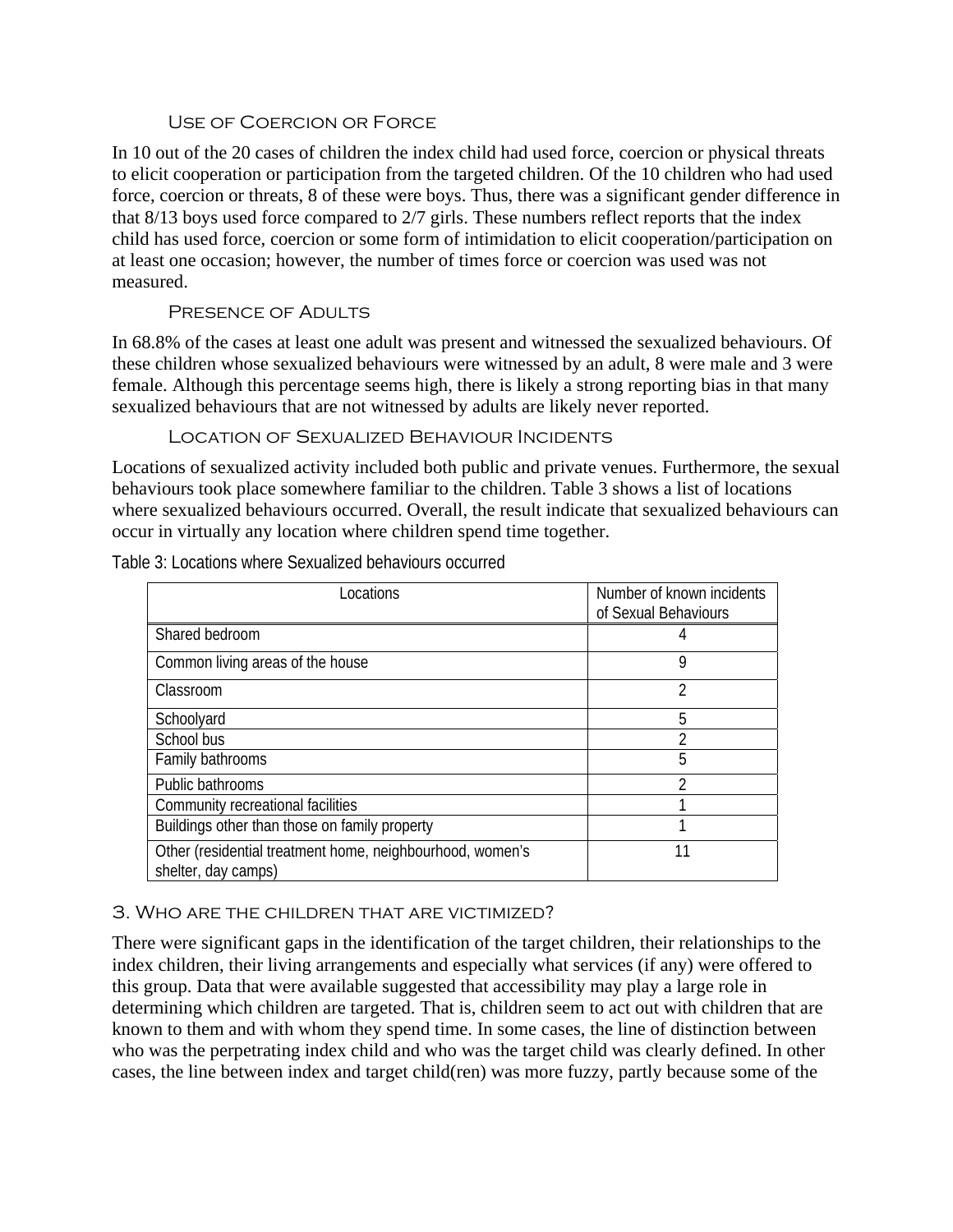sexual interactions appeared to be more mutual in nature and partly because there seems to be a cycle of victimization involved in that targeted children may subsequently victimize others.

Table 4 shows the relationships between the index child and the target child. These data are a significant underestimate of the number of target children involved in that there was very often no data identifying the relationship between the index and target children. Based on the data that were available, we see a range of relationships in which sexual behaviour problems can emerge.

| Relationship between Index and Target children                                    | $N =$ number of targets<br>(known) |
|-----------------------------------------------------------------------------------|------------------------------------|
| Biological whole siblings                                                         | 11                                 |
| Biological half-siblings                                                          | h                                  |
| Foster siblings                                                                   | ς                                  |
| Classmates/ school acquaintances                                                  |                                    |
| Fellow residential treatment home members                                         | 5                                  |
| Other (neighbourhood kids, group home members, other friends,<br>team mates etc.) | 16                                 |

Table 4: Relationship between Index child and Target child

#### 4. What community services were offered to Index Children?

Community Agencies in London & Middlesex county that were involved with these 20 children as service/ treatment providers and those agencies directly involved in a care-giving/ relief capacity for this group of children are listed below in Table 5. As the files were accessed through Children's Aid Society, it is a foregone conclusion that all 20 of the children had involvement with that agency. Other agencies included a range of treatment and support services.

Table 5: Community Agencies

| <b>Community Agency</b>                      | Number of cases involved (out of<br>the 20 cases reviewed) |
|----------------------------------------------|------------------------------------------------------------|
| Children's Aid Society of London & Middlesex |                                                            |
| Madame Vanier Children's Services (MVCS)     | 14                                                         |
| Child & Adolescent Centre (LHSC)             |                                                            |
| Child & Parent Resource Institute (CPRI)     |                                                            |
| Merrymount Children's Centre                 |                                                            |
| Other                                        |                                                            |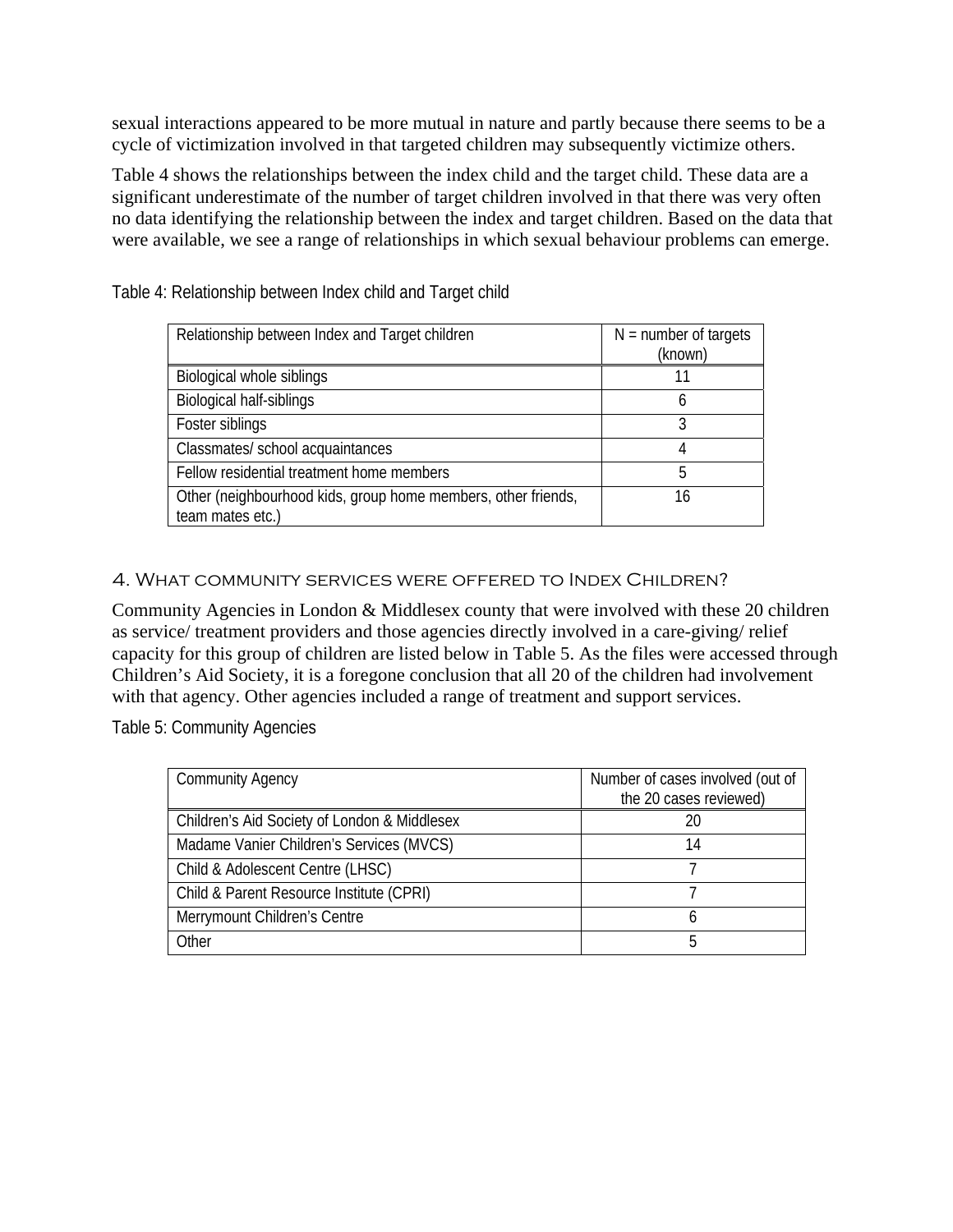#### Methods of Assessment and Treatment for Sexual Behaviour Problems

File reviews indicated a range of assessment and treatment approaches. The following methods/ tools were used specifically to evaluate index children's sexual behaviour problems within the 20 files reviewed:

- 1. Generalized psychological testing and evaluation (used to identify a wide variety of concerns)
- 2. The Decision Matrix Risk Assessment of Sexual Perpetrators Sten & Monetti (from text: "Treating Adolescent Sex Offenders in the Community")
- 3. The Child Sexual Behaviour Check List (CSBCL) Toni Cavanaugh Johnson (1992)
- 4. The Family Roles, Relationships, Behaviour and Practices II Checklist Toni Cavanaugh Johnson (1992)

The research subcommittee of the Child Abuse Prevention Council felt that some commentary was indicated with respect to the aforementioned assessment approaches. Specifically, the first strategy (generalized psychological testing and evaluation) does not specifically pertain to sexualized behaviour, and may have been part of a comprehensive treatment plan for children with multiple needs. The second assessment approach mentioned was designed for adolescents and is developmentally inappropriate for children under 12. Although the last two strategies are specific and developmentally appropriate, the committee felt that it was important to convey that these strategies represent the most minimal attempts to provide basic safety planning for families.

Similarly, a range of treatments/ services offered through the community agencies were identified in the files. The following list indicated the various services to which children were referred. The agency involved is indicated in parenthesis. Overall, the number of referrals suggests that these children have a high impact on the service sector. Furthermore, the nature of the services to which these children were referred suggests that children have other issues that need to be addressed, that specific services for sexualized behaviour do not exist, or some combination of those two factors. Indeed, most of the services listed below are not specific to sexual behaviour concerns. The services specifically designed to address sexualized behaviour concerns are italicized. Services included:

- *1. Dual Diagnosis Program for psychological testing, evaluation of Sexual behaviours and counselling (CPRI)*
- *2. Groups (pre-teen and latency age) for children who act out sexually (Children's Aid Society)*
- *3. Child Abuse Intervention program for evaluation and referrals (Children's Aid Society)*
- *4. Individual counselling with a sexual abuse therapist (Children's Aid Society)*
- *5. Childhood Sexual Abuse groups (Children's Aid Society)*
- 6. Play therapy and art therapy (Madame Vanier Children's Services)
- 7. Residential Treatment program for sexual abuse issues (Madame Vanier Children's Services)
- 8. COPE Kids group and ARC group (Madame Vanier Children's Services)
- 9. Psychological/ mental health evaluation (Child & Adolescent Centre; CPRI)
- 10. 'Theraplay' and anger management sessions (Madame Vanier Children's Services)
- 11. Group for the parents of children who act out sexually (Children's Aid Society)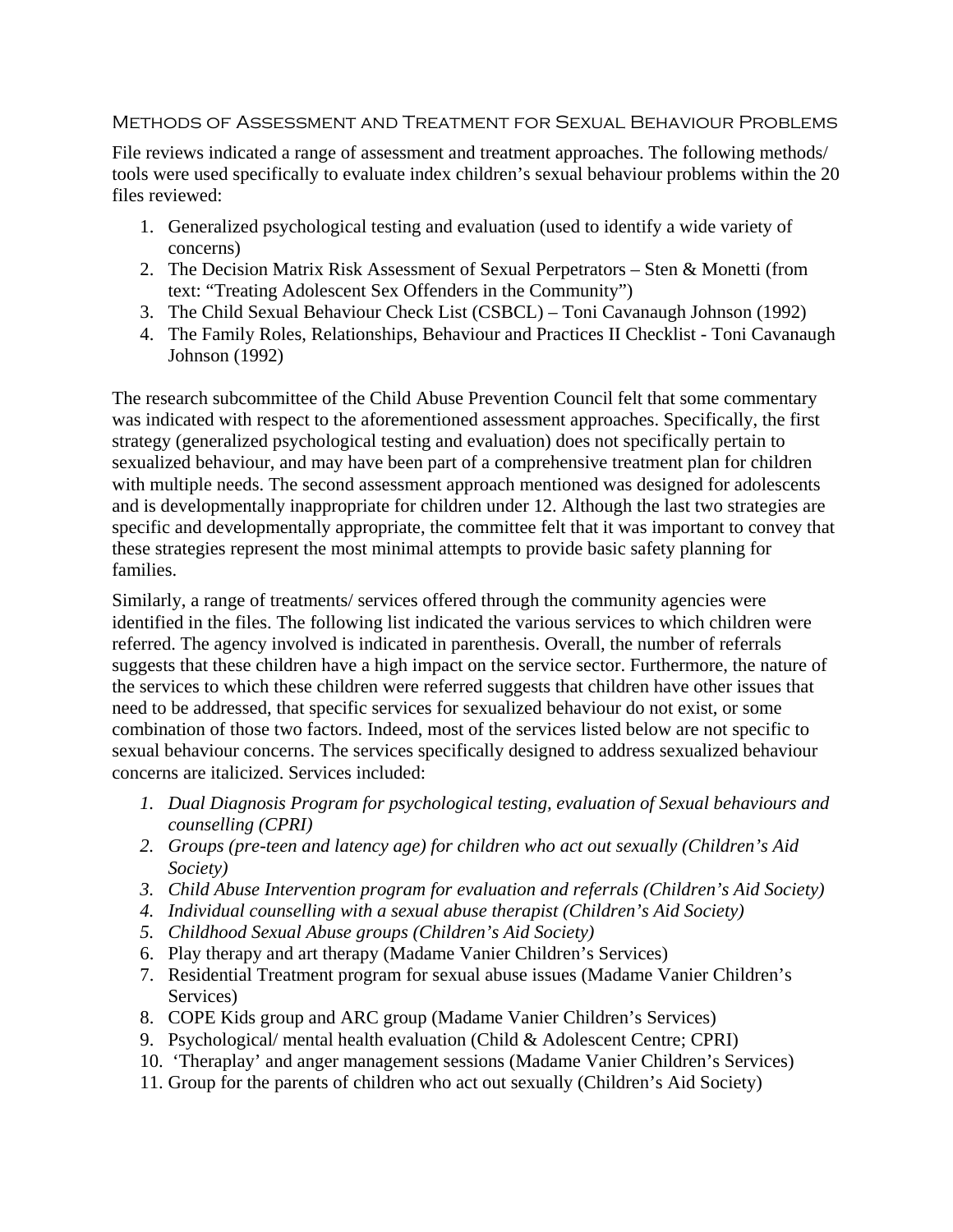- 12. Psycho-educational parenting group to address behavioural issues (Children's Aid Society)
- 13. Play therapy and individual counselling/therapy for parents and children (Children's Aid Society)
- 14. Child Witness Project offers support to victims (Centre for Children and Families in the Justice System of the London Family Court Clinic)

There are two important notes to accompany the preceding list. First, item #2 (groups for children who act out sexually, that were offered by the Children's Aid Society) were part of a short-term pilot project. One child group and one parent group were offered, but the initiative did not receive stable programmatic funding. Second, this list represents services that were available for referrals during the timeframe under study (i.e., January 1999- December 2003). An additional service has been developed during that timeframe (2000) at the Child and Adolescent Program of the London Health Science Centre.

In addition to formal treatment referrals, some of the files reviewed contained other recommendations to intervene with sexualized behaviours. These were recommendations made to Front-line workers as temporary safety planning solutions while other services were being sought. The research committee noted that these consultations services have historically been provided by one or two professionals at the Children's Aid Society, and do not represent a widely available service. These recommendations included:

- 1. Consultation to de-sexualize home environments
- 2. Consultation to create home safety plans
- 3. Educational materials provided to parents (re: children's sexual behaviours and parenting techniques)
- 4. Education for children (re: healthy sexuality, good touch /bad touch education, coping skills to deal with sexual urges, education about disclosing abuse etc)
- 5. Home safety planning (includes: close supervision; setting clear house rules; use of baby monitors, door chimes, and installation of alarm systems and motion detectors.)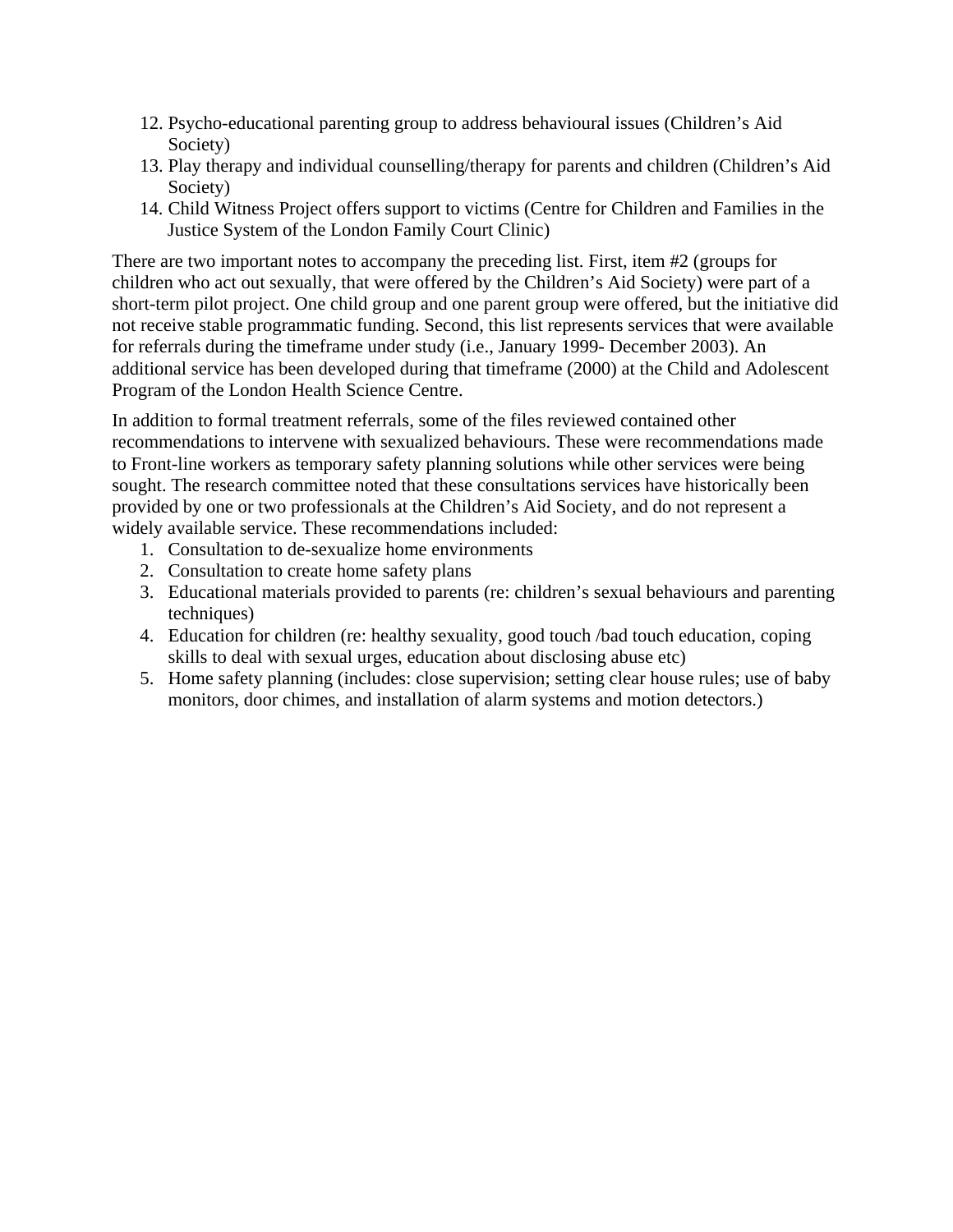#### SUMMARY OF FINDINGS FOR STUDY  $1 -$  FILE REVIEW

The purpose of this study was to describe children with sexual behaviour problems and their behaviour through review of available documentation at the Children's Aid Society. As documented in these children's files, their experience was not limited to their own abuse and victimization, often included witnessing a family member (usually their biological mother) being victimized or violently abused in one form or another. Although we did not originally seek to record the victimization histories of the children's caregivers, we noticed patterns of violence, physical abuse and prior sexual abuse among the mothers of these children who are exhibiting sexualized behaviours.

The sexualized behaviours exhibited by these children were quite varied and ranged across a spectrum from different stages of sexual curiosity about their own bodies and other people's bodies to age-inappropriate heightened awareness of sexuality to more concerning behaviours restricted to their own bodies and at an extreme end of the spectrum to some extremely concerning behaviours that coupled sexual acts with aggression, force, coercion and threats. In 10 out of the 20 cases the index child had used force, coercion or threats to elicit cooperation in sexual activity. Although the sample was small, boys were more likely than girls to use coercion and threats. There were no other significant gender differences evident.

In general these children seemed to be living in chaotic environments in which they have witnessed and/or experienced considerable amounts of violence, abuse, neglect. The family circumstances often involved little stability in the children's living and school arrangements, broken families, financial and personal hardships for the parents, lack of appropriate adult supervision and in some cases sexualized home environments, alcohol and substance abuse. In this regard, sexual behaviour problems were but one of many difficulties exhibited by these children, and part of a complex picture of high needs families facing many challenges.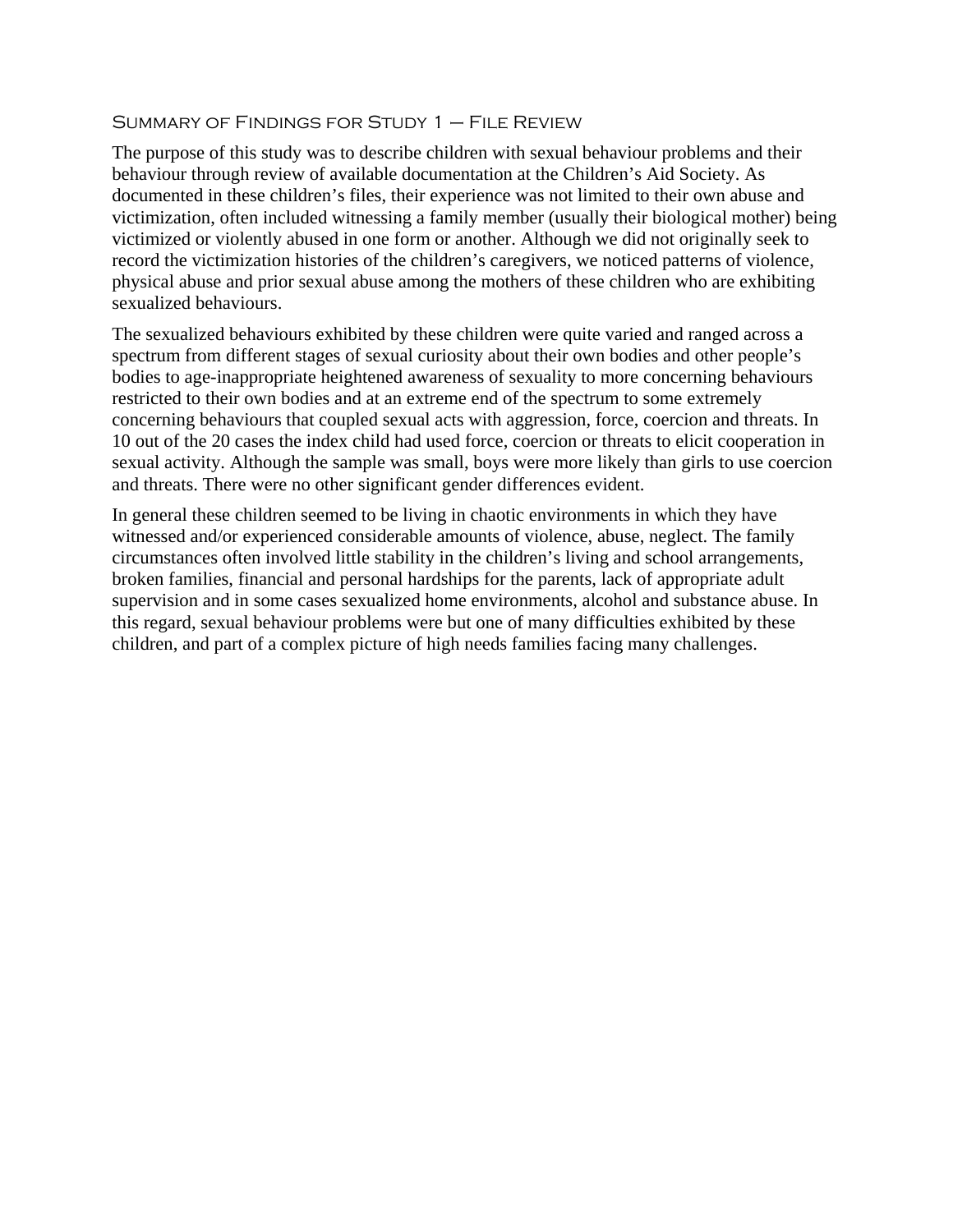# Study 2 – Survey of Community Professionals

The second phase of the study was a survey of community professionals and front-line workers. This part of the study included a survey and questionnaire format in which community professionals were invited to participate in this study by responding to a survey designed to gather information on community professionals' perceptions of the problem in London and Middlesex community, and to share their understanding of services and resources available in the community for this population of children. Specific areas of inquiry included perceived prevalence of the problem, understanding of services available for this population of children, and perceived gaps in community responses.

#### **METHOD**

Staff from Children's Aid Society, several children's mental health agencies, a day-care, residential treatment homes, and the London Police Services were invited to participate in this part of the project. Participants were contacted through their respective agencies or organizations.

The surveys and questionnaire was developed for the current study in conjunction with an advisory committee from the local Child Abuse Prevention Council. There were two versions of the survey, one is a *Survey for Teachers and Other School Staff*; the other version is a *Survey for Front-Line Staff,* included in *Appendices E* and *F,* respectivel*y.* The surveys include demographic information about respondents; questions about the respondents' perceptions of the problem and estimated prevalence in the community; questions about their perception of the causes and future implications for these children; questions highlighting their understanding of available services in the community; and a request for their comments and recommendations for services and training.

Participants were also asked to indicate their level of concern for 40 different sexual behaviours. The items on the questionnaire were adapted from The Child Sexual Behaviour Inventory (version 1; Friedrich, 1990). Professionals were asked to rate the behaviours once for boys and once for girls. There were two versions of the survey – one specifying boys and girls aged 1-6 years and the other specifying boys and girls aged 7-12 years. Copies of both versions are appended in *Appendices G & H respectively.*

As with Study 1, all protocols received ethical clearance from The University of Western Ontario's Medical Review Board prior to the commencement of data collection.

#### **RESULTS**

#### Respondent Characteristics

There were 110 surveys completed by professional respondents. Twenty- eight participants responded to the Teachers and School Staff survey and 82 responded to the Front-line survey. For both groups of respondents, females outnumbered males at least 4:1. Among front-line workers 85.9% were female, and among teachers and school staff 80.8% were female. The ages of the participants ranged from 20 to 60+. Level of education ranged from Grade 13 to PhD among front-line workers. For teachers and school staff, the range was from a college diploma to Masters degree. In terms of employment setting, 39% of respondents worked for child protection services, 30% worked in a children's mental health centre, 6% worked in a day-care facility, 5%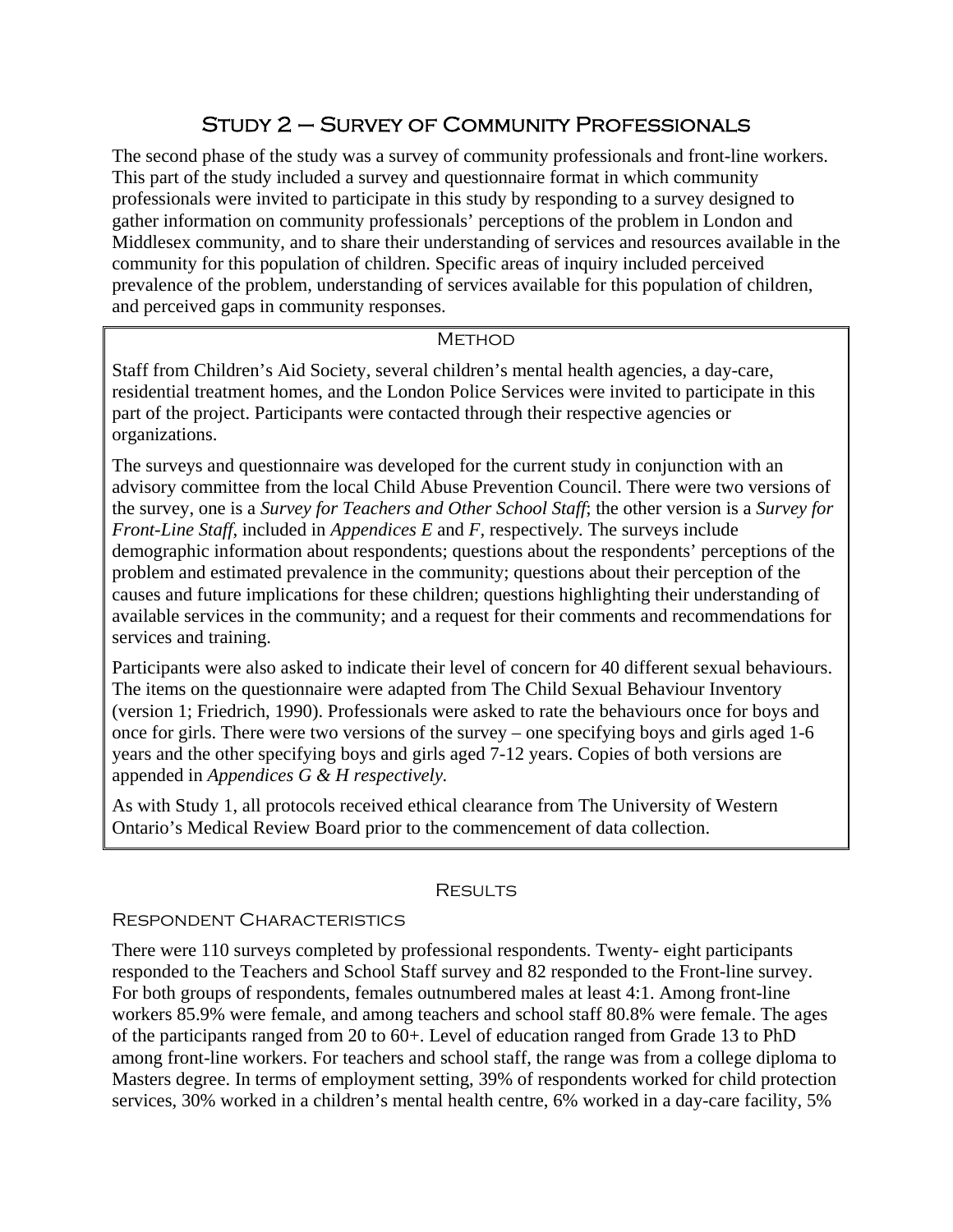worked in a hospital, 5% were employed by police services, and the other 15% worked in residential treatment homes or in a combination of work settings.

The results of Study 2 address the following issues:

- Sexual behaviours deemed most concerning
- Estimated prevalence of sexual behaviour problems in the community
- Professionals' perceptions and reactions to this problem
- The community's resources current services and recommendations

#### Most Concerning Behaviours

Respondents were asked to rate their level of concern for both boys and girls in relation to forty different sexual behaviours. There were no significant gender differences in the level of concern between boys and girls, although this finding may be a result of the structure of the survey. The five sexualized behaviours that raised the most concern for both boys and girls are shown in Table 6. Not surprisingly, respondents indicated that sexual behaviour that was intrusive, involved other children, and included coercion or force was most concerning.

|                         | Boys                                                                                                                                                                                                                                                                                              | Girls                                                                                                                                                                                                                                                                                                       |
|-------------------------|---------------------------------------------------------------------------------------------------------------------------------------------------------------------------------------------------------------------------------------------------------------------------------------------------|-------------------------------------------------------------------------------------------------------------------------------------------------------------------------------------------------------------------------------------------------------------------------------------------------------------|
| Ages<br>$1-6$<br>years  | 1. Puts mouth on another child's/<br>adult's sex parts<br>2. Tries to insert objects into someone else's<br>vagina/ anus<br>3. Tries to insert penis into someone else's<br>mouth<br>4. Tries to engage an animal in sexual acts<br>5. Restraining another child and demanding<br>sexual contact  | 1. Puts mouth on another child's/<br>adult's sex parts<br>2. Tries to insert objects into someone else's<br>vagina/ anus<br>3. Tries to engage an animal in sexual acts<br>4. Restraining another child and demanding<br>sexual contact<br>5. Asks others to engage in sexual acts with<br>him/her          |
| Ages<br>$7-12$<br>years | 1. Puts mouth on another child's / adult's sex<br>parts<br>2. Tries to insert objects into someone else's<br>vagina/ anus<br>3. Tries to insert penis into someone else's<br>mouth<br>4. Tries to engage an animal in sexual acts<br>5. Restraining another child and demanding<br>sexual contact | 1. Puts mouth on another child's/<br>adult's sex parts<br>2. Tries to insert objects into someone else's<br>vagina/ anus<br>3. Tries to undress other children/adults<br>against their will.<br>4. Tries to engage an animal in sexual acts<br>5. Restraining another child and demanding<br>sexual contact |

Table 6: Sexual behaviours deemed most concerning by respondents

## Estimated Prevalence of Sexual Behaviours:

Community professionals and teachers were asked to estimate the prevalence of sexual behaviour problems in children under 12 years based on their experience. Results showed significant differences in the reports of estimated prevalence between the two professional groups. Across settings and genders, estimates ranged from 12% to 25%.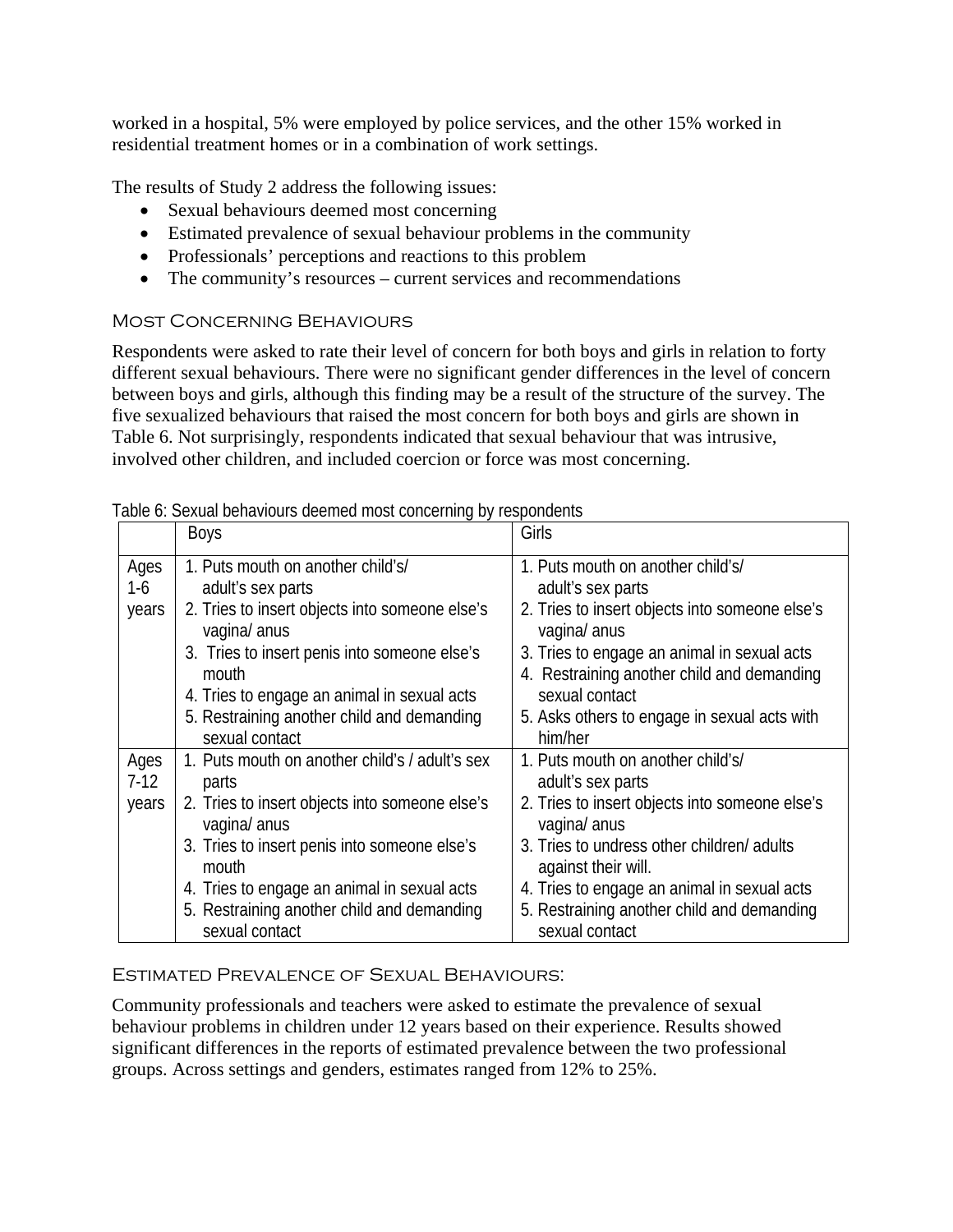Within the context of children with sexualized behaviour that professionals have encountered in their professional practice, estimates ranged from approximately 12% to 25%. Interestingly, front-line staff reported higher numbers of boys than girls, but teachers indicated the opposite trend.



Figure 1: Estimated Prevalence of Children under 12 years with Sexual Behaviour Problems.

# Perceptions of an Increasing Trend

Respondents were asked to estimate whether the numbers of children with sexual behaviour problems represents an increasing trend, a decreasing trend, or if the prevalence of sexualized behaviours among children has remained roughly the same as 10 years ago. Results indicated that close to half of the front-line staff and teachers perceive an increasing trend with more boys and girls acting out sexually as compared to 10 years ago. Approximately 25-30% of respondents in both groups indicated that they did not know what the situation was like 10 years ago and could not make a comparison. Most of the remaining 20% felt that the problem was the same as 10 years ago. Interestingly only 1 front-line respondent indicated a decreasing trend.

Professionals' Perceptions of Sexual Behaviour Problems in Children

Due to concern about the manner in which children with sexual behaviour problems are conceptualized or described in the community, respondents were asked about labels they would use to describe this behaviour. This questions was asked to directly address the perception that children under 12 are being described with adult-offender terminology and concepts.

Labels used for Children with Sexualized Behaviours:

In the professional surveys we specifically asked respondents what labels or terminology they would use to describe a child who is sexually acting out when talking to another professional. The majority of respondents refrained from using a descriptive noun to label the child and instead they labelled the specific sexualized behaviours that the children had engaged in.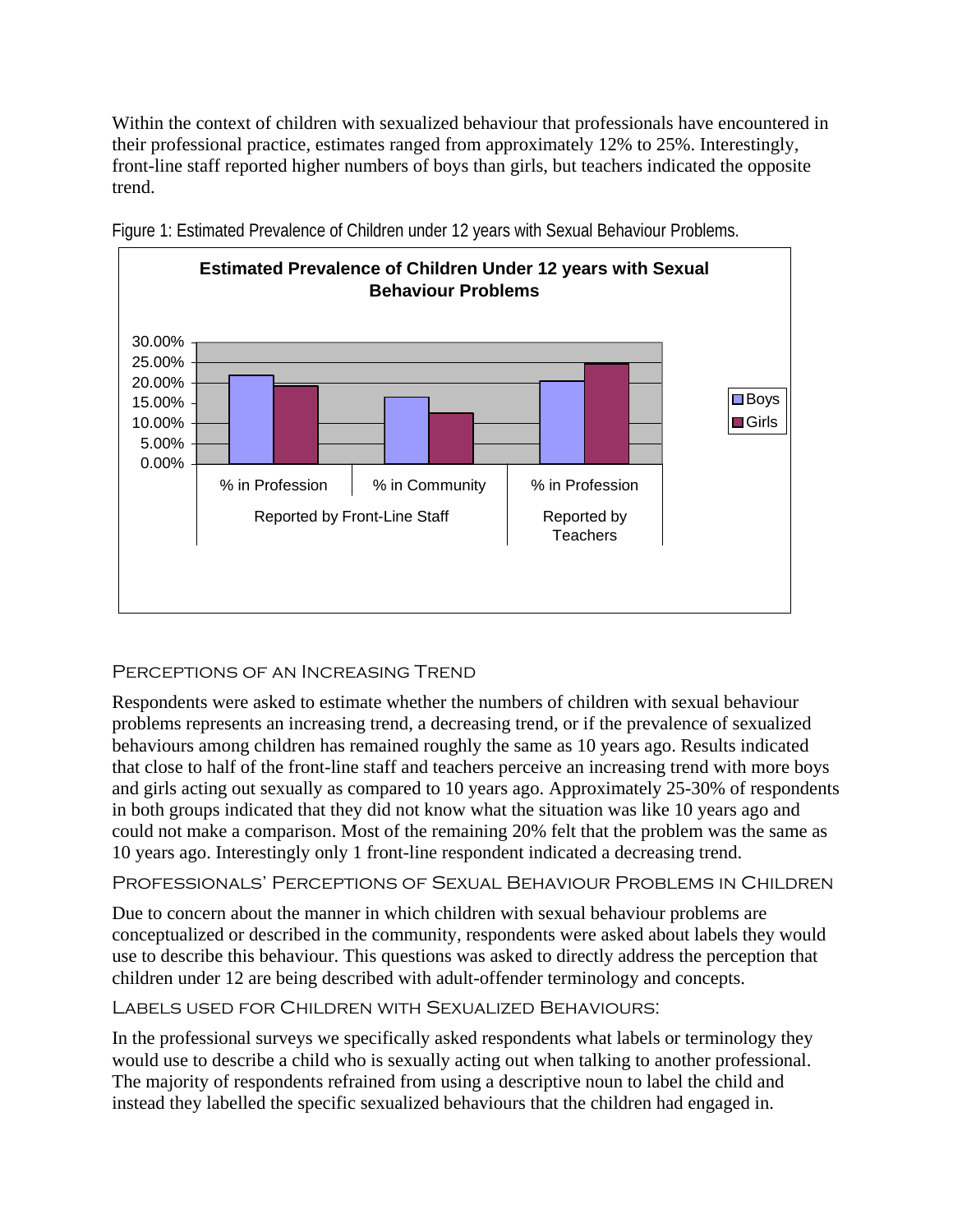Approximately 20% of respondents chose not to identify any labels. Responses were coded into one of five categories. These included sexualized behaviour (labels that focused on behaviour and used nonjudgmental language); child labels (e.g., perpetrator, molester); deviance (any label using the word deviance); self-stimulation (labels that focused on the masturbation or selfstimulating nature of the behaviour); and, victim labels (labels that emphasized children's victimization, such as 'victim reactive behaviour'). Many respondents provided more than one answer to this question. The percentage of responses in the various categories is depicted in Figure 2. There were no clear children gender differences in terms of labels identified by respondents.



Figure 2: Labels used to describe children with sexual problem behaviours

# Causes of Sexual Behaviour Problems:

Respondents were asked to identify the causes or predisposing factors for children's sexual behaviour problems. Results indicated that although there were some gender differences the causes were seen to be more similar than dissimilar for boys and girls. Respondents identified a wide range of predisposing factors that are consistent with the research in this area. Factors included individual, family, community and media influences (see Table 7 for responses).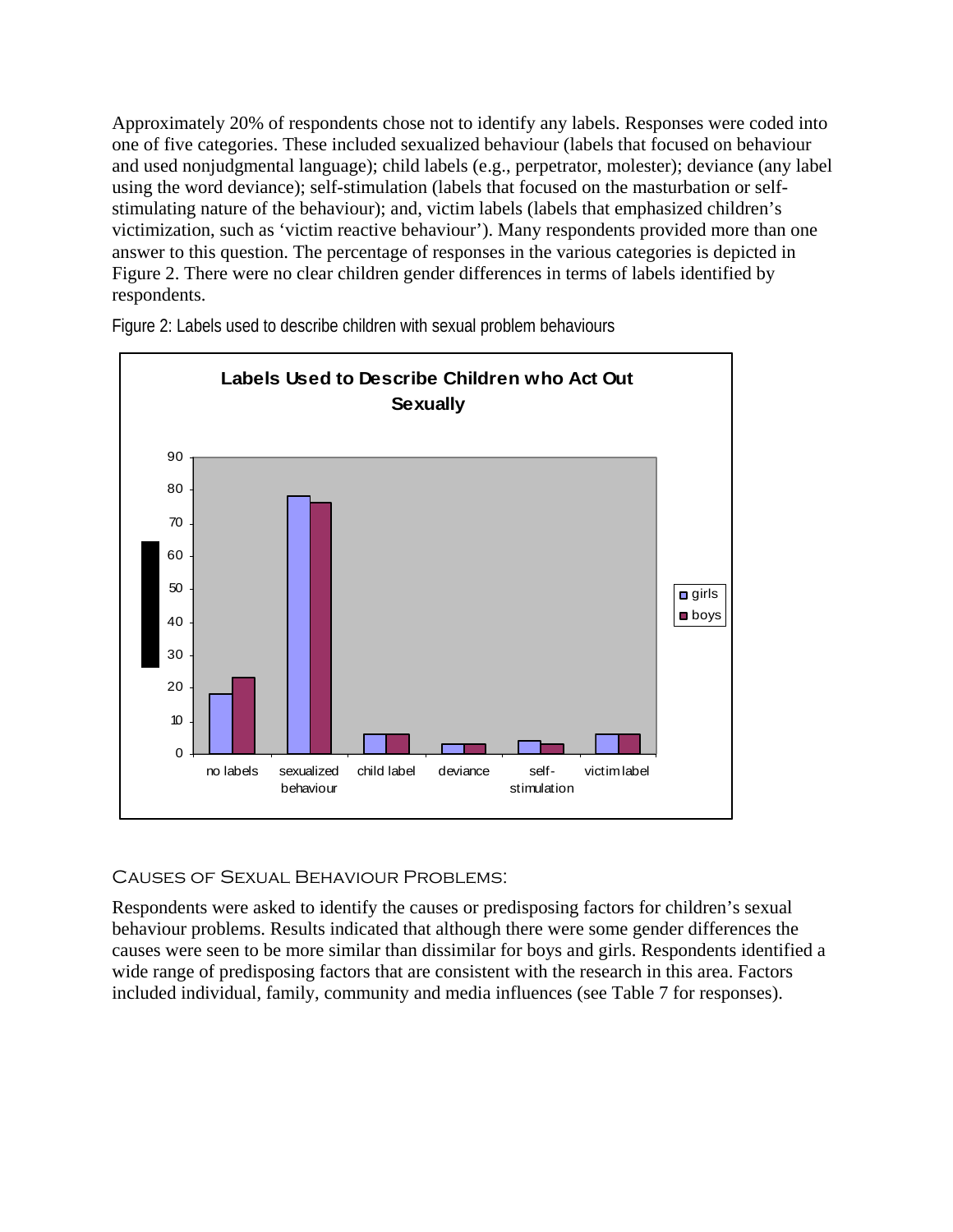Table 7: Causes / Predisposing Factors of Children's Sexual Behaviour Problems.

| Boys and Girls                                                                                                                                                                                                                                                                                                                                                                                                                                                                                                                                                                                                                                                                                                                                                                                                                                                                                                                                                                                                                   | Boys Only                                                                                                                                                                                                                                                                                                               | Girls Only                                                                                                                                                                                                                                                                                                                                                                                                                                     |
|----------------------------------------------------------------------------------------------------------------------------------------------------------------------------------------------------------------------------------------------------------------------------------------------------------------------------------------------------------------------------------------------------------------------------------------------------------------------------------------------------------------------------------------------------------------------------------------------------------------------------------------------------------------------------------------------------------------------------------------------------------------------------------------------------------------------------------------------------------------------------------------------------------------------------------------------------------------------------------------------------------------------------------|-------------------------------------------------------------------------------------------------------------------------------------------------------------------------------------------------------------------------------------------------------------------------------------------------------------------------|------------------------------------------------------------------------------------------------------------------------------------------------------------------------------------------------------------------------------------------------------------------------------------------------------------------------------------------------------------------------------------------------------------------------------------------------|
| Abuse<br>Exposure -inappropriate situations<br>Inappropriate exposure -media<br>Exposure/ witnessed sexual acts<br>Peer pressure<br><b>Familial concerns</b><br>Need to feel loved<br>Neglect<br>Lack of impulse control<br>Developmentally normal curiosity<br>Family's denial of abuse<br>Family dysfunction<br>Lack of parental supervision<br>Attention seeking<br>Attachment disturbance<br>Domestic violence<br>Poor role-modelling<br>Lack of appropriate boundaries<br>Parents with emotional/ mental health issues<br>Sexualized environment<br>Developmental or attachment issues<br>Parental separation<br>Poverty<br>Single-parent families<br>Intergenerational cycles of abuse<br>Past sexual trauma<br>Low self-esteem<br>Societal acceptance of sexualized behaviour<br>Sexual stereotypes in marketing<br>Inappropriate/ sexual parent-child interactions<br>Exposure to sexuality in media (TV, movies<br>and music)<br>Lack of/ poor social skills<br>Psychological issues<br>Exposure/ access to pornography | Sexually abusive families<br>Limited intellectual functioning<br>Media exposure- sexual<br>violence against women<br>Parents with sexual abuse<br>history<br>Past victimization<br>Sexualized society<br>Lack of engagement in pro-<br>social activities<br>Conduct disturbance<br>Witnessing abuse<br>Hormonal changes | Sexualized families<br><b>Disorders</b><br>Lack of positive female role<br>models<br>Need for acceptance<br>Lack of support<br>Increased sexual behaviour on<br>TV<br>Female TV role models sexually<br>exploiting their bodies<br>Obsessive-compulsive<br>behaviours.<br>Lack of parental warmth/<br>attachments<br>Lack of empowerment<br>Familial violence with control<br>issues and disrespect to women<br>Exposure to 'risky' caregivers |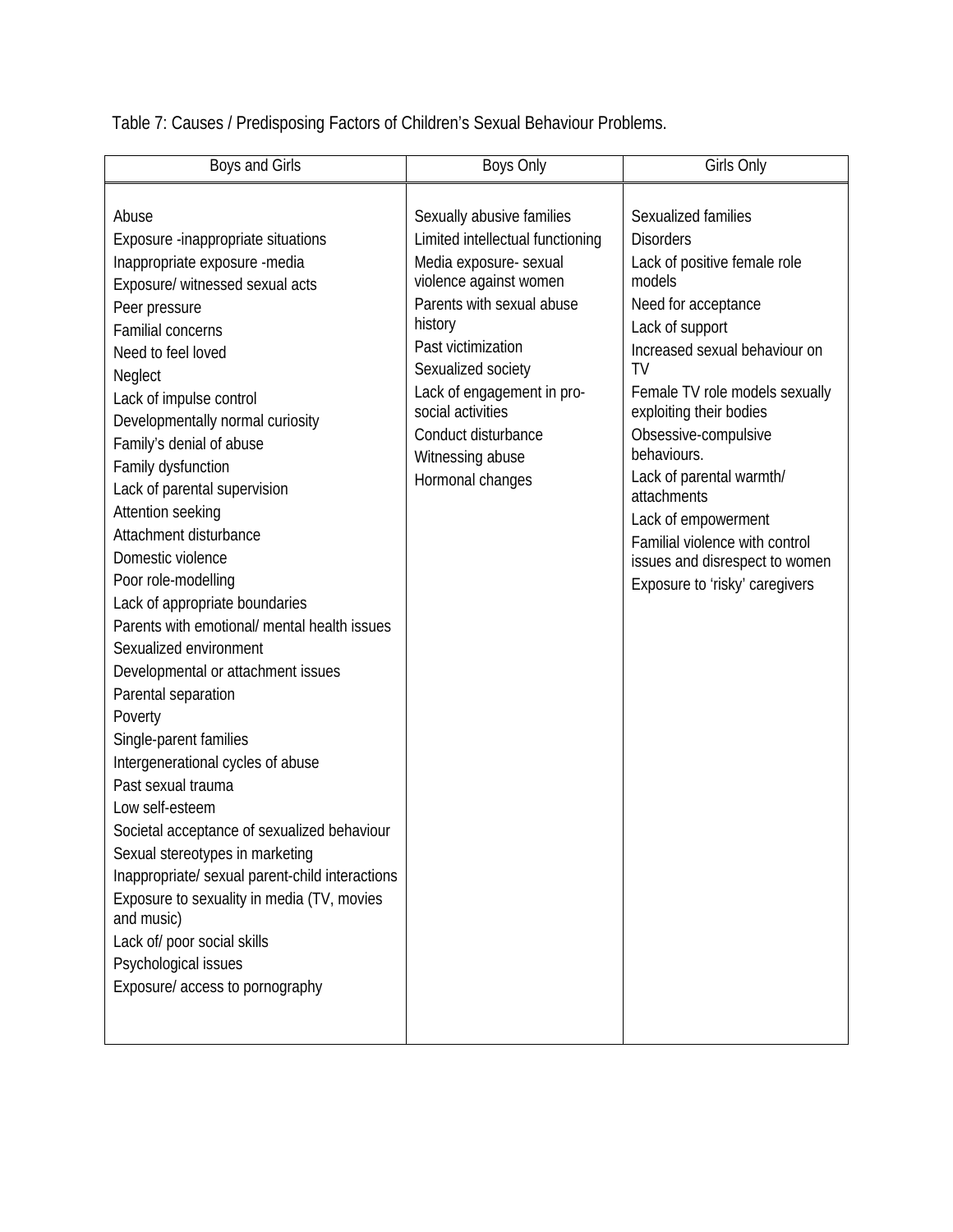#### Consequences of Inadequate Intervention

Respondents were asked to identify future concerns and implications for these children if they are not provided with adequate and appropriate services to address their behavioural problems. Results indicated that respondents worried about a wide range of outcomes, including perpetuating the cycle of violence, difficulties in relationships, mental health difficulties, and social problems. Table 8 lists the responses to the question of future concerns and implications.

| Boys and Girls                                                                                                                                                                                                                                                                                                                                                                                                                                                                                                                                                                                                                                                                                                                                           | <b>Boys Only</b>                                                                                                                                                                                                                                                                                                                                                                                                                                                                                      | Girls Only                                                                                                                                                                                                                                                                                                                                                                                                                                                                                                                                                                     |
|----------------------------------------------------------------------------------------------------------------------------------------------------------------------------------------------------------------------------------------------------------------------------------------------------------------------------------------------------------------------------------------------------------------------------------------------------------------------------------------------------------------------------------------------------------------------------------------------------------------------------------------------------------------------------------------------------------------------------------------------------------|-------------------------------------------------------------------------------------------------------------------------------------------------------------------------------------------------------------------------------------------------------------------------------------------------------------------------------------------------------------------------------------------------------------------------------------------------------------------------------------------------------|--------------------------------------------------------------------------------------------------------------------------------------------------------------------------------------------------------------------------------------------------------------------------------------------------------------------------------------------------------------------------------------------------------------------------------------------------------------------------------------------------------------------------------------------------------------------------------|
| Will become sexual predators<br>Continue the cycle of perpetration<br>Become perpetrators / victims<br>Risk of STDs<br>Become sexual offenders<br>Involvement in criminal system<br>Rejection<br>Mental health issues<br>Isolation<br>Life-long guilt<br>Depression<br>Risk for suicide<br>Self-esteem issues<br>Prostitution<br>Street youth<br>Abusive adults<br>Act out sexually with other children<br>Interpersonal and Relationship difficulties<br>Negative developmental impacts<br>Greater likelihood of being out of home<br>(welfare)<br>Continue to victimize others as children/<br>adults<br>Risk for addictions<br>Promiscuity<br>Risk for violent relationships<br>Violence<br>Aggression and hostility<br>Rejection by peers/ community | Difficulty forming relationships<br>Sexually abuse others<br>Cause pregnancies<br>Increased aggression<br>Psychosis<br>Problems at school<br>Inappropriate sexual attitudes<br>Pedophile<br>Peer-victimization<br>Self-identity issues<br>Substance abuse, addictions<br>End up in jail<br>Become Rapists/ Sex Offenders<br>Suspensions from school<br>Pervasive/ entrenched sexual<br>behaviours<br>Risk for causing pregnancy<br>Increased risk of jail detention/<br>criminal status<br>Pedophiles | Become an abuser<br>Vulnerability<br>Promiscuity<br>Victimization<br>Alienation<br>Risk - unwanted pregnancy<br>Low productivity<br>Placing self at risk of violence<br>Multigenerational cycle of<br>abuse<br>Eating disorders<br>Risk - Multiple sexual partners<br>Sexually 'loose'<br>Become stripper<br>Model these behaviours for<br>future children/ as parents<br>Become runaways<br>Mental health issues due to<br>internalizing<br>Risk for not making good<br>choices about mates<br>Risk for isolation<br>Risk for sexual abuse/<br>victimization<br>Young mothers |

Table 8: Future concerns/ implications if these children are not provided with services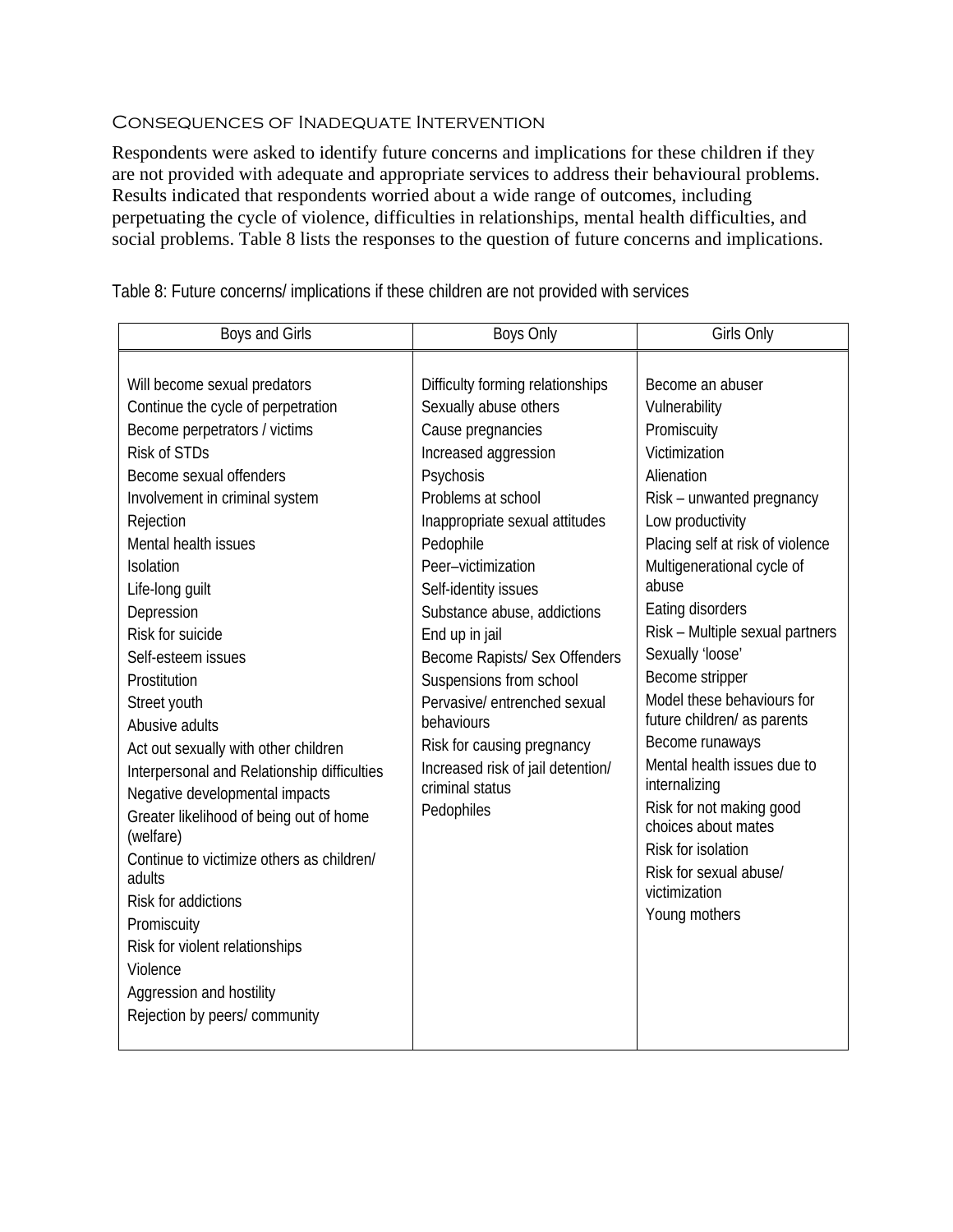Community Resources – current services and recommendations:

Respondents were asked to rate their perception of community resources in terms of being adequate, appropriate and accessible. They were also asked to identify services with which they are familiar, that provide service to children with sexual behaviour problems. Finally, respondents were asked to provide recommendations for meeting the needs of children with sexual behaviour problems. The results are discussed below.

#### ARE THE CURRENT SERVICES IN THE COMMUNITY ADEQUATE?

Respondents were asked for feedback on available community resources for this population of children. Respondents were asked to respond based on the adequacy, appropriateness and accessibility of services available for these children. Overall, results show that respondents perceive there to be a serious lack of appropriate and available resources for both boys and girls who act out sexually. A minority of front-line and educational professionals rated services as adequate, appropriate, and accessible.

Figure 3: Community resources

For Boys:





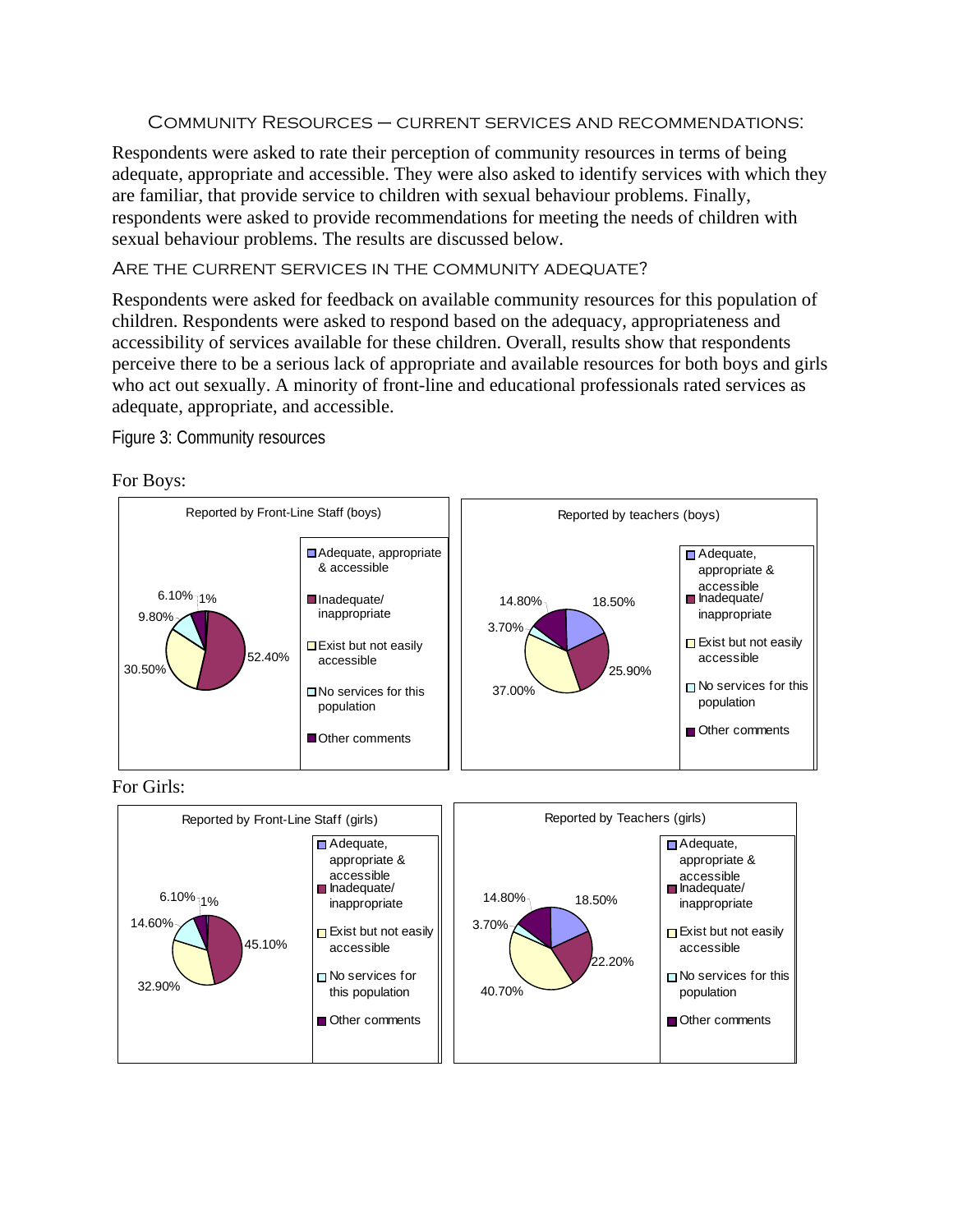#### Community perceptions of Available Services

Table 9 illustrates the community-based services that respondents indicated as being generally available to this population. Responses ranged from specialized intervention to educational materials to general services (such as family doctors). Although respondents were very inclusive in their identified services, many of the identified services either do not target sexualized behaviour problems, or do not serve children under 12. The research subcommittee of the London-Middlesex Child Abuse Prevention Council has separated the responses into categories to indicate the extent to which the services suggested by respondent are: 1) known to offer specialized services to children with sexual behaviour problems; 2) know to *not* offer specialized services to children with sexual behaviour problems; 3) general disciplines; and 4) other resources (not specific to children with sexual behaviour problems).

#### Table 9: Services Identified by Survey Respondents

| I. Services Known to Offer Specialized Services to Children under 12 with Sexual Behaviour Problems         |
|-------------------------------------------------------------------------------------------------------------|
| Children's Aid Society (sexual abuse intervention program, Resource Consultant, perpetrator<br>$\checkmark$ |
| treatment, counselling, specialized therapy)                                                                |
| ← London Health Sciences Centre, Child and Adolescent Program                                               |
| ← Clarke Institute (in Toronto)                                                                             |
| II. Services Known to Not Offer Specialized Services to Children under 12 with Sexual Behaviour Problems    |
| $\checkmark$ Wallenburg (private art and play therapy)                                                      |
| All Kids Belong (Merrymount)                                                                                |
| ← Early Years Program (Madame Vanier Children's Services)                                                   |
| CPRI                                                                                                        |
| Centre for Children and Families in the Justice System of the London Family Court Clinic                    |
| <b>Health Unit</b><br>✓                                                                                     |
| <b>Sexual Assault Centre</b><br>$\checkmark$                                                                |
| ← Family Services London                                                                                    |
| Merrymount Children's Centre<br>$\checkmark$                                                                |
| Centre for Studies of Children at Risk (research centre)<br>$\checkmark$<br>$\checkmark$                    |
| Craigwood                                                                                                   |
| III. General Recommendations Regarding Clinical Disciplines / approaches                                    |
| Art therapy<br>$\checkmark$                                                                                 |
| $\checkmark$ Play therapy                                                                                   |
| $\checkmark$ Individual counselling                                                                         |
| Group counselling                                                                                           |
| $\checkmark$ Family doctors                                                                                 |
| $\checkmark$ School social worker                                                                           |
| ✔ Psychiatric hospitals                                                                                     |
| $\checkmark$ Family therapists                                                                              |
| $\checkmark$ Private therapists                                                                             |
| $\checkmark$ Mental health agencies                                                                         |
| $\checkmark$ Child Psychologists                                                                            |
| IV. Other Resources (Not specific to children with sexual behaviour problems)                               |
| Books on Sexual Behaviour Problems with children                                                            |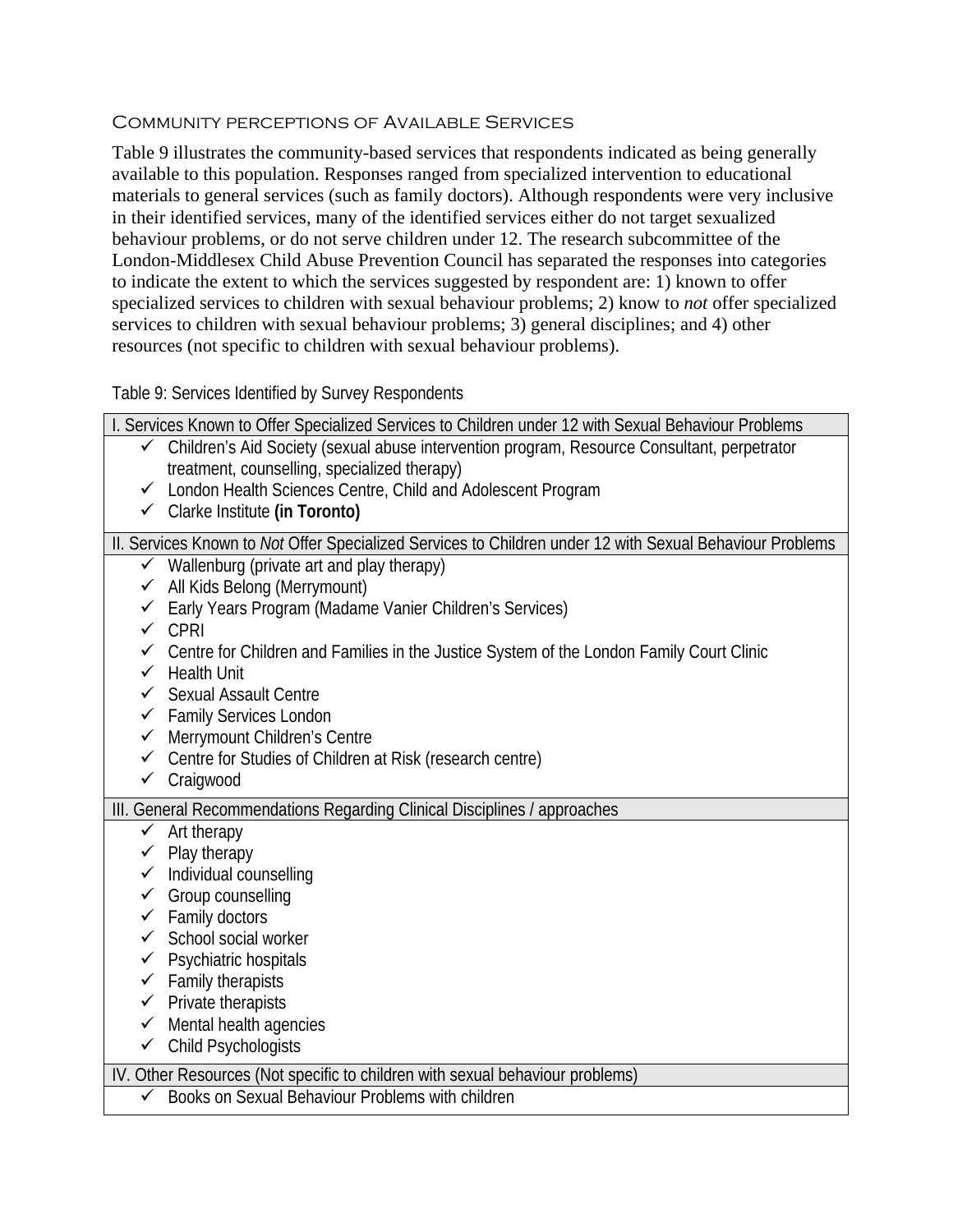#### Respondents Recommendations

Many respondents made suggestions about ways in which services could be enhanced. Again, the research subcommittee assisted in categorizing the range of recommendations for organization purposes. Table 10 provides an overview of service recommendations offered by survey respondents.

Table 10: Respondent Recommendations for Service Enhancement

|              | I. Recommendations Regarding Services for Individual Children                                                                                          |
|--------------|--------------------------------------------------------------------------------------------------------------------------------------------------------|
|              | $\checkmark$ More individual counselling and treatment                                                                                                 |
|              | $\checkmark$ Long-term and intensive treatment programs                                                                                                |
|              | ← Utilizing William Friedrich's treatment protocol                                                                                                     |
|              | $\checkmark$ Early identification                                                                                                                      |
|              | ✔ Treatments that are specialized for sexual acting out behaviours                                                                                     |
|              | Mirror services like the Sexual Assault Centre's adult services (* Sexual Assault Centre provides<br>services to victims, not identified perpetrators) |
|              | $\checkmark$ Therapy on an outpatient basis or in secure residential facilities                                                                        |
|              | ✔ Specific and focused treatments (Cognitive Behavioural Therapy, behavioural, family systems)                                                         |
|              | $\checkmark$ Psychiatric counselling                                                                                                                   |
|              | II. Recommendations Regarding Families                                                                                                                 |
|              | $\checkmark$ Support for families                                                                                                                      |
|              | $\checkmark$ Removing the child from the home situation to keep the child safe                                                                         |
|              | $\checkmark$ Focus on family interventions                                                                                                             |
|              | III. Crisis Services                                                                                                                                   |
|              | $\checkmark$ Telephone crisis service (24-7 access)                                                                                                    |
|              | $\checkmark$ Kids Help Phone services                                                                                                                  |
|              | $\checkmark$ Mobile street services                                                                                                                    |
|              | IV. Prevention Focused Recommendations                                                                                                                 |
|              | $\checkmark$ More preventative programs                                                                                                                |
|              | Gubbar Better education and educational materials in schools (re: Sex Education, social and emotional                                                  |
|              | education)                                                                                                                                             |
|              | $\checkmark$ Psycho-educational groups and preventative programs                                                                                       |
|              | V. System recommendations                                                                                                                              |
|              | $\checkmark$ Better education for front-line staff                                                                                                     |
|              | $\checkmark$ More training for teachers and daycare staff                                                                                              |
|              | $\checkmark$ Quicker response / no waiting lists                                                                                                       |
|              | $\checkmark$ More accessible play therapy, art therapy, and counselling by specialized therapists                                                      |
|              | ✓ Coordinate group treatment programs throughout the community agencies                                                                                |
|              | $\checkmark$ Public acknowledgment of the issue                                                                                                        |
| $\checkmark$ | More funding needed to support existing services                                                                                                       |
| $\checkmark$ | More funding to pay for specialized treatments                                                                                                         |
| $\checkmark$ | Enforcement to ensure that treatments / therapy is followed through                                                                                    |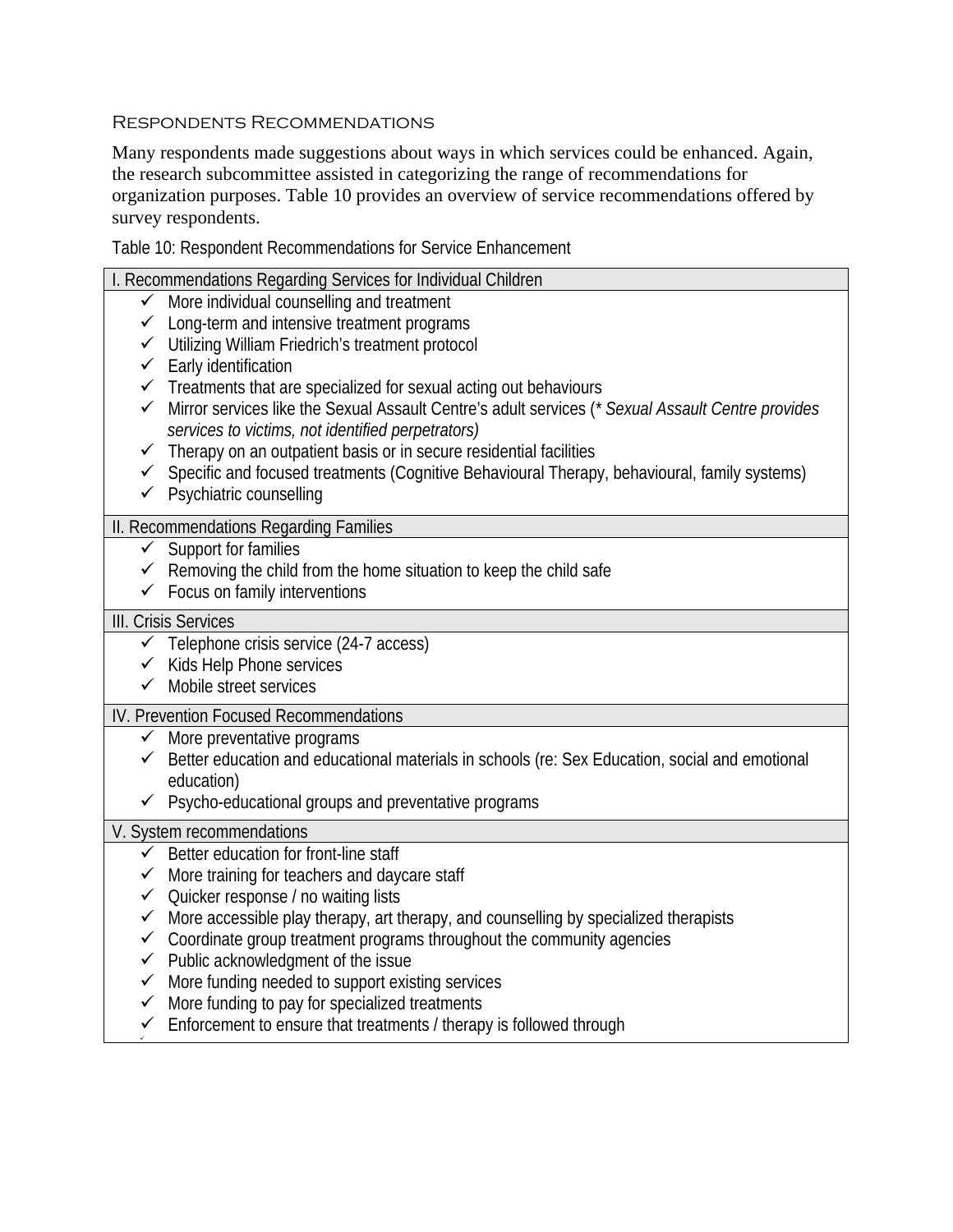#### WHAT DO PROFESSIONALS IN THIS COMMUNITY WANT?

There was an overwhelming response from respondents about the need for professional training with 85-95% of respondents asking for the availability of more training options. In comparison, only 2% of front-line professionals and 4% of teachers indicated that they felt adequately trained to respond to the sexual behaviour problems that they encounter in children.

#### Summary of Findings for Study 2 – Survey

Findings for this part of the project were based on the responses of 110 community professionals who responded to surveys. Eighty two of these professionals were front-line staff working in child protection and children's mental health centres and 28 professionals work in an educational capacity with children under the age of 12 years.

Professionals' perceptions of the 5 most concerning sexual behaviours among children showed no significant gender difference on rating behaviours for boys or girls. The behaviours that were rated most concerning involved oral-genital contact, inserting objects into their own/ another person's vagina/anus, engaging animals in sexual activity, and using force or coercion to elicit participation.

Respondents were asked what they believed may be contributing to the sexualized behaviours in children aged 12 years and younger. There responses were consistent with the research and clinical literature and indicated a wide range of factors, including: abuse, exposure to inappropriate media and adult sexual activity, peer-pressure, family dysfunction, psychological issues, poor role models, domestic violence, the increase in sexuality portrayed in the TV and/or media, and a 'sexualized society.'

When asked about implication for these children if they are not provided with adequate services, respondents indicated a rather poor prognosis. Respondent's perceptions about the long-term implications for boys and girls were for the most part similar with a very slight tendency to view boys as a greater risk to become perpetrators, sexual offenders, and violent individuals. Girls were more likely to be deemed at risk for future violence and victimization, vulnerability, unwanted pregnancies, psychological problems, and prostitution. However, overall the genderbased differences were not very significant. This lack of gender-based differences could be due to the face-validity of the survey and questionnaire and it is possible that respondents did not want to indicate that they viewed or treated boys and girls differently. It is possible that given a larger sample and a survey design that asked respondents about boys or girls (but not both on the same survey), responses might have shown greater variability on gender based differences.

Respondents were also invited to share their understanding of the community's resources for treatment and services available to these children. Most respondents indicated that services for this population were either inadequate/ inappropriate or if they existed they were not easily accessible. Recommendations were made for more individual and group counselling particularly treatment and counselling specifically for sexualized children not just those children who were also sexually abused. Recommendations also included education, safety planning, and access to 24-hour telephone crisis services, CAS and police intervention when required and the ability to ensure that treatment is followed up even if it requires enforcement or intervention. There was an overwhelming response from respondents about professional training with 80-95% of respondents asking for the availability of more training options.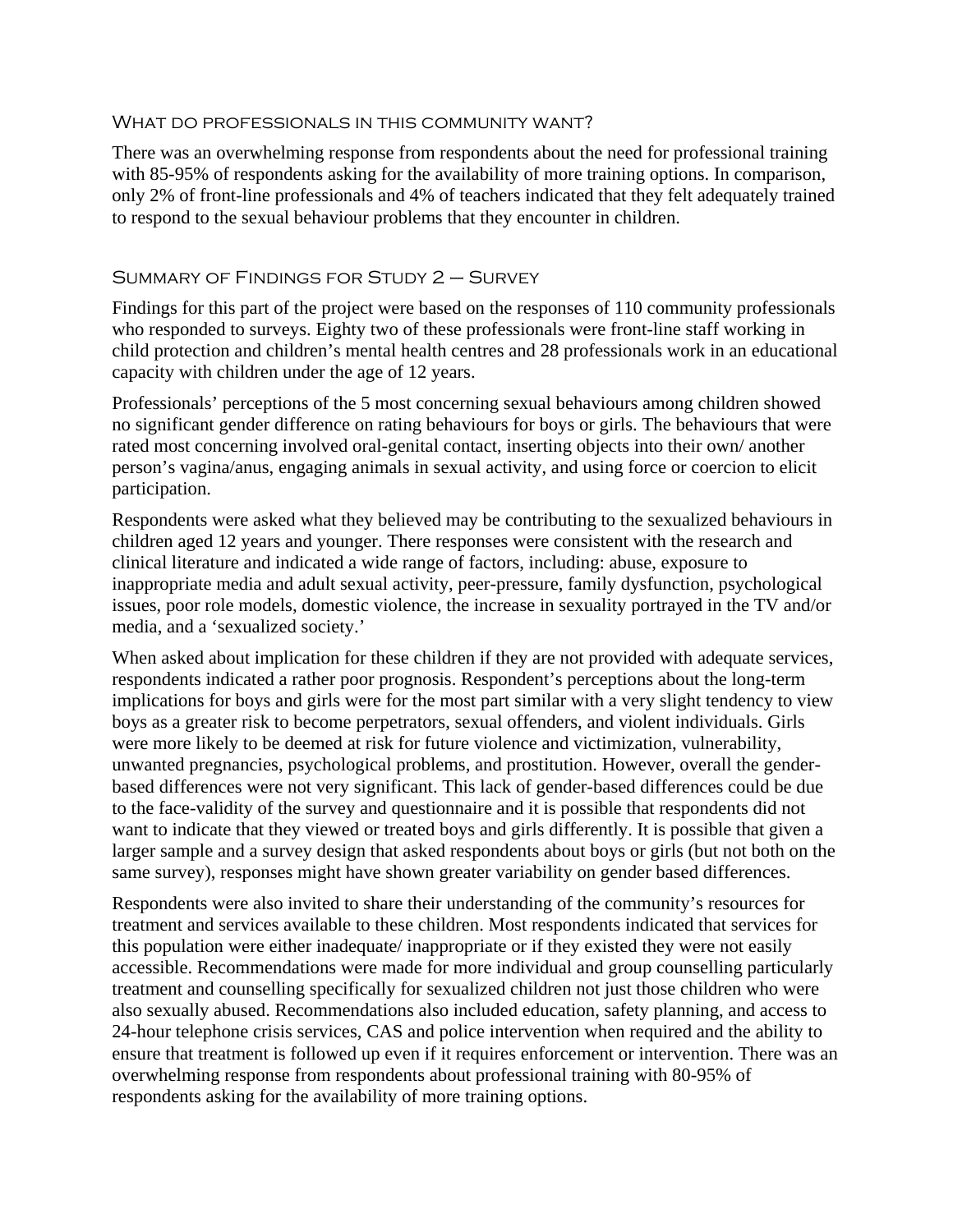#### **DISCUSSION**

Based on the collective data gathered in both phases of this research project, there are five main messages that emerge.

First and foremost, there is **widespread concern about children who exhibit sexual behaviour** problems in London and Middlesex County. Respondents to the surveys indicate a high level of concern for a wide range of sexualized behaviours, indicate an increasing trend in the numbers of children who have these behaviour problems, and feel ill-prepared to deal with these behaviours in their day-to-day practice. The file reviews suggested that this concern is not misplaced. Children with sexual behaviour problems were found to exhibit a range of other difficulties.

Second, this concern is not the result of being misinformed about the issues associated with sexual behaviour. In general, respondents indicated a **good awareness of the dynamics associated with sexual behaviour problems** in children. They identified a wide range of predisposing factors, which coincided with the results of the file review. Furthermore, these factors mirror those identified in the clinical and research literature.

Third, although there was evidence of general awareness of the predisposing factors of sexual acting out, there was also **evidence of social biases towards these children**. In particular, the prognosis identified in terms of the likelihood of these children becoming offenders or victims as adults suggests that service providers view these children very negatively. In addition, some of the labels used (e.g., molester, perpetrator) indicate that a small minority of front line professionals apply adult offender terminology to these children.

Fourth, respondents were almost unanimous in their identification of a **gap between these children's needs and available, appropriate and accessible specialized services**. The file reviews suggested that children may be sent to a wide range of generic services, likely in part because of a lack of specialized service or centralized referral source.

Finally, the variability in the data available in the file reviews indicates the **need for a standardized information recording form**. As the practice currently stands, it is unclear whether the absence of particular details means that certain behaviours were not assessed, or whether they were assessed and not present. Furthermore, the information is sometimes recorded in reference to an incident and sometimes in reference to the specific child, making it very difficult to ascertain baseline rates for any of the behaviours. A standardized protocol across agencies would facilitate better information gathering about children with sexual behaviour problems.

In conclusion, while this study has enriched our understanding of this problem in London and Middlesex community through rich descriptive and qualitative data, it has also highlighted the need for more research in this area, the lack of specialized and accessible services for this population and the need for more professional training. The greatest implication of this study is probably the realization of how little we know and understand about the complexities of children's sexual behaviours, the problems it causes for them and the complex life experiences that have influenced or contributed to these children's behaviours.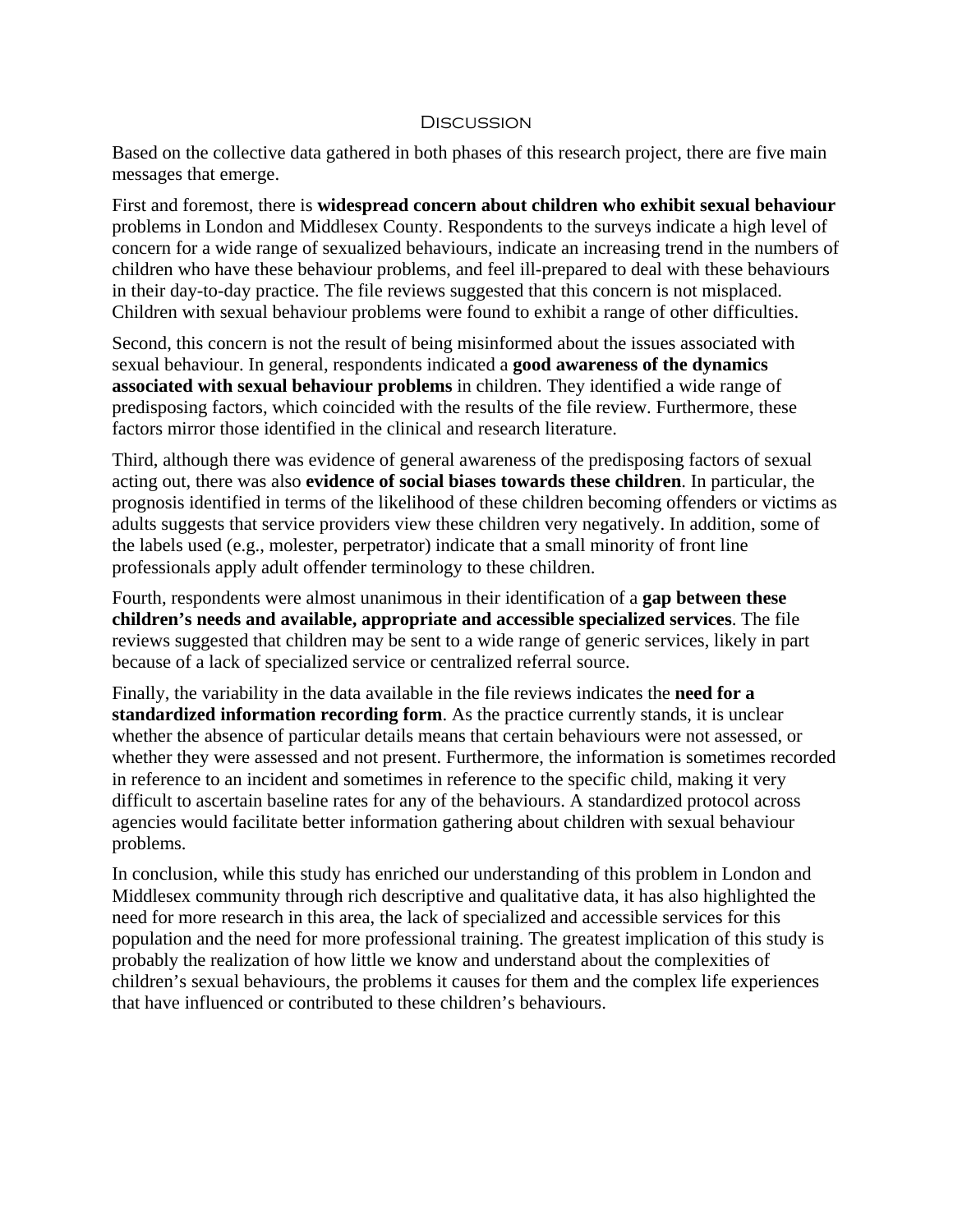#### **REFERENCES**

- Crenshaw, D.A., (1988). Responding to sexual acting-out. *Children in Residential Care: Critical Issues in Treatment,* 50-76. New York. Van Nostrand Reinhold Company.
- Friedrich, W.N., (1990). *Psychotherapy of sexually abused children and their families*. New York. W.W. Norton & Company.
- Friedrich, W.N., Davies, W.H., Feher, E., & Wright, J. (2003). Sexual behaviour problems in preteen children: Developmental, ecological, and behavioural correlates. *Annals of the New York Academy of Sciences, 989,* 95-104.
- Gil, E. & Johnson, T.C., (1993). *Sexualized children: Assessment and treatment of sexualized children and children who molest.* Rockville, MD: Launch Press
- Johnson, T.C. (1998). *Understanding children's sexual behaviours: What's natural and healthy*. Oakland, CA: New Harbinger Publications.
- Jonson-Reid, M. & Way, I. (2001). Adolescent sexual offenders: Incidence of childhood maltreatment, serious emotional disturbance, and prior offenses. *American Journal of Orthopsychiarty, Volume 71* (1) January 2001; 120-130.
- Silovsky, J.F., & Niec, L. (2002). Characteristics of young children with sexual behaviour problems: A pilot study. *Child Maltreatment, 7,* 187-197.
- Topham, A. (2003). *Surveying the incidence of sexual behaviour problems in London and Middlesex County*. Grant application to Centre for Research on Violence Against Women and Children.
- Trocme, N. MacLaurin, B., Fallon, B., Daciuk, J., Billingsley, D., Tourigny, M., Mayer, M., Wright, J., Barter, K., Burofrd, G., Hornick, J., Sullivan, R., & McKenzie, B. (2001). *Canadian incidence study of report child abuse and neglect: Final report. Ottawa, ON:* Health Canada.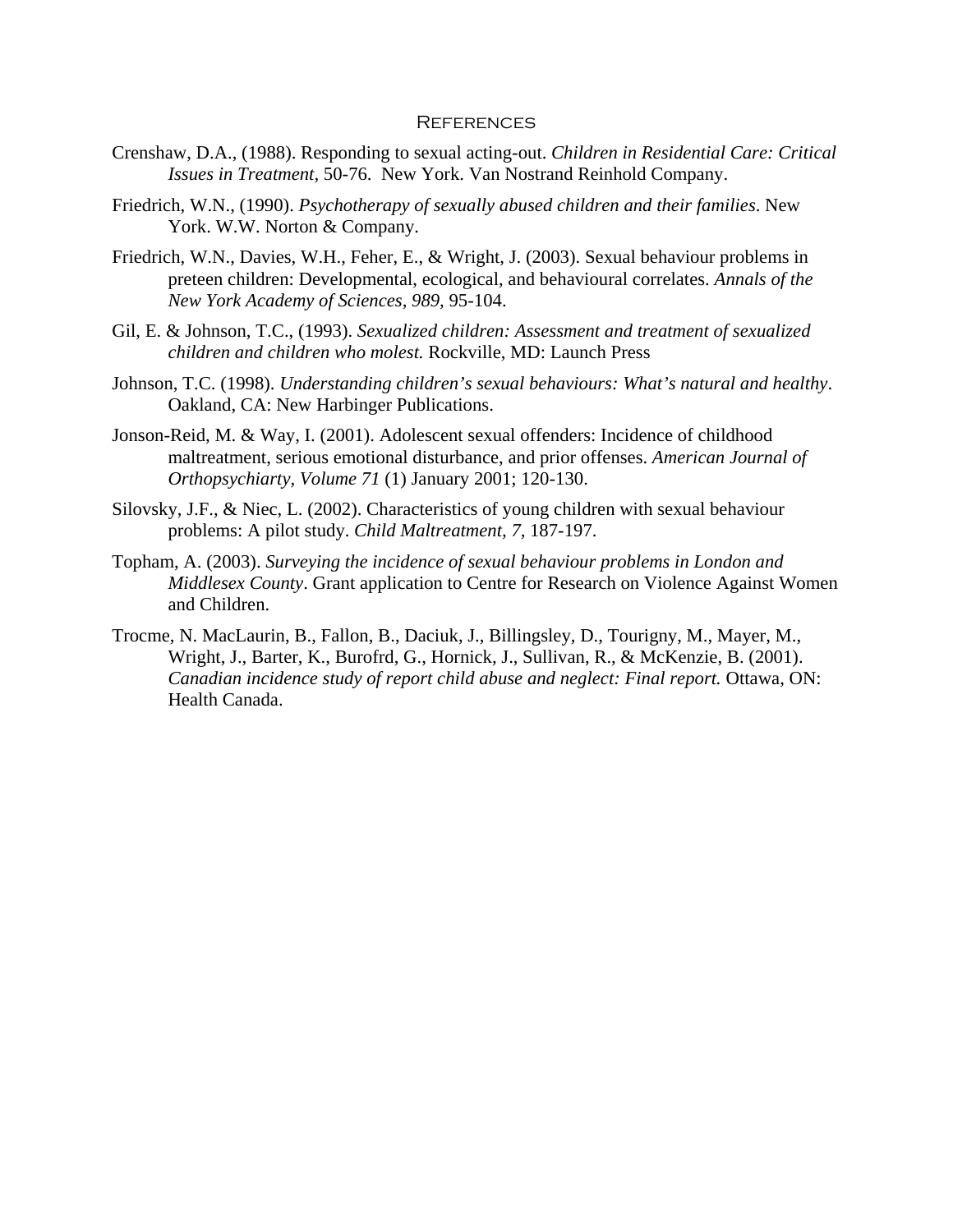#### *Appendix A*

## **Characteristics of Sexual Behaviour Problems in Children**

 Johnson (1998) has identified 20 characteristics of child sexual behaviours that raise concerns because they are not healthy or developmentally normal for children. Sexual behaviours in children may be considered problematic when:

- 1. The children involved in the sexualized play behaviours do not have a mutual ongoing play relationship. In other words, when play between the children involved is devoid of any other play behaviours and is limited to sexual behaviours.
- 2. The children engaging in the sexual behaviours are of different ages or developmental levels. Generally a difference of five years between the children puts them at distinctly different developmental levels, however depending on the children involved a difference of three years may also be significantly developmentally different.
- 3. Sexual behaviours are not balanced with other interests in the child's life and the child's demonstrates a preoccupation with sex or sexuality.
- 4. Children who seem to have too much knowledge about sexuality (beyond their developmental level), and behave in ways that are more consistent with adult sexual expression.
- 5. Sexual behaviours are significantly different than those of other same-age children.
- 6. Sexual behaviours that continue in spite of consistent and clear requests to stop.
- 7. Children who are unable to stop themselves from engaging in sexual activities. Sexual behaviour that is driven by anxiety, guilt or fear and is used as a way to cope with overwhelming feelings, often does not respond to normal limit setting.
- 8. Sexual behaviours that are eliciting complaints from other children and/or adversely affecting other children.
- 9. Children's sexual behaviours directed at adults who are uncomfortable receiving the overt (and often inappropriate) sexual gestures.
- 10. Children who do not understand their rights or the rights of others in relation to sexual contact.
- 11. Sexual behaviours that progress in frequency, intensity or intrusiveness over time.
- 12. When fear, anxiety, deep shame or intense guilt is associated with the sexual behaviours.
- 13. When children turn to other children and use adult-type sexual behaviours as sources of emotional warmth or to cope with loneliness.
- 14. Children who manually stimulate or have oral or genital contact with animals.
- 15. Children sexualize non-sexual things, interactions or relationships.
- 16. Sexual behaviours that cause physical or emotional pain or discomfort to self or others.
- 17. Children who use sex to hurt others. Children, who have experienced negative emotions or experiences paired with sexuality, see sex as a weapon to hurt or get back at people.
- 18. When verbal and/or physical expressions of anger precede, follow or accompany the sexual behaviours.
- 19. Children who use distorted logic to justify their sexual actions. For example, "they didn't say 'no'".
- 20. When coercion, force, bribery, manipulation or threats are associated with sexual behaviours.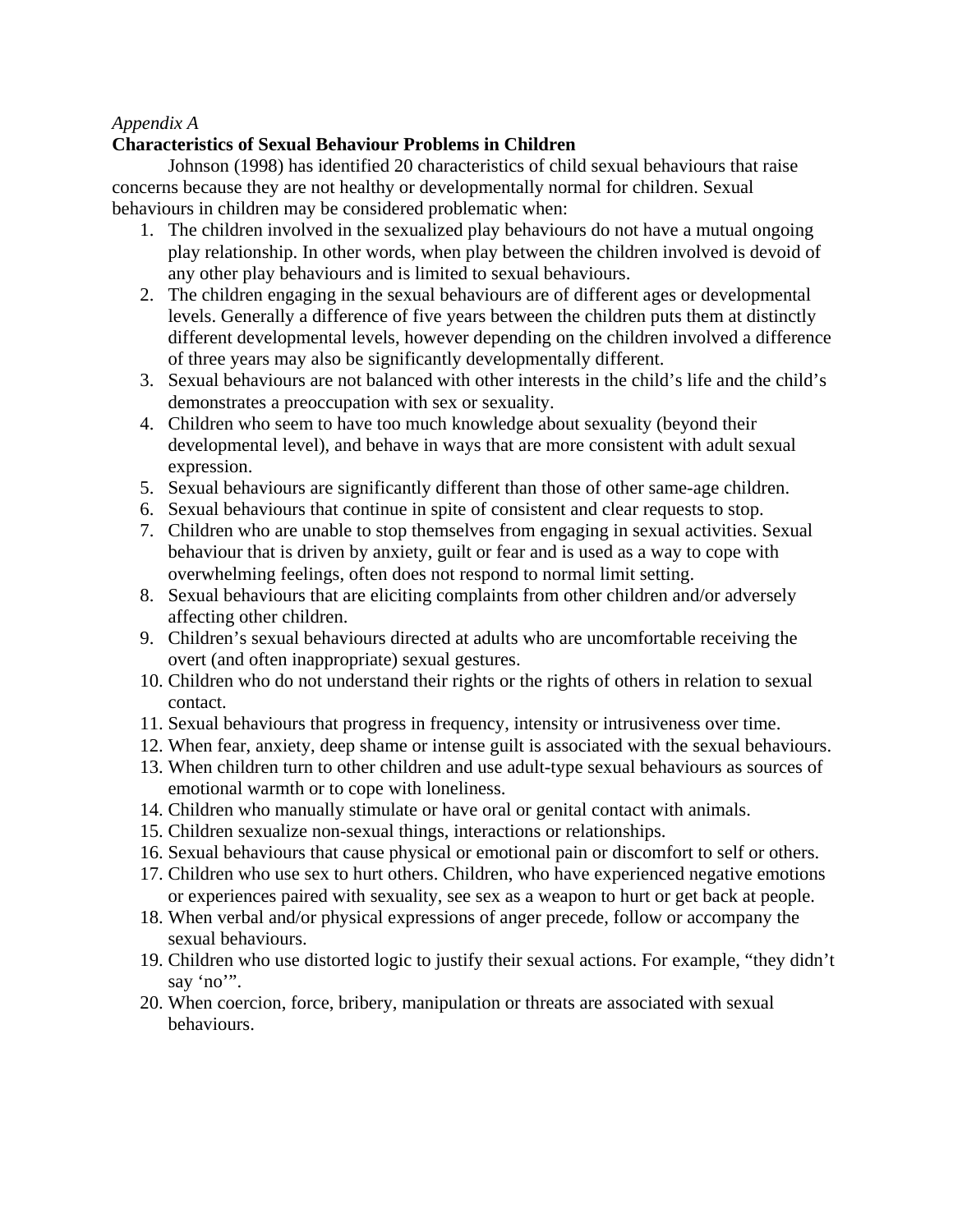*Appendix B* 

#### **Data Collection Tool**

#### *Case Data Sheet – Index Child.*

| Our Case number:                          |  |
|-------------------------------------------|--|
| Date of Birth (yy/mm/dd): $\frac{\ }{\ }$ |  |
| Gender: $M / F$                           |  |

| Initial Agency:             |  |
|-----------------------------|--|
| Date of Agency Involvement: |  |

| Subsequent Agencies: 1. |  |
|-------------------------|--|
|                         |  |
|                         |  |
|                         |  |
|                         |  |

#### Index Child History

Sexual Abuse Victim: Y / N. If yes, by whom? (Specify relationship to victim)

Physical Abuse Victim: Y / N. If yes, by whom? (Specify relationship to victim)

Neglected child: Y / N. If yes, by whom? (Specify relationship to victim)

- 1. \_\_\_\_\_\_\_\_\_\_\_\_\_\_\_\_\_\_\_\_\_\_\_\_\_\_\_\_\_\_\_ 2. \_\_\_\_\_\_\_\_\_\_\_\_\_\_\_\_\_\_\_\_\_\_\_\_\_\_\_\_\_\_\_
- 3. \_\_\_\_\_\_\_\_\_\_\_\_\_\_\_\_\_\_\_\_\_\_\_\_\_\_\_\_\_\_\_
- 4. \_\_\_\_\_\_\_\_\_\_\_\_\_\_\_\_\_\_\_\_\_\_\_\_\_\_\_\_\_\_\_  $5.$   $\qquad \qquad \qquad$ 
	-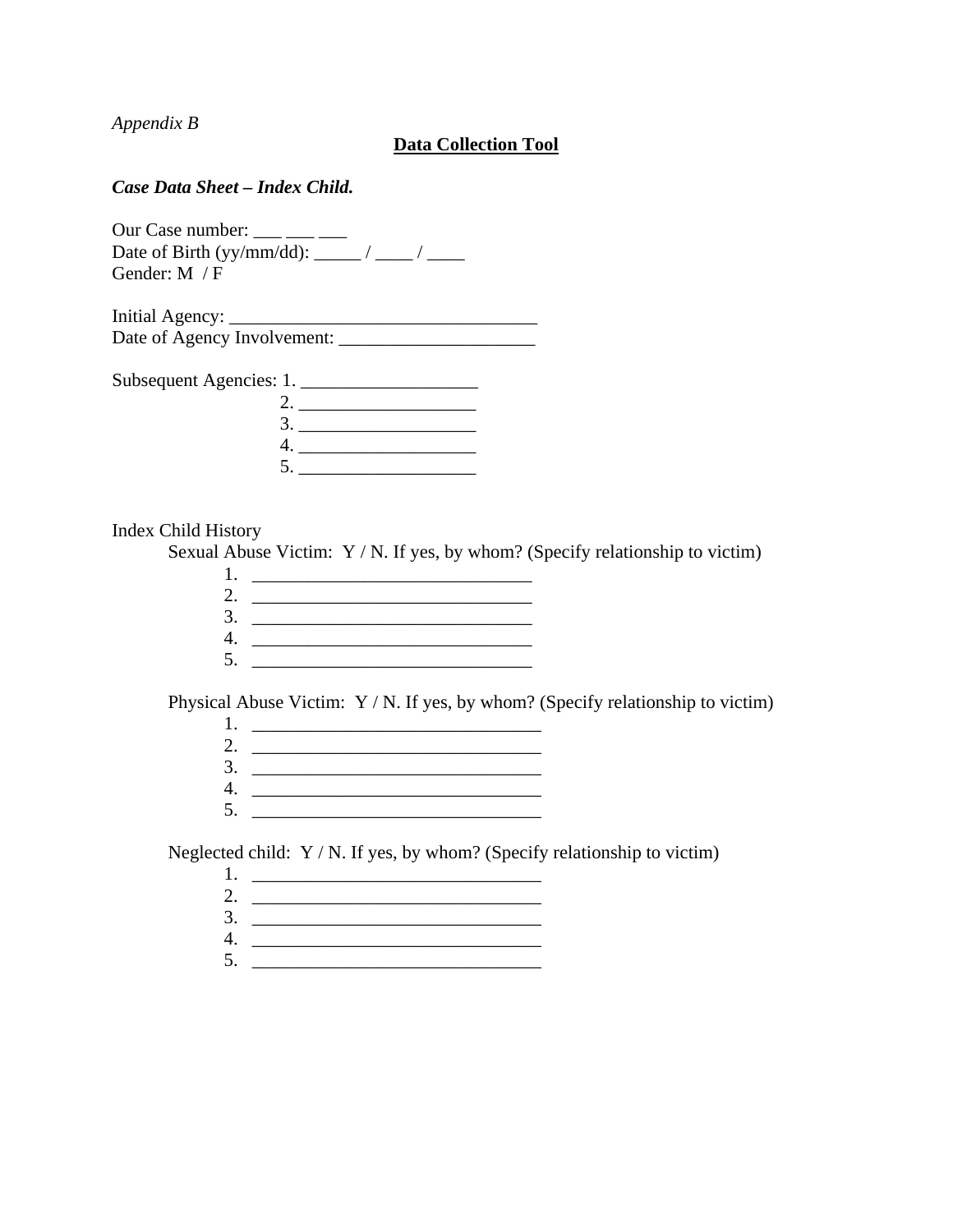*Appendix B (continued) – Data Collection Tool Episode Sheet* 

Our case number (Index Child):  $\frac{1}{\cdot}$  \_\_\_ \_\_\_ Date of Episode (yy/mm/dd): \_\_\_\_\_ / \_\_\_\_ / \_\_\_\_

Date of Birth of Target Child (yy/mm/dd): \_\_\_\_\_ / \_\_\_\_ / \_\_\_\_\_ Gender of Target Child: M / F Target child was living with (at the time of the incident): \_\_\_\_\_\_\_\_\_\_\_\_\_\_\_\_\_\_\_\_ Index Child was living with (at the time of the incident): Relationship between the index child and the targeted child: \_\_\_\_\_\_\_\_\_\_\_\_\_\_\_\_\_\_\_\_

\_\_\_\_\_\_\_\_\_\_\_\_\_\_\_\_\_\_\_\_\_\_\_\_\_\_\_\_\_\_\_\_\_\_\_\_\_\_\_\_\_\_\_\_\_\_\_\_\_\_\_\_\_\_\_\_\_\_\_\_\_\_\_\_\_\_\_\_\_\_\_\_\_\_\_\_\_\_

Specific Sexual behaviours: (refer to Sexual behaviour checklist for codes)

1. \_\_\_\_\_\_\_\_\_\_\_\_\_\_\_\_\_\_\_\_\_\_\_\_\_ 2. \_\_\_\_\_\_\_\_\_\_\_\_\_\_\_\_\_\_\_\_\_\_\_\_\_ 3. \_\_\_\_\_\_\_\_\_\_\_\_\_\_\_\_\_\_\_\_\_\_\_\_\_ 4. \_\_\_\_\_\_\_\_\_\_\_\_\_\_\_\_\_\_\_\_\_\_\_\_\_ 5. \_\_\_\_\_\_\_\_\_\_\_\_\_\_\_\_\_\_\_\_\_\_\_\_\_

Were adults present to witness the incident?  $Y/N$ Circumstances of the event:

| Was force or coercion used? $Y/N$                                  |  |
|--------------------------------------------------------------------|--|
| Location of event: (refer to data collection sheet for codes) ____ |  |
|                                                                    |  |

\_\_\_ \_\_\_

\_\_\_\_\_\_\_\_\_\_\_\_\_\_\_\_\_\_\_\_\_\_\_\_\_\_\_\_\_\_\_\_\_\_\_\_\_\_\_\_\_\_\_\_\_\_\_\_\_\_\_\_\_\_\_\_\_\_\_

*\* Note: A separate Episode Sheet is required to document each incident of sexualized behaviour.*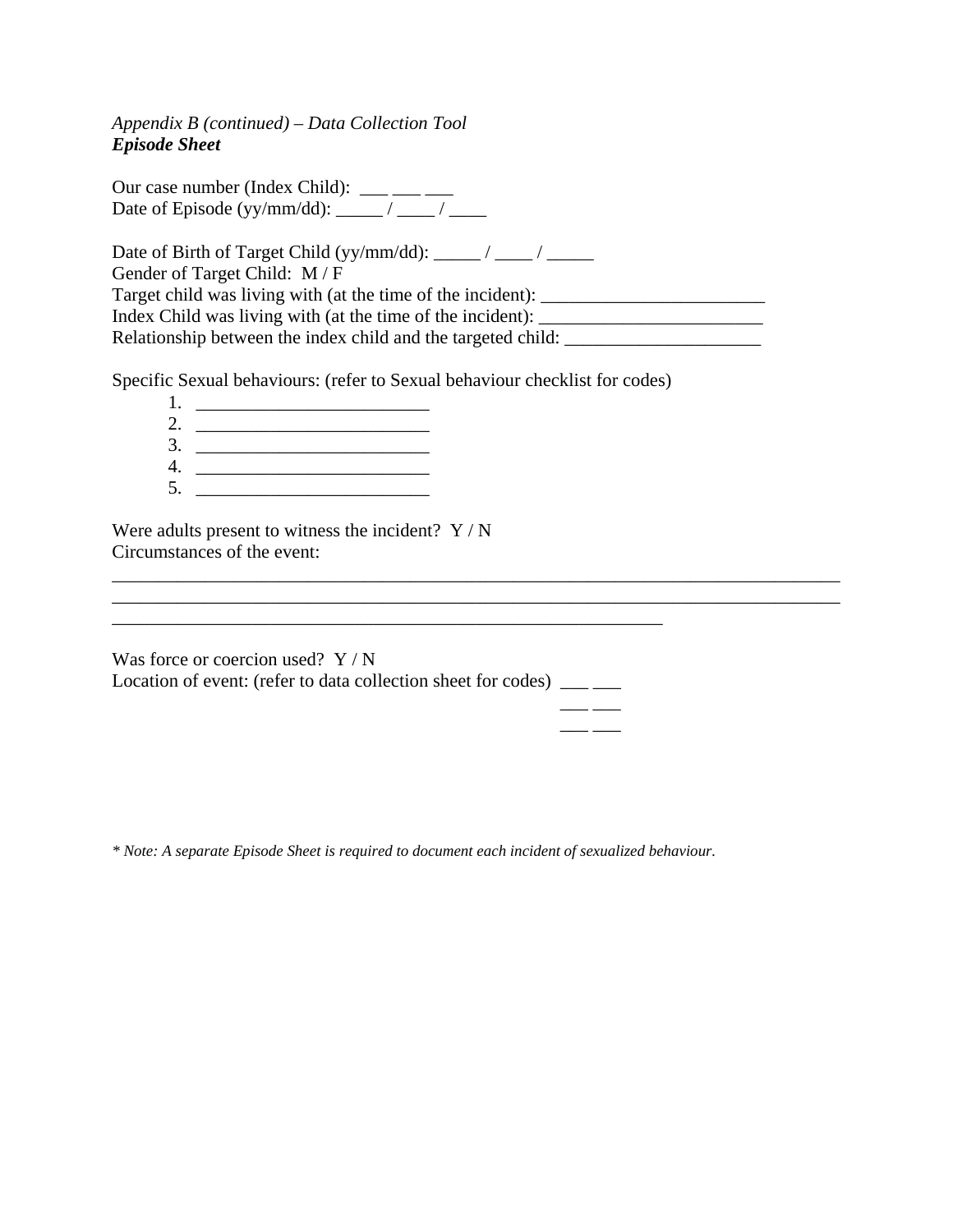## *Appendix B (continued) – Data Collection Tool Service Disposition/ Outcome*

- 01. Were services offered to the index child for Sexual Behaviour Problems? Y/N
- 02. Were services offered to the targeted child for Sexual Behaviour Problems? Y/N
- 03. Were services offered to the index child for Non-Sexual Behaviour Problems? Y/N
- 04. Were services offered to the targeted child for Non- Sexual Behaviour problems? Y/N
- 05. Were the services that were offered to the index child to address his/her Sexual behaviour problems carried out? Y/N. If yes, include date(s)
- \_\_\_\_\_\_\_\_\_\_\_\_\_\_\_\_\_\_\_\_. 06. Were the services that were offered to the targeted child to address sexual behaviours carried out? Y/N. If yes, include date(s)  $\frac{1}{\sqrt{2\pi}}$
- 07. Were the services that were offered to the index child to address his/her Non-Sexual behaviour problems carried out? Y/N. If yes, include date(s)
- \_\_\_\_\_\_\_\_\_\_\_\_\_\_\_\_\_\_\_\_. 08. Were the services that were offered to the targeted child to address non-sexual problems carried out? Y/N. If yes, include date(s) \_\_\_\_\_\_\_\_\_\_\_\_\_\_\_\_\_\_\_\_\_\_\_\_\_\_\_\_\_\_
- 09. No response / No services offered from the agency for Sexual Behaviour Problems
- 10. No response / No services offered from the agency for Non-Sexual Behaviour Problems
- 11. Was the index child referred to a children's mental health centre? Y/N. If yes specify date and referred centre
- 12. Was the targeted child referred to a children's mental health centre? Y/N. If yes, specify date and referred centre
- 13. Was treatment offered to the index child for sexual behaviour problems? Y/N
- 14. Was treatment offered to the targeted child to address sexual behaviours? Y/N
- 15. Was treatment offered to the index child for Non-sexual behaviour problems? Y/N
- 16. Was treatment offered to the targeted child for Non-sexual behaviour problems? Y/N
- 17. Did the parents of the index child follow through with treatment for Sexual behaviour problems? Y/N
- 18. Did the parents of the index child decline treatment for Sexual behaviour problems? Y/N
- 19. Did the parents of the index child follow through with treatment for Non-sexual behaviour problems? Y/N
- 20. Did the parents of the index child decline treatment for Non-sexual behaviour problems? Y/N
- 21. Did the parents of the targeted child follow through with treatment addressing Sexual behaviours? Y/N
- 22. Did the parents of the targeted child decline treatment to address Sexual behaviours? Y/N
- 23. Did the parents of the targeted child follow through with treatment for Non-sexual behaviour problems? Y/N
- 24. Did the parents of the targeted child decline treatment for Non-sexual behaviour problems? Y/N
- 25. Outcome of treatment / services in not known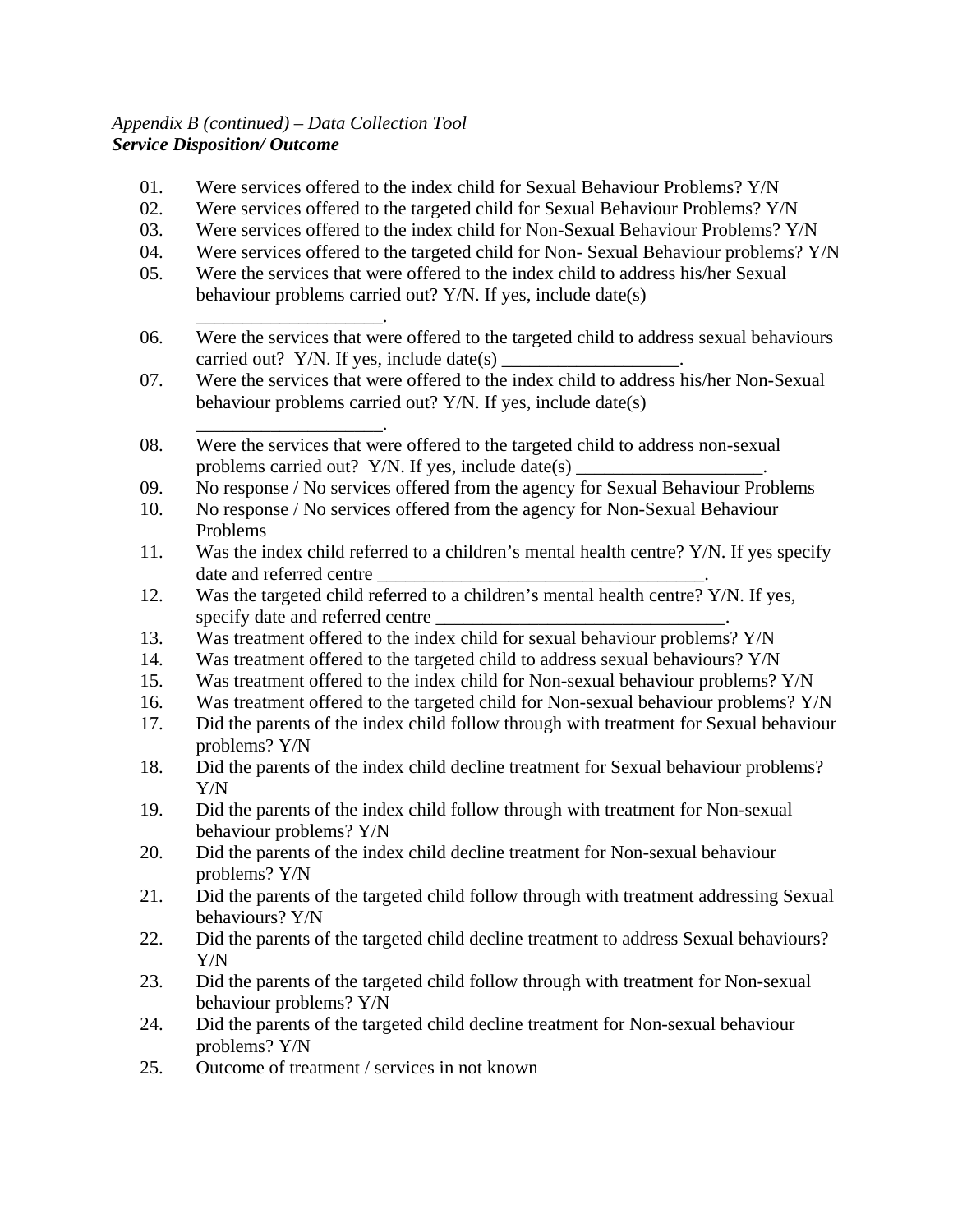- 26. Parents /caregiver of the index child was advised to supervise their child's interaction with other children.
- 27. Parents of the index child provided with educational materials.
- 28. Parents of the targeted child provided with educational materials.
- 29. Home safety plan developed for the index child.
- 30. Home safety plan developed for the targeted child.
- 31. The index child was removed from caregiver's care after the sexual behaviour problem was identified.
- 32. Was the incident reported to CAS? Y/N

Other outcome (specify): \_\_\_\_\_\_\_\_\_\_\_\_\_\_\_\_\_\_\_\_\_\_\_\_\_\_\_\_\_\_\_\_\_\_\_\_\_\_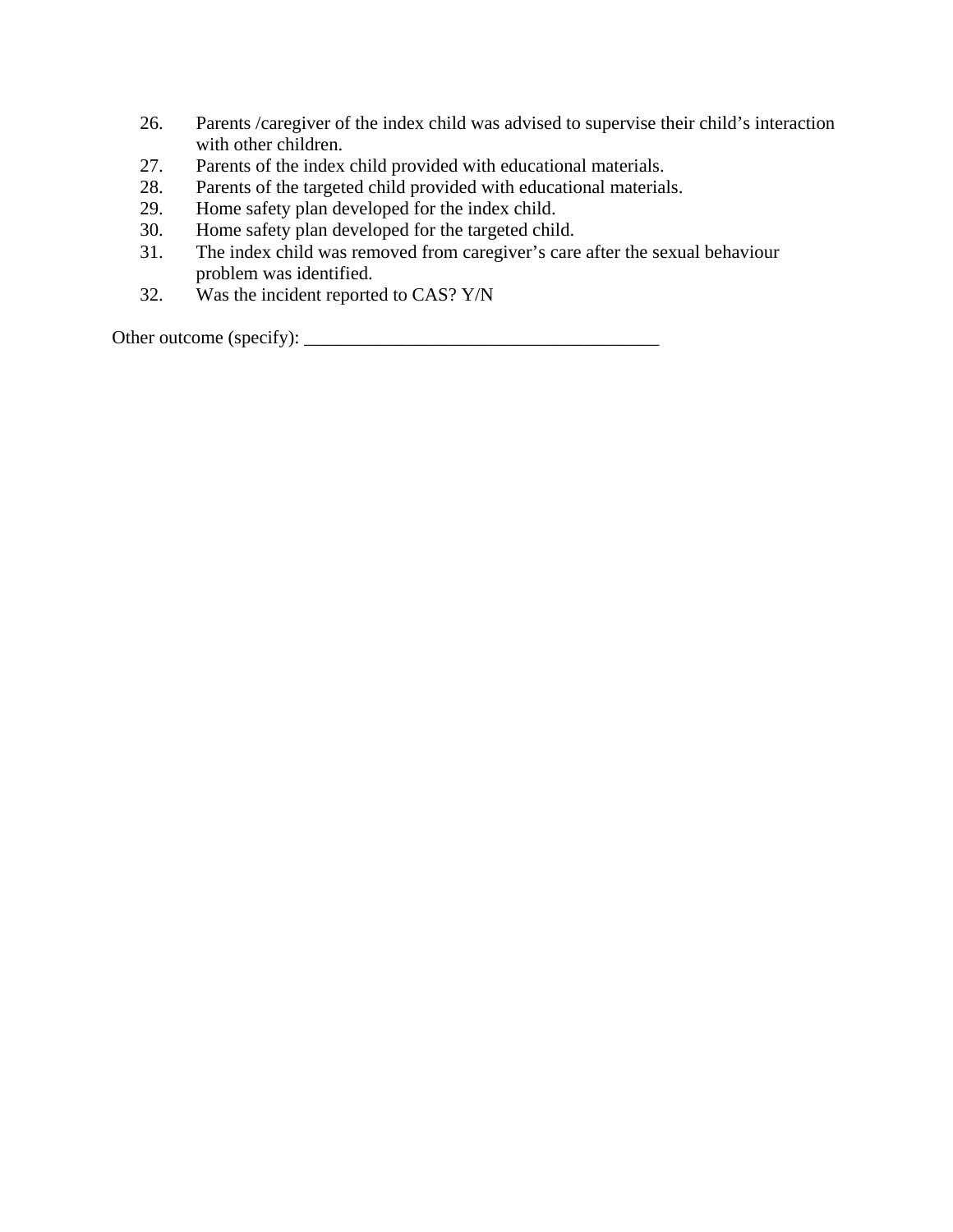*Appendix C* 

# Data Coding Package

#### **Part 1. Descriptive Data:**

- Age of the "index child" (i.e.: child who is engaging in age-inappropriate sexualized behaviours.). *(As Date of Birth)*
- Sex of the index child. [Male = 1; Female = 2]
- Age of targeted child/ individual. *(As date of birth)*
- Sex of targeted child/ individual. [Male = 1; Female = 2]
- Family composition of the index child. Child is living with (codes in table):

| 01. Both biological parents                  | 19. Maternal uncle                        |
|----------------------------------------------|-------------------------------------------|
| 02. Single parent (biological mother)        | 20. Paternal grandparents                 |
| 03. Single parent (biological father)        | 21. Paternal grandmother                  |
| 04. Both adoptive parents                    | 22. Paternal grandfather                  |
| 05. Single parent (adoptive mother)          | 23. Paternal aunt                         |
| 06. Single parent (adoptive father)          | 24. Paternal uncle                        |
| 07. Biological mother $+$ step father        | 25. Other Relative (specify)              |
| 08. Biological father $+$ step mother        | 26. Both foster parents - CAS             |
| 09. Adoptive mother $+$ step father          | 27. Single parent foster mother - CAS     |
| 10. Adoptive father $+$ step mother          | 28. Single parent foster father - CAS     |
| 11. Biological mother $+$ common-law partner | 29. Both foster parents - OPI             |
| 12. Biological father $+$ common-law partner | 30. Single parent foster mother - OPI     |
| 13. Adoptive mother $+$ common-law partner   | 31. Single parent foster father $-$ OPI   |
| 14. Adoptive father $+$ common-law partner   | 32. CAS Group Home                        |
| 15. Maternal grandparents                    | 33. OPI Group Home                        |
| 16. Maternal grandmother                     | 34. Residential Treatment Home            |
| 17. Maternal grandfather                     | 35. Biological relative of foster parents |
| 18. Maternal aunt                            |                                           |

- Family composition of the targeted child/ individual. Child lives with: *Same codes as above* 

- Nature of sexualized behaviour incident. (Refer to Sexual Behaviour Checklist)<sup>\*</sup>
- Were adults present to witness the incident behaviour?  $Y / N^*$
- Was force or coercion used?  $Y/N^*$
- Circumstances around the incident behaviour. (E.g.: during babysitting, sleepovers at friends' homes, visitation with non-custodial parent/ relative etc.)<sup>\*</sup> Location of incident behaviour:<sup>\*</sup>

|         | LOCALION OF HICKEN DENAVIOUL.        |     |                                      |
|---------|--------------------------------------|-----|--------------------------------------|
| 01.     | Shared bedroom                       | 08. | <b>Family Bathroom</b>               |
|         | 02. Common living quarters in house. | 09. | <b>Public Bathroom</b>               |
| 03.     | Classroom                            | 10. | Community recreation facility        |
| 04.     | Schoolyard                           | 11. | Other buildings on family property   |
| $0.5$ . | <b>School Bus</b>                    | 12. | Buildings other than those on family |
|         | 06. Public Transportation            |     | property                             |
|         | 07. School Bathroom                  | 13. | Playgrounds                          |
|         |                                      | 14. | Other (specify)                      |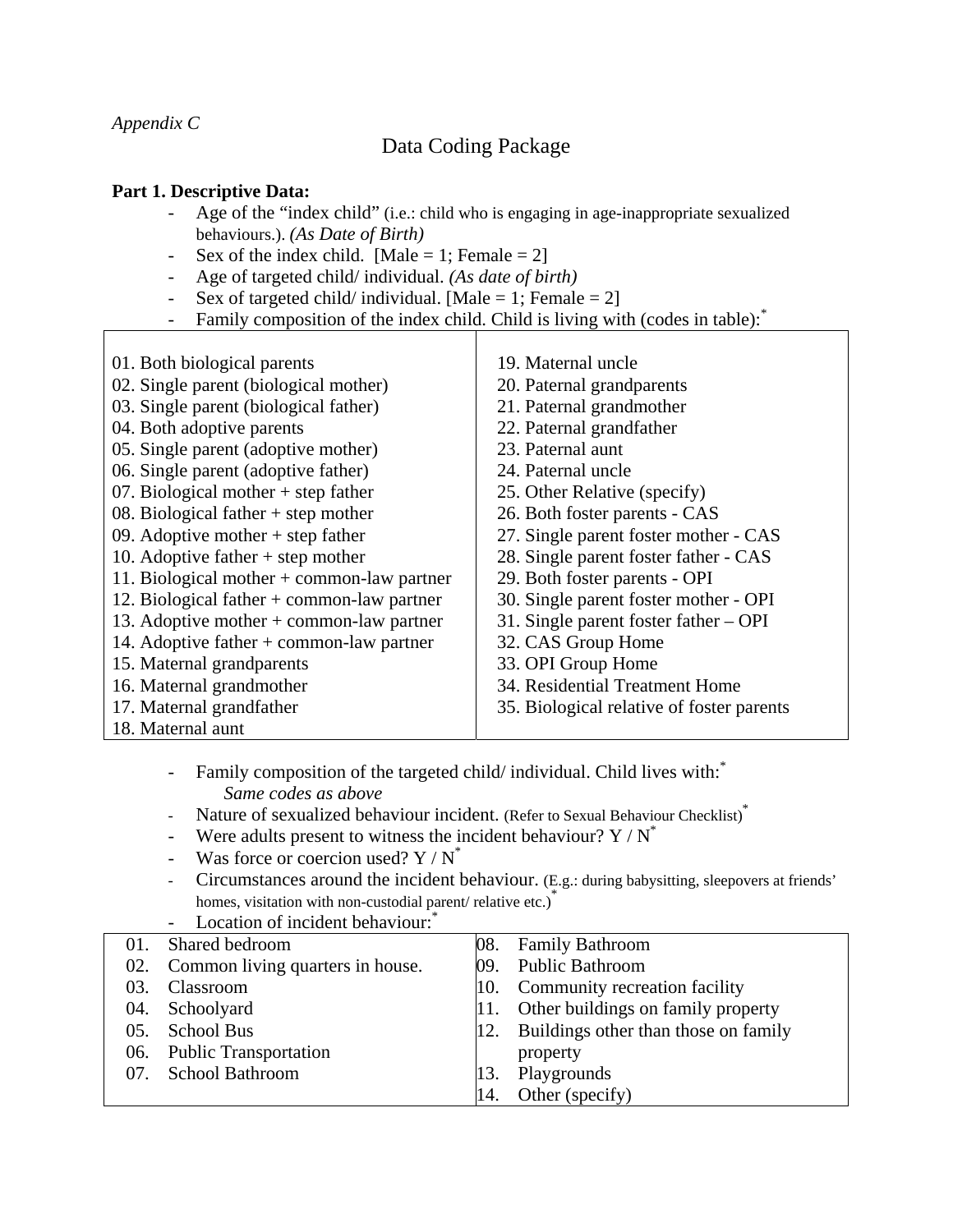| N. If Yes, Victimizer(s) was/ is: |                                          |
|-----------------------------------|------------------------------------------|
| 01. Biological mother             | 25. Step-brother                         |
| 02. Biological father             | 26. Step-sister                          |
| 03. Adoptive mother               | 27. Half-brother                         |
| 04. Adoptive father               | 28. Half-sister                          |
| 05. Foster mother                 | 29. Foster brother                       |
| 06. Foster father                 | 30. Foster sister                        |
| 07. Maternal grandmother          | 31. Classmate                            |
| 08. Maternal grandfather          | 32. School acquaintance                  |
| 09. Maternal aunt                 | 33. Teacher                              |
| 10. Maternal uncle                | 34. Daycare staff                        |
| 11. Paternal grandmother          | 35. Group home staff                     |
| 12. Paternal grandfather          | 36. Group home fellow resident           |
| 13. Paternal aunt                 | 37. Treatment home staff                 |
| 14. Paternal uncle                | 38. Treatment home fellow resident       |
| 15. Male cousin                   | 39. Religious leader                     |
| 16. Female cousin                 | 40. Adult recreational staff/leader      |
| 17. Step-mother                   | 41. Adolescent recreational staff/leader |
| 18. Step-father                   | 42. Adult family friend                  |
| 19. Mother's common-law partner   | 43. Child / Adolescent family friend     |
| 20. Father's common-law partner   | 44. Nieces                               |
| 21. Male babysitter               | 45. Nephews                              |
| 22. Female babysitter             | 46. Other professionals                  |
| 23. Biological brother            | 47. Other (specify)                      |
| 24. Biological sister             |                                          |

- Sexual victimization history of the index child. Was the index child victimized? Y / N. If Yes, Victimizer(s) was/ is:

- Date of first sexualized behaviour incident.

- Dates of subsequent sexualized behaviour incidents.
- Relationship between index child and targeted child is:<sup>\*</sup>

| 01. Biological whole sibling | 08. Nephew $-$ aunt               |
|------------------------------|-----------------------------------|
| 02. Biological half sibling  | 09. Nephew $-$ uncle              |
| 03. Step-siblings            | 10. Classmates                    |
| 04. Foster siblings          | 11. Fellow daycare students       |
| 05. Cousins                  | 12. Fellow group home members     |
| 06. Niece $-$ aunt           | 13. Fellow treatment home members |
| 07. Niece $-$ uncle          | 14. Other (specify)               |
|                              |                                   |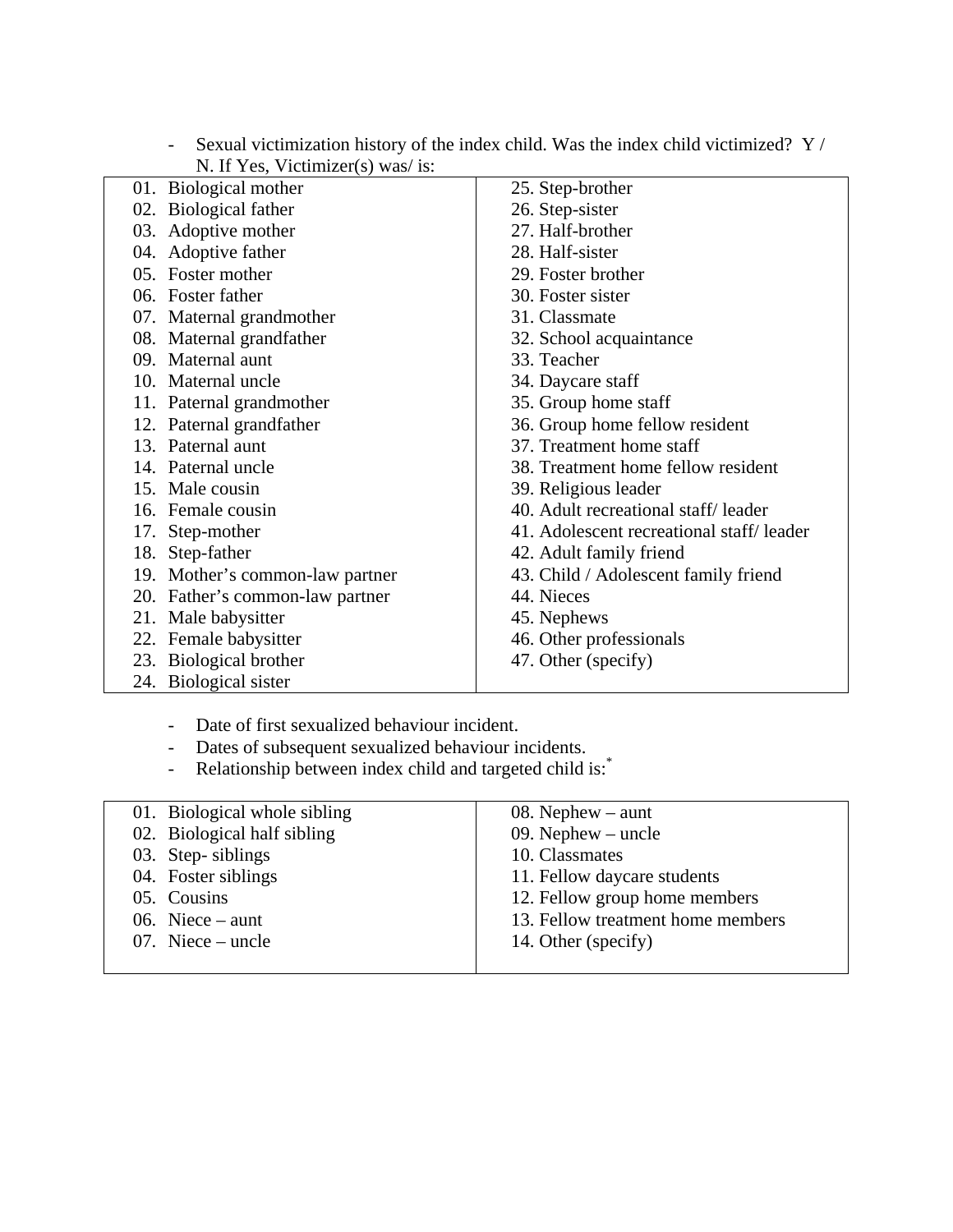#### *Appendix C (continued) – Data Coding Package* **Part 2. Checklist of Behaviours.**

#### Category 1: Gender Identity

- Dresses like the opposite sex
- Talks about wanting to be the opposite sex.
- Pretends to be the opposite sex when playing

#### Category 2: Sexualized Language

- Uses words that describe sex acts.
- Makes sexual sounds (sighing, moaning, heavy breathing, etc.)
- Talks about sexual acts.

#### Category 3: Self–stimulation

- Touches own private parts when in public places.
- Masturbates with hand.
- Masturbates with object.
- Touches own private parts when at home.
- Rubs body against people or furniture.

Category 4: Heightened Sexual Interest

- Imitates the act of sexual intercourse.
- Asks others to engage in sexual acts with him or her (including communication over the phone, written notes, drawings etc.)
- Tries to look at people when they are nude or undressing.
- Imitates sexual behaviour with dolls or stuffed animals.
- Tries to view pictures of nude or partially dressed people (may include catalogues and printed material).
- Talks about sexual acts.
- Asks to view nude or sexually explicit TV shows (may include video movies or HBO-type shows)
- Seems very interested in the opposite sex.
- Asks or tries to view nude or sexually explicit material over the Internet.
- Collects intimate apparel.

#### Category 5: Exhibitionism

- Shows private parts to adults.
- Undresses self in front of others.
- Sits with crotch or underwear exposed.
- Shows private parts to children.

#### Category 6: Non-penetrative touching

- Touches other people's private parts.
- Puts mouth on another child's or adult's sex parts.
- Tries to undress other children or adults against their will (opening shirts, pants etc)
- Touches animals sexually or tries to masturbate animals.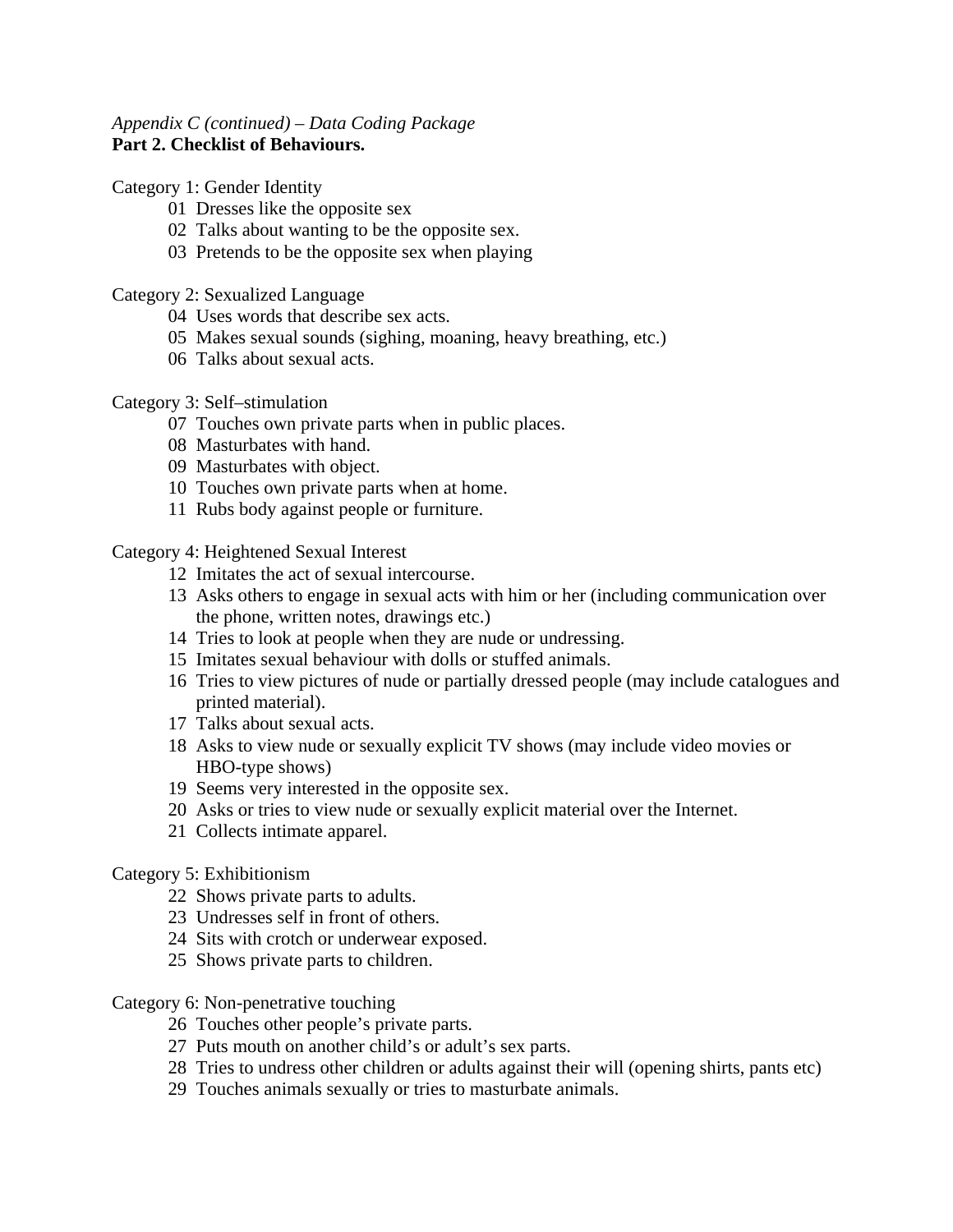#### *Appendix C (continued) – Data Coding Package*

## Category 7: Penetration

- 30 Inserts or tries to insert objects in his/her own vagina or anus.
- 31 Inserts or tries to insert objects into someone else's vagina or anus.
- 32 Inserts penis into someone else's mouth.
- 33 When kissing, tries to put tongue in other person's mouth.
- 34 Tries to penetrate an animal or tries to have the animal penetrate him/her.

#### Category 8: Other

35 Other sexual behaviours (please describe)

\* Information to be gathered for each incident of sexualized behaviour.

#### **Part 3: Service Disposition**

- 33. Were services offered to the index child for Sexual Behaviour Problems? Y/N
- 34. Were services offered to the targeted child for Sexual Behaviour Problems? Y/N
- 35. Were services offered to the index child for Non-Sexual Behaviour Problems? Y/N
- 36. Were services offered to the targeted child for Non- Sexual Behaviour problems? Y/N
- 37. Were the services that were offered to the index child to address his/her Sexual behaviour problems carried out? Y/N. If yes, include date(s).
- 38. Were the services that were offered to the targeted child to address sexual behaviours carried out? Y/N. If yes, include date(s).
- 39. Were the services that were offered to the index child to address his/her Non-Sexual behaviour problems carried out? Y/N. If yes, include date(s).
- 40. Were the services that were offered to the targeted child to address non-sexual problems carried out? Y/N. If yes, include date(s)
- 41. No response / No services offered from the agency for Sexual Behaviour Problems
- 42. No response / No services offered from the agency for Non-Sexual Behaviour Problems
- 43. Was the index child referred to a children's mental health centre? Y/N. If yes specify date and referred centre.
- 44. Was the targeted child referred to a children's mental health centre? Y/N. If yes, specify date and referred centre.
- 45. Was treatment offered to the index child for sexual behaviour problems? Y/N
- 46. Was treatment offered to the targeted child to address sexual behaviours? Y/N
- 47. Was treatment offered to the index child for Non-sexual behaviour problems? Y/N
- 48. Was treatment offered to the targeted child for Non-sexual behaviour problems? Y/N
- 49. Did the parents of the index child follow through with treatment for Sexual behaviour problems? Y/N
- 50. Did the parents of the index child decline treatment for Sexual behaviour problems? Y/N
- 51. Did the parents of the index child follow through with treatment for Non-sexual behaviour problems? Y/N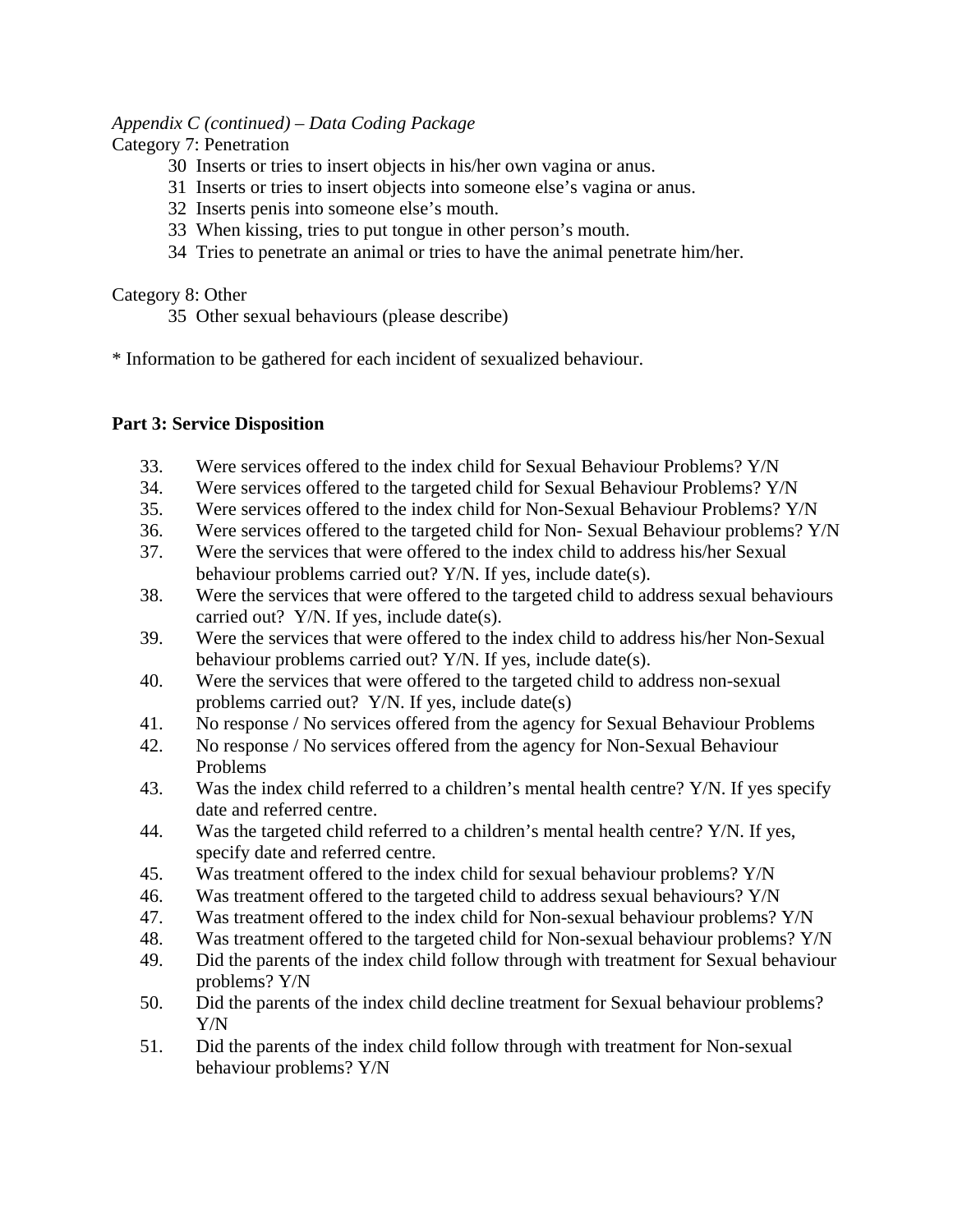*Appendix C (continued) – Data Coding Package*

- 52. Did the parents of the index child decline treatment for Non-sexual behaviour problems? Y/N
- 53. Did the parents of the targeted child follow through with treatment addressing Sexual behaviours? Y/N
- 54. Did the parents of the targeted child decline treatment to address Sexual behaviours? Y/N
- 55. Did the parents of the targeted child follow through with treatment for Non-sexual behaviour problems? Y/N
- 56. Did the parents of the targeted child decline treatment for Non-sexual behaviour problems? Y/N
- 57. Outcome of treatment / services in not known
- 58. Parents /caregiver of the index child was advised to supervise their child's interaction with other children.
- 59. Parents of the index child provided with educational materials.
- 60. Parents of the targeted child provided with educational materials.
- 61. Home safety plan developed for the index child.
- 62. Home safety plan developed for the targeted child.
- 63. The index child was removed from caregiver's care after the sexual behaviour problem was identified.
- 64. Was the incident reported to CAS? Y/N
- 65. Other outcome (specify)

## **Other Codes:**

Gender:

- 01 Male
- 02 Female

Yes / No:

- 01 Yes
- 02 No

99 Missing data / incomplete information

Agency Codes:

- 01 Children's Aid Society London & Middlesex
- 02 Madame Vanier Children's Services
- 03 Child & adolescent Centre LHSC
- 04 Children's Hospital of Western Ontario Inpatient Unit
- 05 CPRI
- 06 Merrymount
- 07 Private Counsellor
- 08 Family Physician
- 09 School staff
- 10 Other (specify)

\* Indicates that data must be collected for each incident of sexualized behaviour.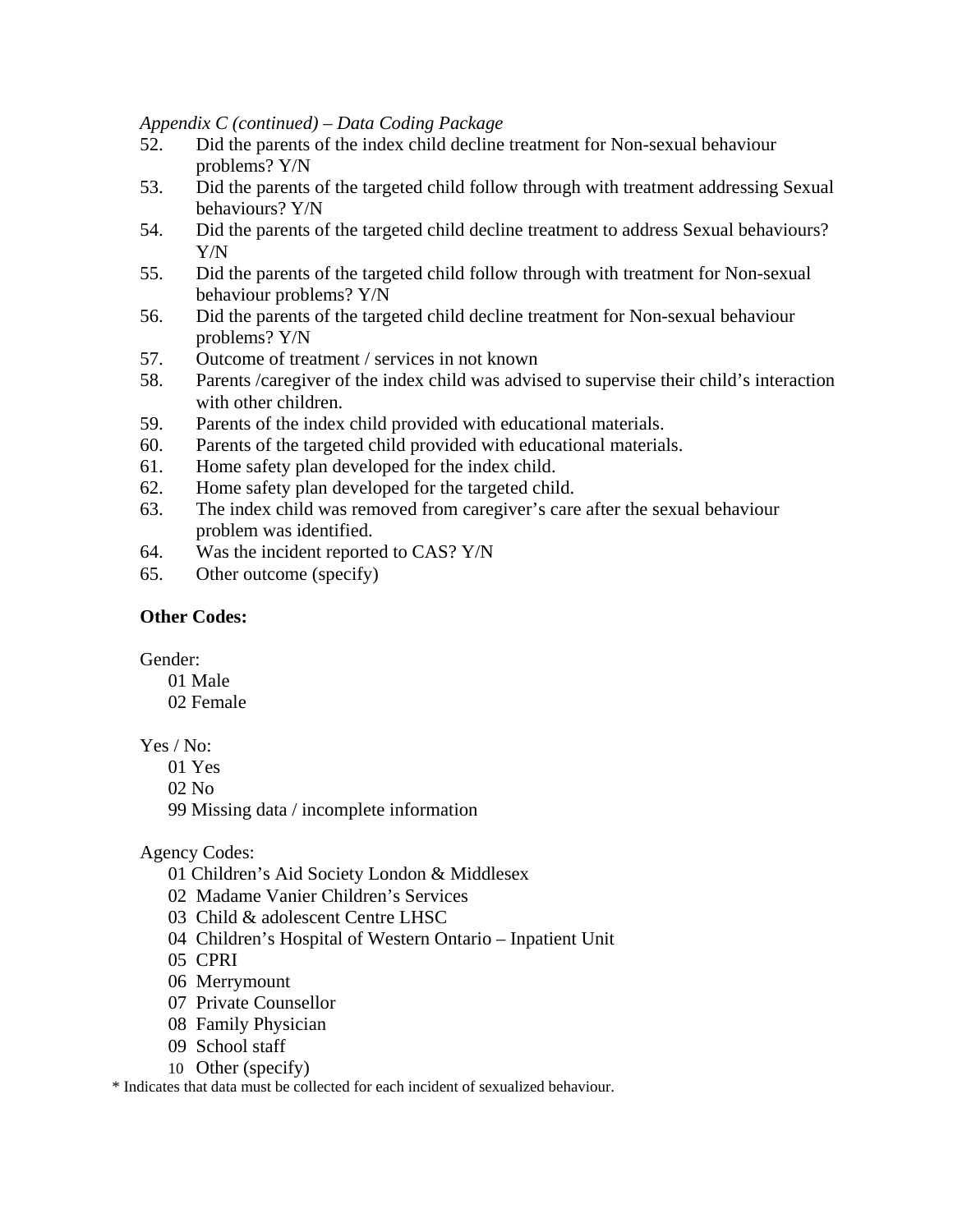#### *Appendix D*

#### **Sexual Behaviours Reported in File Reviews (Study 1- Results)**

- 1. Tries to look at others when they are nude or undressing indicated in 5 cases.
- 2. Puts mouth on another child/ adult's sex parts indicated in 2 cases.
- 3. Tries to undress other children/ adults against their will indicated in 4 cases.
- 4. Tries to insert objects into someone else's vagina/ anus indicated in 2 cases.
- 5. Talks about sexual acts indicated in 3 cases.
- 6. Rubs body against other people or furniture indicated in 3 cases.
- 7. Touches other people's private parts indicated in 6 cases.
- 8. Uses words that describe sex acts indicated in 1 case.
- 9. Makes sexual sounds indicated in 2 cases.
- 10. Tries to insert penis into someone else's mouth indicated in 2 cases.
- 11. Touches own private parts when at home indicated in 1 case.
- 12. Undresses self in front of others indicated in 10 cases.
- 13. Watches nude/ sexually explicit TV shows indicated in 2 cases.
- 14. Touches own private parts when in public indicated in 2 cases.
- 15. Tries to insert objects into his/ her own vagina/ anus –indicated in 1 case.
- 16. Shows private parts to other children indicated in 2 cases.
- 17. Imitates the act of sexual intercourse indicated in 1 case.
- 18. Dances in an exotic/ adult manner indicated in 2 cases.
- 19. Mutual sexual play/exploration indicated in 3 cases.
- 20. Attempts to watch adults engaged in sexual activity indicated in 2 cases.
- 21. Uses toys in a sexual manner indicated in 2 cases.

*Appendix D (continued) - Sexual Behaviours Reported in File Reviews (Study 1- Results)*

- 22. Tries to insert penis into objects indicated in 2 cases.
- 23. Sexualized drawings- indicated in 2 cases.
- 24. Masturbation in public or with others– indicated in 2 cases.
- 25. Asks other children to engage in sexual acts with him/her indicated in 2 cases
- 26. Tries to go into bathroom stalls with other children- indicated in 2 cases.
- 27. Unusual toileting practices indicated in 4 cases
- 28. Other sexual behaviours indicated in 5 cases.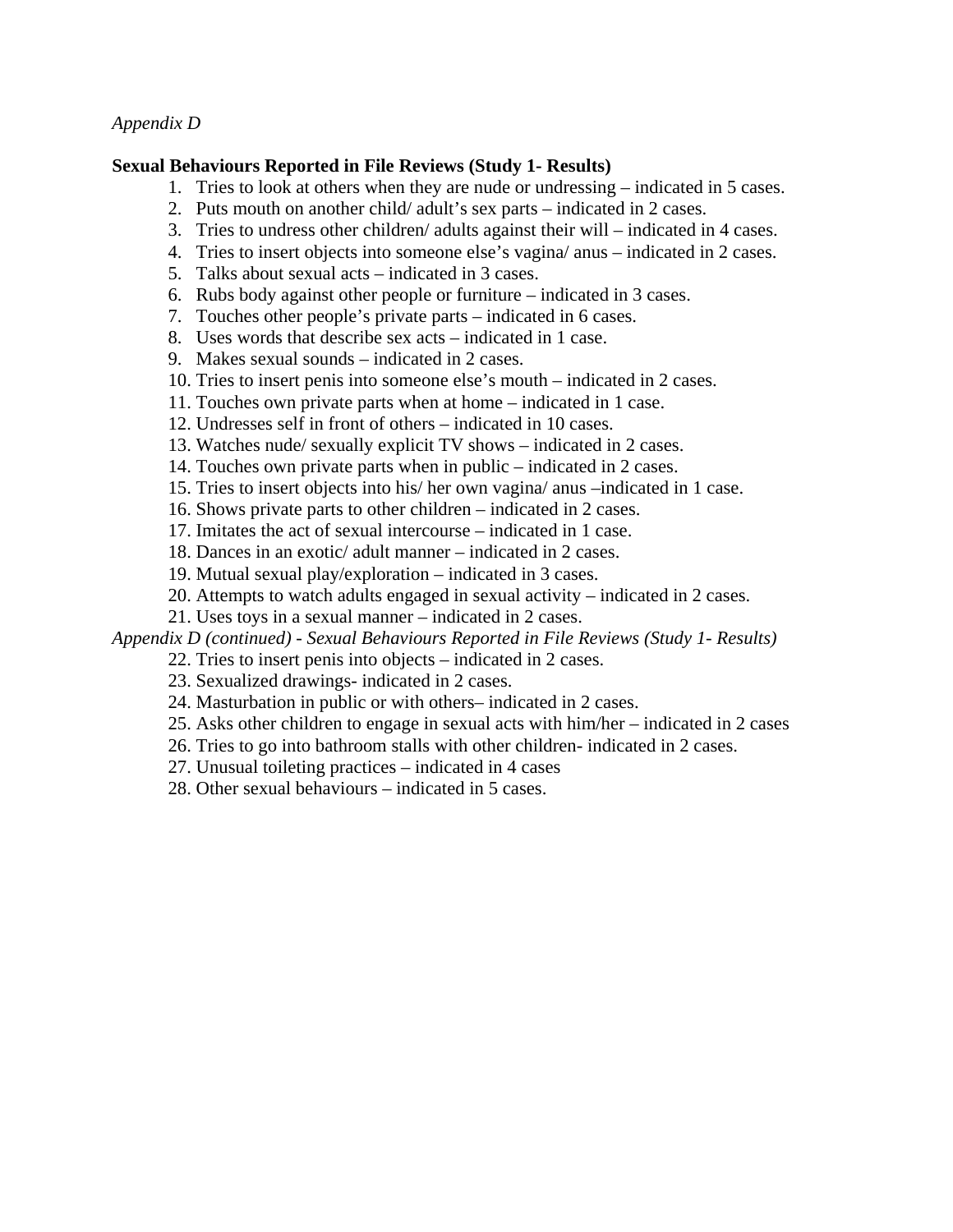## *Appendix E*  **QUESTIONNAIRE FOR TEACHERS AND OTHER SCHOOL STAFF**

Study: Survey of the Trends and Prevalence of Children under 12 years with Sexual Behaviour Problems in London and Middlesex County

Age: 20-29 30-39 40-49 50-59 60+ Gender: Male Female Formal Education: \_\_\_\_\_\_\_\_\_\_\_\_\_\_\_\_\_\_\_\_\_\_\_\_\_\_\_ Occupation: Work Setting: School Day-care centre Child Protection Services Hospital Children's Mental Health Centre Residential Treatment home Other (specify) \_\_\_\_\_\_\_\_\_\_\_\_\_\_\_\_\_\_\_\_

*All questions on this survey pertain only to children ages 12 and younger. Please try and answer as many questions as you can. We encourage you to add any comments you may have with regards to this population of children, the services available and suggestions for additional services and training.*

- 1. How many years have you been working with children (under 12 years)?
- 2. Have you ever witnessed children engaging in inappropriate sexualized activity by themselves and/or with other children? *Yes No*
- 3. If yes, did the sexual activity take place in a private or public place?
	- a. Private place
	- b. Public place (please specify)  $\frac{1}{\sqrt{1-\frac{1}{2}}}\$
- 4. What percentage of children that you encounter in your profession exhibit sexualized behaviours?  $\frac{(\% \text{Boys})}{(\% \text{Boys})}$   $\frac{(\% \text{ Girls})}{(\% \text{ Coirs})}$
- 5. What do you estimate is the prevalence of children with sexual behaviour problems in London and Middlesex County? (% Boys)\_\_\_\_\_\_\_\_\_\_\_\_\_\_\_ (% Girls)\_\_\_\_\_\_\_\_\_\_\_\_\_\_\_\_\_\_\_\_\_\_\_\_\_
- 6. How do you perceive this problem in London and Middlesex County as compared to 10 years ago? Is it:
	- a. An increasing problem (more children are acting out sexually than 10 years ago)
	- b. It is roughly the same (no perceivable increase or decrease in the numbers of children who act out sexually).
	- c. A decreasing problem (fewer children act out sexually now than 10 years ago)

| d. Don't know / No response. |  |  |
|------------------------------|--|--|
| With regard to boys:         |  |  |
| With regard to girls:        |  |  |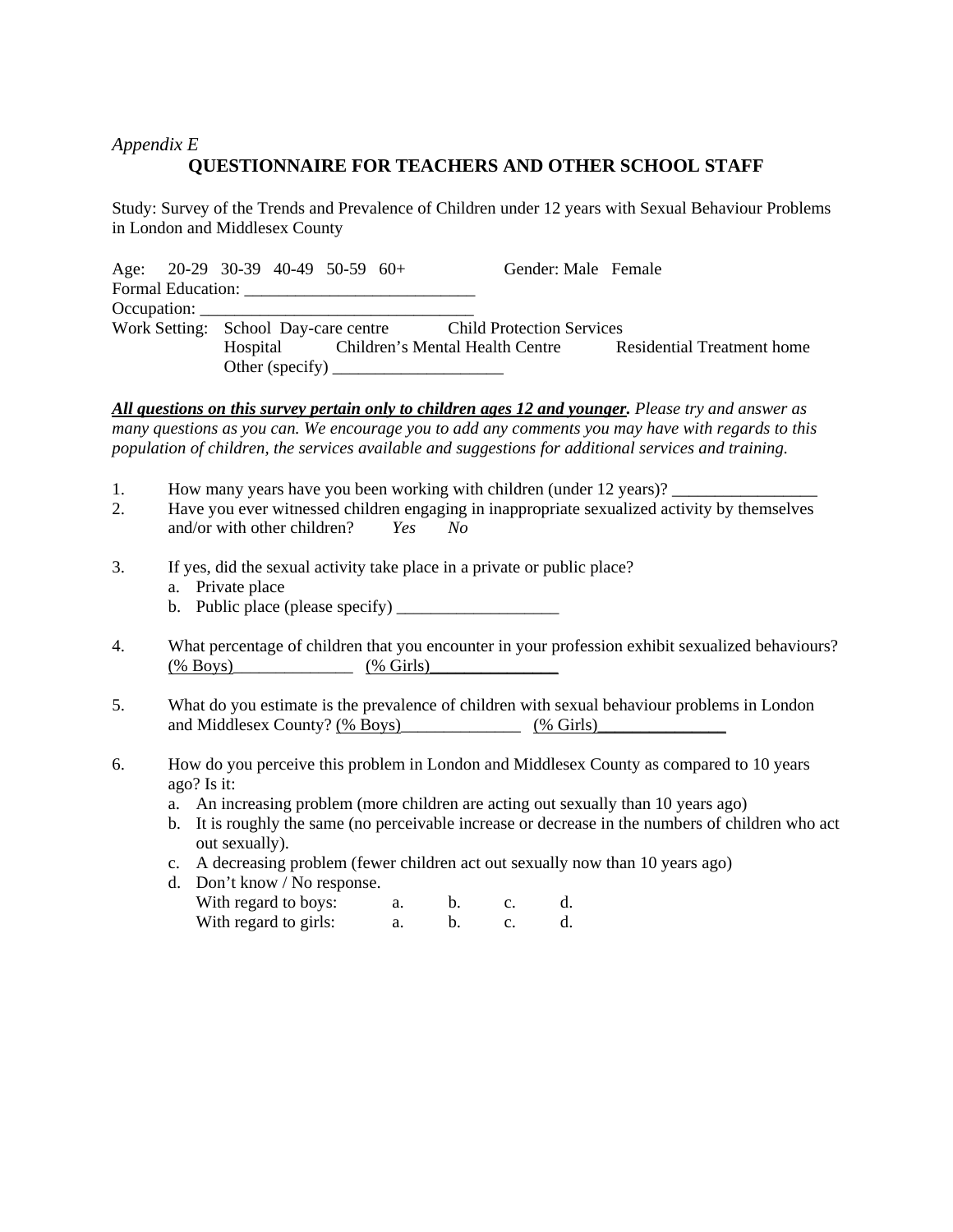#### *Appendix E (continued) - QUESTIONNAIRE FOR TEACHERS AND OTHER SCHOOL STAFF*

- 7. If you witnessed a young child engaged in sexual play or behaving in a sexualized manner, how would you react/ address this concern? *(Please circle all responses that apply for each gender)*
	- a. Ask/ tell the child to stop the behaviour
	- b. Address the behaviour with the child and explain why it is inappropriate
	- c. Address the behaviour with parents of the child/ children that are acting out sexually.
	- d. Consult with school authorities about how to address this problem
	- e. Report the concern to authorities

| f. Other (specify)    |  |  |  |  |
|-----------------------|--|--|--|--|
| With regard to boys:  |  |  |  |  |
| With regard to girls: |  |  |  |  |

- 8. If a child is engaged in inappropriate sexualized play with other children how would you rate your level of concern for the children's safety compared to if the child was engaging in the behaviour alone?
	- a. Level of concern would be the same
	- b. Level of concern would be greater than if the child was playing alone
	- c. Level of concern would be less than if the child was playing alone If the child engaging in sexual play is a boy: a. b. c. If the child engaging in sexual play is a girl:  $a. b. c.$

# 9. How do you view sexual activity in children younger than 12 years of age (most of the time)?

- a. It's probably natural and ok
- b. The idea makes me somewhat uncomfortable
- c. It's a problem of some concern (depends on nature of the behaviour)
- d. It's very concerning, I worry about the child's safety With regard to boys: a. b. c. d. With regard to girls: a. b. c. d.
- 10. What label or terminology would you use to describe a child, who is exhibiting concerning and problematic sexual behaviours, to another person or another professional? Boys: Girls:\_\_\_\_\_\_\_\_\_\_\_\_\_\_\_\_\_\_\_\_\_\_\_\_\_\_\_\_\_\_\_\_\_\_\_\_\_\_\_\_\_\_\_\_\_\_\_\_\_\_\_\_\_\_\_\_\_\_\_\_\_\_\_\_\_\_\_\_\_\_\_\_\_
- 11. Among children who display concerning and problematic sexualized behaviours, what do you think is/are the underlying cause(s) / predisposing factor(s) of these children's sexualized behaviours.

| ____________ |
|--------------|

12. What services do you know of that are available to this population of children to address their sexual behaviour problems?

Boys:\_\_\_\_\_\_\_\_\_\_\_\_\_\_\_\_\_\_\_\_\_\_\_\_\_\_\_\_\_\_\_\_\_\_\_\_\_\_\_\_\_\_\_\_\_\_\_\_\_\_\_\_\_\_\_\_\_\_\_\_\_\_\_\_\_\_\_\_\_\_\_\_\_ Girls: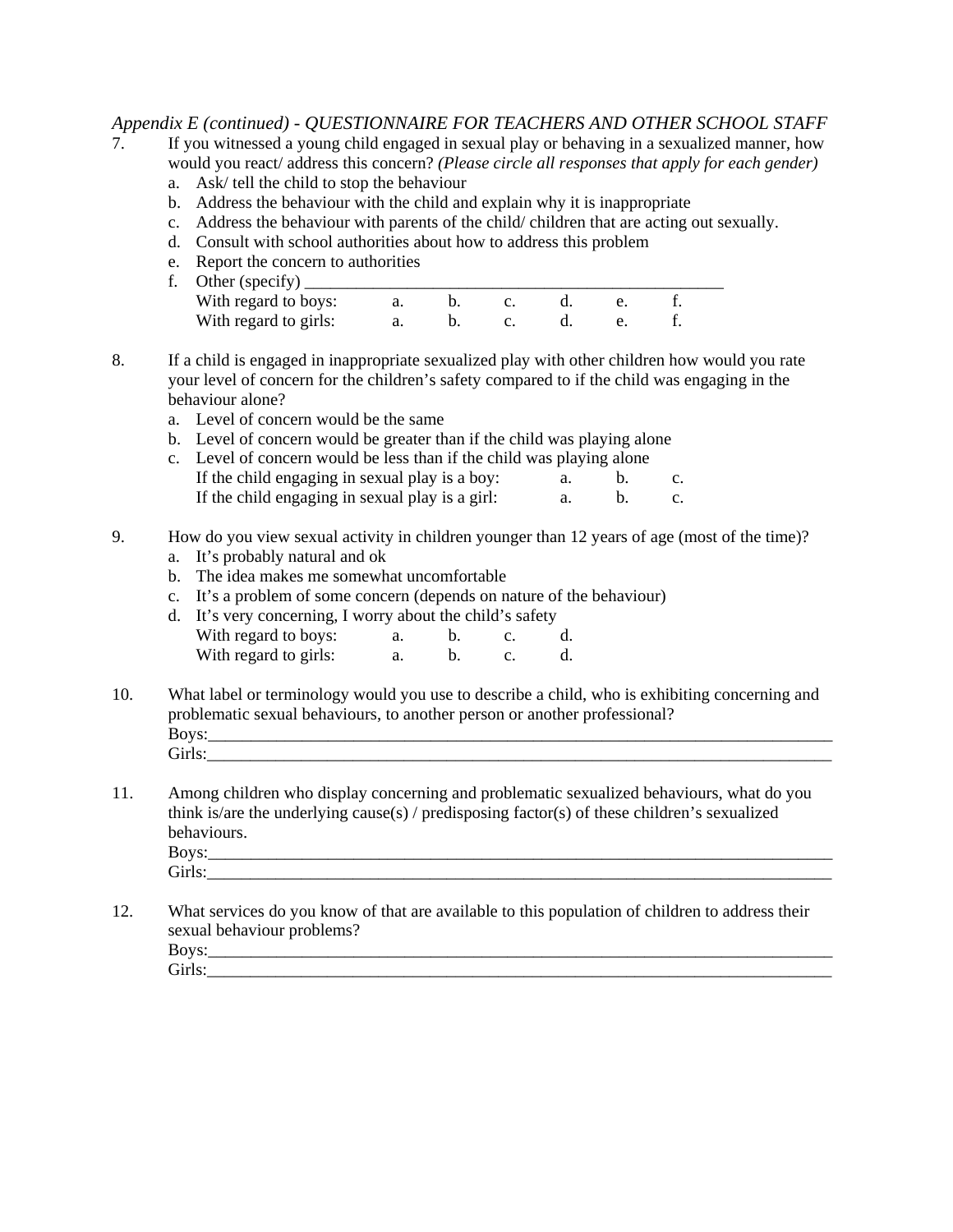*Appendix E (continued) - QUESTIONNAIRE FOR TEACHERS AND OTHER SCHOOL STAFF* 

- 13. How prepared do you think the community is to deal with this problem and provide appropriate services to this population of children? *( please circle one response for each gender)*
	- a. Services are adequate, appropriate and accessible
	- b. Services are inadequate / inappropriate
	- c. Services exist but are not easily accessible
	- d. There are no services for this population of children
	- e. Other comments

With regard to boys: a. b. c. d. e. With regard to girls: a. b. c. d. e.

14. What do you feel will be the implications if these children are not provided with adequate and appropriate services to address their sexual behaviours. Boys:\_\_\_\_\_\_\_\_\_\_\_\_\_\_\_\_\_\_\_\_\_\_\_\_\_\_\_\_\_\_\_\_\_\_\_\_\_\_\_\_\_\_\_\_\_\_\_\_\_\_\_\_\_\_\_\_\_\_\_\_\_\_\_\_\_\_\_\_\_\_\_\_\_ Girls:

\_\_\_\_\_\_\_\_\_\_\_\_\_\_\_\_\_\_\_\_\_\_\_\_\_\_\_\_\_\_\_\_\_\_\_\_\_\_\_\_\_\_\_\_\_\_\_\_\_\_\_\_\_\_\_\_\_\_\_\_\_\_\_\_\_\_\_\_\_\_\_\_\_\_\_\_

\_\_\_\_\_\_\_\_\_\_\_\_\_\_\_\_\_\_\_\_\_\_\_\_\_\_\_\_\_\_\_\_\_\_\_\_\_\_\_\_\_\_\_\_\_\_\_\_\_\_\_\_\_\_\_\_\_\_

- 15. What services would you recommend?
- 16. What is your opinion on professional training to address this problem?
	- a. Would you like to see the availability of more training options
	- b. Professionals are adequately trained to deal with this problem
	- c. Not sure, not a concern for you.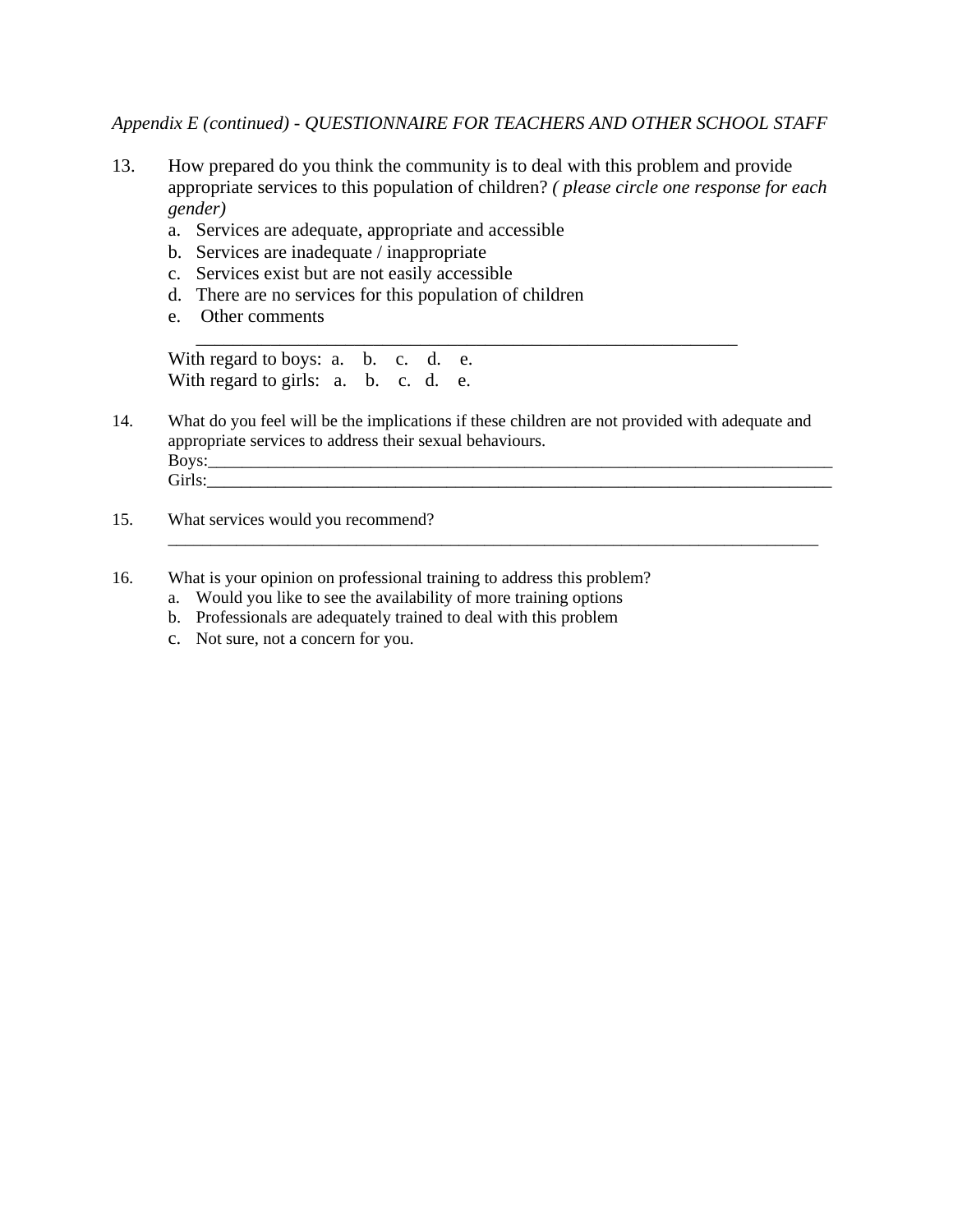*Appendix F* 

## **QUESTIONNAIRE FOR FRONT-LINE STAFF**

Study: Survey of the Trends and Prevalence of Children under 12 years with Sexual Behaviour Problems in London and Middlesex County

|                      | Age: $20-29$ 30-39 40-49 50-59 60+ |                                                                                                                                                                                                                                    | Gender: Male Female |                                                                     |
|----------------------|------------------------------------|------------------------------------------------------------------------------------------------------------------------------------------------------------------------------------------------------------------------------------|---------------------|---------------------------------------------------------------------|
|                      |                                    |                                                                                                                                                                                                                                    |                     |                                                                     |
|                      |                                    |                                                                                                                                                                                                                                    |                     |                                                                     |
| Work Setting: School |                                    | Day-care centre Child Protection Services                                                                                                                                                                                          |                     |                                                                     |
|                      |                                    |                                                                                                                                                                                                                                    |                     | Hospital Children's Mental Health Centre Residential Treatment home |
|                      |                                    | Other (specify) $\qquad \qquad$                                                                                                                                                                                                    |                     |                                                                     |
| $\sim$ $\sim$ $\sim$ |                                    | $\mathcal{A}$ , and a set of the set of the set of the set of the set of the set of the set of the set of the set of the set of the set of the set of the set of the set of the set of the set of the set of the set of the set of |                     |                                                                     |

*All questions on this survey pertain only to children ages 12 and younger. Please try and answer as many questions as you can. We encourage you to add any comments you may have with regards to this population of children, the services available and suggestions for additional services and training.*

- 1. What do you estimate is the prevalence of children with sexual behaviours problems in London and Middlesex County? (% Boys) (% Girls)
- 2. What percentage of children that you encounter in your practice, do you estimate, exhibits sexualized behaviours? (% Boys)\_\_\_\_\_\_\_\_\_\_\_\_\_\_\_\_\_\_ (% Girls)\_
- 3. What label or terminology would you use to describe (to another professional) a child who is exhibiting concerning and problematic sexual behaviours? Boys:\_\_\_\_\_\_\_\_\_\_\_\_\_\_\_\_\_\_\_\_\_\_\_\_\_\_\_\_\_\_\_\_\_\_\_\_\_\_\_\_\_\_\_\_\_\_\_\_\_\_\_\_\_\_\_\_\_\_\_\_\_\_\_\_\_\_\_  $Girls:$
- 4. How do you perceive this problem in London and Middlesex County as compared to 10 years ago? Is it: *( please circle one response for each gender)*
	- e. An increasing problem (more children are acting out sexually than 10 years ago)
	- f. It is roughly the same (no perceivable increase or decrease in the numbers of children who act out sexually).
	- g. A decreasing problem (less children act out sexually now than 10 years ago)
	- h. Don't know / No response With regard to boys: a. b. c. d. With regard to girls: a. b. c. d.
- 5. How prepared do you think the community is to deal with this problem and provide appropriate services to this population of children? *( please circle one response for each gender)*

\_\_\_\_\_\_\_\_\_\_\_\_\_\_\_\_\_\_\_\_\_\_\_\_\_\_\_\_\_\_\_\_\_\_\_\_\_\_\_\_\_\_\_\_\_\_\_\_\_\_\_\_\_\_\_\_\_\_

- f. Services are adequate, appropriate and accessible
- g. Services are inadequate / inappropriate
- h. Services exist but are not easily accessible
- i. There are no services for this population of children
- j. Other comments

With regard to boys: a. b. c. d. e.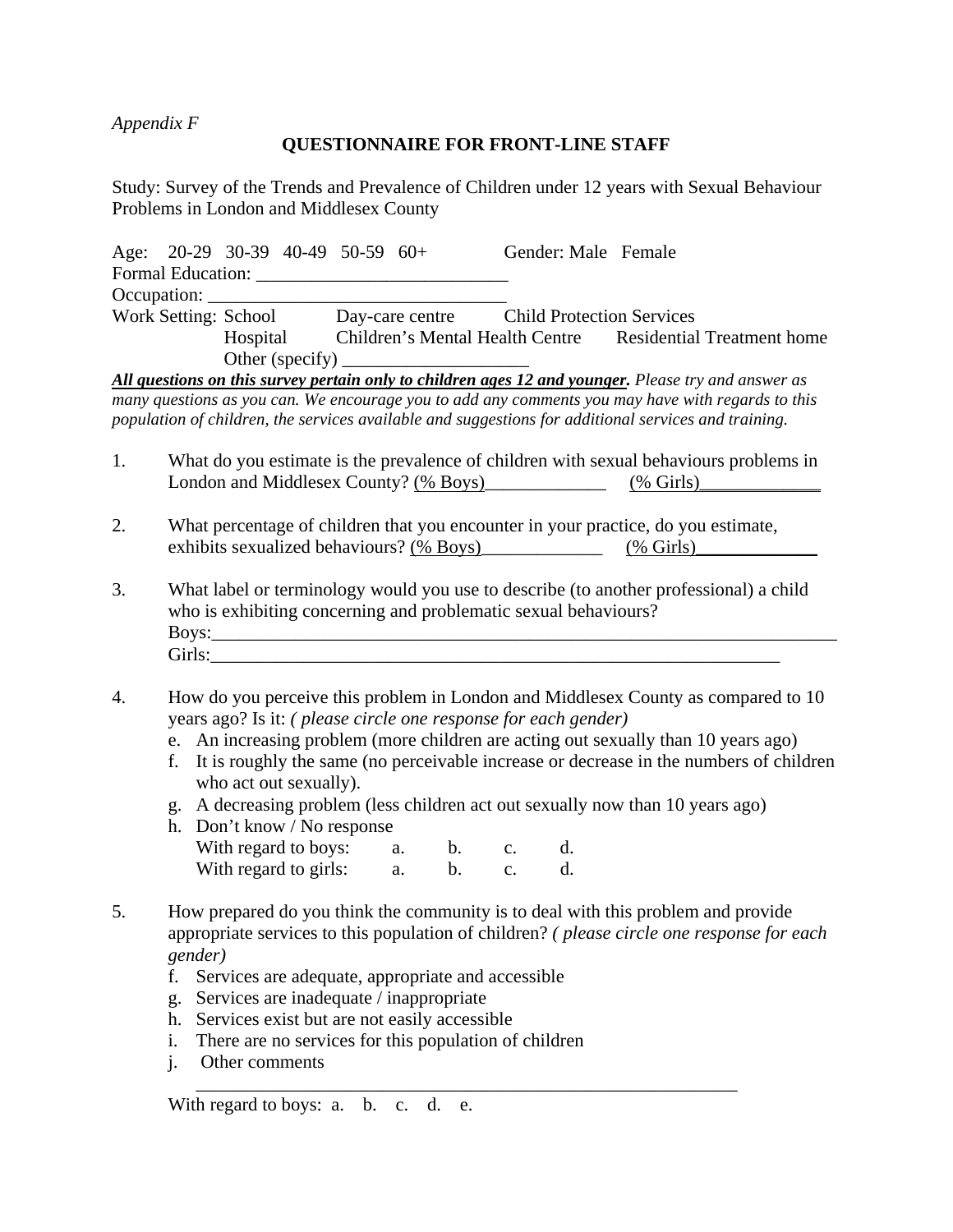With regard to girls: a. b. c. d. e.

- 6. In your opinion, what do you think is/are the underlying cause(s) / predisposing factor(s) of these children's sexualized behaviours. Boys:\_\_\_\_\_\_\_\_\_\_\_\_\_\_\_\_\_\_\_\_\_\_\_\_\_\_\_\_\_\_\_\_\_\_\_\_\_\_\_\_\_\_\_\_\_\_\_\_\_\_\_\_\_\_\_\_\_\_\_\_\_\_\_\_\_\_\_ Girls:\_\_\_\_\_\_\_\_\_\_\_\_\_\_\_\_\_\_\_\_\_\_\_\_\_\_\_\_\_\_\_\_\_\_\_\_\_\_\_\_\_\_\_\_\_\_\_\_\_\_\_\_\_\_\_\_\_\_\_\_\_\_\_\_\_\_\_
- 7. What services do you know of that are available to this population of children to address their sexual behaviour problems Boys:\_\_\_\_\_\_\_\_\_\_\_\_\_\_\_\_\_\_\_\_\_\_\_\_\_\_\_\_\_\_\_\_\_\_\_\_\_\_\_\_\_\_\_\_\_\_\_\_\_\_\_\_\_\_\_\_\_\_\_\_\_\_\_\_\_\_\_ Girls:\_\_\_\_\_\_\_\_\_\_\_\_\_\_\_\_\_\_\_\_\_\_\_\_\_\_\_\_\_\_\_\_\_\_\_\_\_\_\_\_\_\_\_\_\_\_\_\_\_\_\_\_\_\_\_\_\_\_\_\_\_\_\_\_\_\_\_

 $\_$  , and the set of the set of the set of the set of the set of the set of the set of the set of the set of the set of the set of the set of the set of the set of the set of the set of the set of the set of the set of th

- 8. In your opinion, what do you feel will be the implications if these children are not provided with adequate and appropriate services. Boys:\_\_\_\_\_\_\_\_\_\_\_\_\_\_\_\_\_\_\_\_\_\_\_\_\_\_\_\_\_\_\_\_\_\_\_\_\_\_\_\_\_\_\_\_\_\_\_\_\_\_\_\_\_\_\_\_\_\_\_\_\_\_\_\_\_\_\_ Girls:\_\_\_\_\_\_\_\_\_\_\_\_\_\_\_\_\_\_\_\_\_\_\_\_\_\_\_\_\_\_\_\_\_\_\_\_\_\_\_\_\_\_\_\_\_\_\_\_\_\_\_\_\_\_\_\_\_\_\_\_\_\_\_\_\_\_\_
- 9. What services would you recommend?
- 10. What is your opinion on professional training to address this problem?
	- d. Would you like to see the availability of more training options
	- e. Professional are adequately trained to deal with this problem
	- f. Not sure, not a concern for you.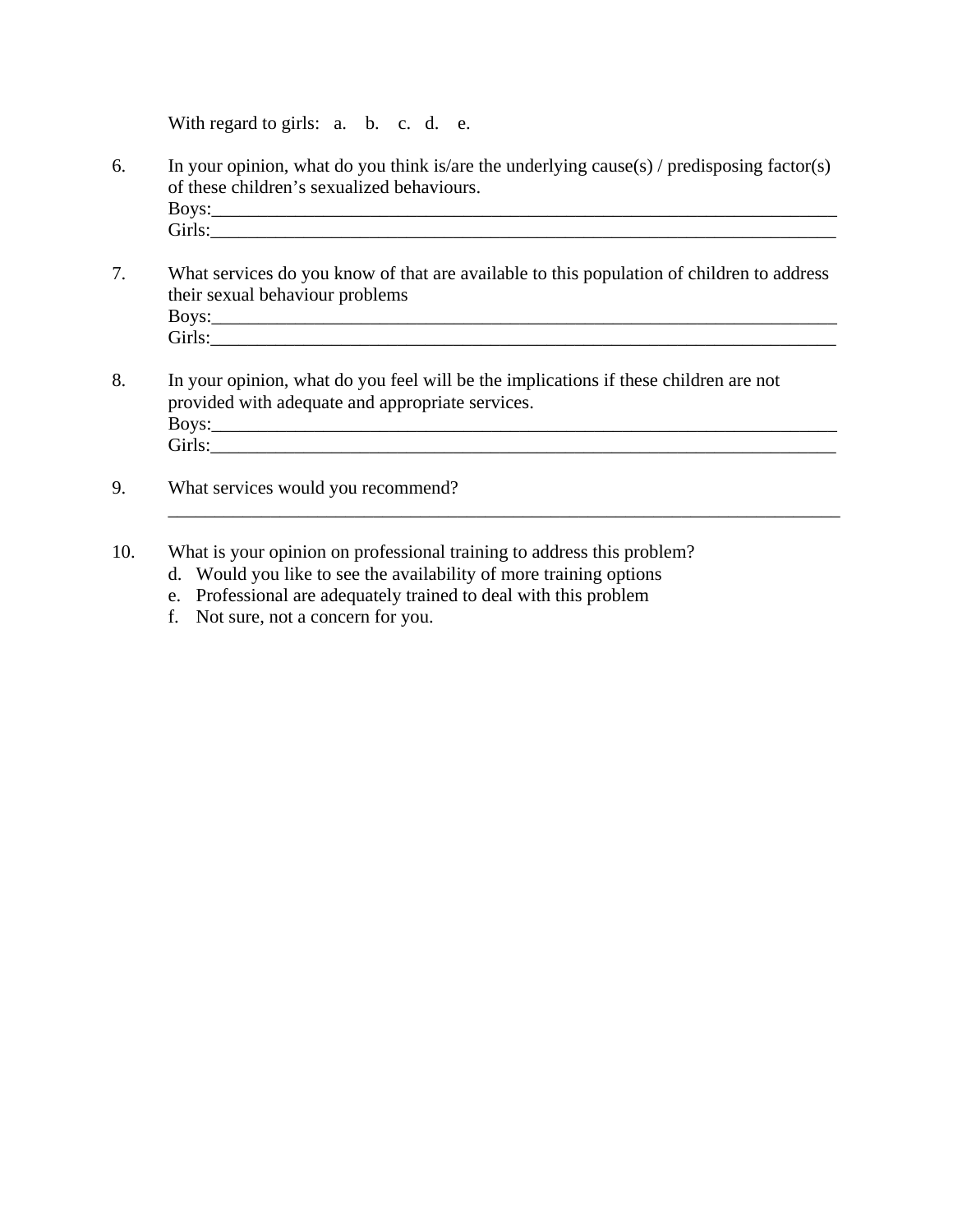# *Appendix G*  **Perceptions Questionnaire (Version 1)**

*Using the following scale please rate the extent to which you would be concerned about each of the following behaviours. You are asked to rate the behaviours once for girls aged 1-6 years old and once for boys aged 1-6 years old. Please circle one number for each behaviour and gender group.* 

| 1<br>Not at all                 | $\overline{2}$<br>Somewhat                                                                                                                                                                                                                                               | 3<br><b>Moderately</b> | $\overline{4}$<br><b>Extremely</b>                                 | <b>NS</b><br>Not sure                                              |
|---------------------------------|--------------------------------------------------------------------------------------------------------------------------------------------------------------------------------------------------------------------------------------------------------------------------|------------------------|--------------------------------------------------------------------|--------------------------------------------------------------------|
| Concerning                      | concerning                                                                                                                                                                                                                                                               | concerning             | concerning                                                         |                                                                    |
|                                 |                                                                                                                                                                                                                                                                          |                        | <b>GIRLS</b><br><b>AGES 1-6</b>                                    | <b>BOYS</b><br><b>AGES 1-6</b>                                     |
| 01.<br>02.<br>03.<br>04.<br>05. | Child dresses like the opposite sex<br>Child talks about wanting to be the opposite sex<br>Child talks about wanting to be the opposite sex when playing<br>Child uses words that describe sex acts<br>Child makes sexual sounds (sighing, moaning, heavy breathing etc) |                        | 1 2 3 4 NS<br>1 2 3 4 NS<br>1 2 3 4 NS<br>1 2 3 4 NS<br>1 2 3 4 NS | 1 2 3 4 NS<br>1 2 3 4 NS<br>1 2 3 4 NS<br>1 2 3 4 NS<br>1 2 3 4 NS |
| 06.<br>07.<br>08.<br>09.<br>10. | Child talks about sexual acts.<br>Child touches own private parts when in public places<br>Child masturbates with hand<br>Child masturbates with object<br>Child touches own private parts when at home                                                                  |                        | 1 2 3 4 NS<br>1 2 3 4 NS<br>1 2 3 4 NS<br>1 2 3 4 NS<br>1 2 3 4 NS | 1 2 3 4 NS<br>1 2 3 4 NS<br>1 2 3 4 NS<br>1 2 3 4 NS<br>1 2 3 4 NS |
| 11.                             | Child rubs body against people or furniture                                                                                                                                                                                                                              |                        | 1 2 3 4 NS                                                         | $1234 \overline{\text{NS}}$                                        |
| 12.<br>13.                      | Child imitates the act of sexual intercourse<br>Child asks others to engage in sexual acts with him/her (including via phone, written notes, drawings,<br>emails etc.)                                                                                                   |                        | 1 2 3 4 NS<br>1 2 3 4 NS                                           | 1 2 3 4 NS<br>1 2 3 4 NS                                           |
| 14.                             | Child tries to look at other people when they are nude/undressing                                                                                                                                                                                                        |                        | 1 2 3 4 NS                                                         | 1 2 3 4 NS                                                         |
| 15.                             | Child imitates sexual behaviour with dolls or stuffed animals                                                                                                                                                                                                            |                        | 1 2 3 4 NS                                                         | 1 2 3 4 NS                                                         |
| 16.                             | Child tries to view pictures of nude/ partially dressed people (includes catalogues and printed material)                                                                                                                                                                |                        | 1 2 3 4 NS                                                         | 1 2 3 4 NS                                                         |
| 17.                             | Child talks about performing sexual acts                                                                                                                                                                                                                                 |                        | 1 2 3 4 NS                                                         | 1 2 3 4 NS                                                         |
| 18.                             | Child asks to view sexually explicit TV shows and movies                                                                                                                                                                                                                 |                        | 1 2 3 4 NS                                                         | 1 2 3 4 NS                                                         |
| 19.                             | Child seems very interested in the opposite sex                                                                                                                                                                                                                          |                        | 1 2 3 4 NS                                                         | 1 2 3 4 NS                                                         |
| 20.                             | Child tries to view nude/sexually explicit material over the internet                                                                                                                                                                                                    |                        | 1 2 3 4 NS                                                         | 1 2 3 4 NS                                                         |
|                                 | Appendix G (continued) - Perceptions Questionnaire (Version 1)                                                                                                                                                                                                           |                        |                                                                    |                                                                    |
| 21.                             | Child collects intimate apparel (not their own)                                                                                                                                                                                                                          |                        | 1 2 3 4 NS                                                         | 1 2 3 4 NS                                                         |
| 22.                             | Child shows private parts to adults                                                                                                                                                                                                                                      |                        | 1 2 3 4 NS                                                         | 1 2 3 4 NS                                                         |
| 23.                             | Child undresses self in front of others                                                                                                                                                                                                                                  |                        | 1 2 3 4 NS                                                         | 1 2 3 4 NS                                                         |
| 24.                             | Child sits with crotch or underwear exposed                                                                                                                                                                                                                              |                        | 1 2 3 4 NS                                                         | 1 2 3 4 NS                                                         |
| 25.                             | Child shows private parts to children                                                                                                                                                                                                                                    |                        | 1 2 3 4 NS                                                         | 1 2 3 4 NS                                                         |
| 26.                             | Child touches other people's private parts                                                                                                                                                                                                                               |                        | 1 2 3 4 NS                                                         | 1 2 3 4 NS                                                         |
| 27.                             | Child puts mouth on another child's or adult's sex parts                                                                                                                                                                                                                 |                        | 1 2 3 4 NS                                                         | 1 2 3 4 NS                                                         |
| 28.                             | Child tries to undress other children or adults against their will                                                                                                                                                                                                       |                        | 1 2 3 4 NS                                                         | 1 2 3 4 NS                                                         |
| 29.                             | Child tries to insert objects into his/her own vagina or anus                                                                                                                                                                                                            |                        | 1 2 3 4 NS                                                         | 1 2 3 4 NS                                                         |
| 30.                             | Child tries to insert objects into someone else's vagina or anus                                                                                                                                                                                                         |                        | 1 2 3 4 NS                                                         | 1 2 3 4 NS                                                         |
| 31.                             | Child tries to insert penis into someone else's mouth                                                                                                                                                                                                                    |                        | 1 2 3 4 NS                                                         | 1 2 3 4 NS                                                         |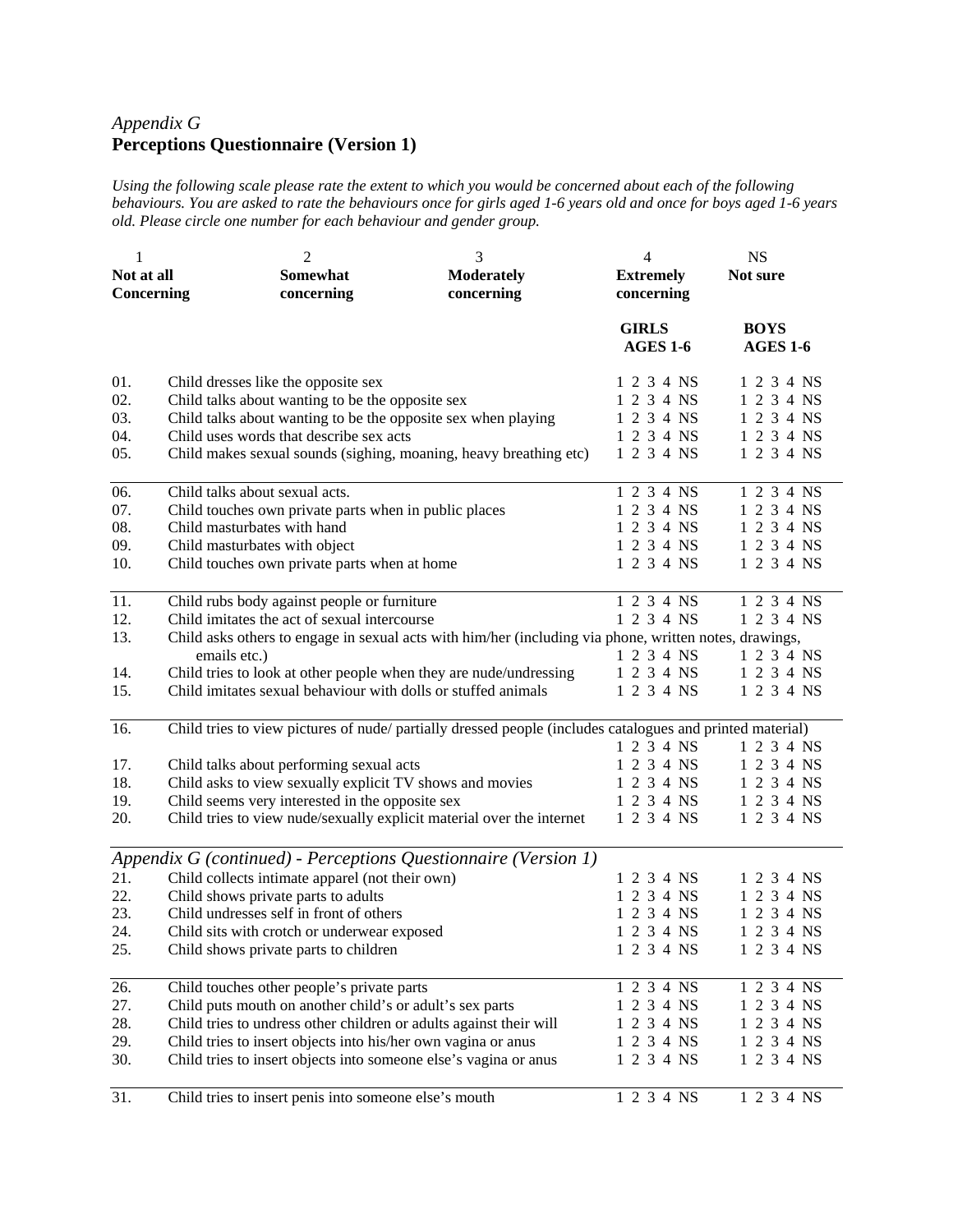| 32. | When kissing, child tries to put tongue into other person's mouth | 1 2 3 4 NS | 1 2 3 4 NS |
|-----|-------------------------------------------------------------------|------------|------------|
| 33. | Child tries to engage an animal in sexual acts                    | 1 2 3 4 NS | 1 2 3 4 NS |
| 34. | Children playing 'Doctor'                                         | 1 2 3 4 NS | 1 2 3 4 NS |
| 35. | Restraining another child and demanding sexual contact            | 1 2 3 4 NS | 1 2 3 4 NS |
|     |                                                                   |            |            |
| 36. | Refusing to share toys with other children                        | 1 2 3 4 NS | 1 2 3 4 NS |
| 37. | Punching another child in the face                                | 1 2 3 4 NS | 1 2 3 4 NS |
| 38. | Child's drawings depict sexual content and sexual interactions    | 1 2 3 4 NS | 1 2 3 4 NS |
| 39. | Child's drawings depict sexually explicit drawings of genitalia   | 1 2 3 4 NS | 1 2 3 4 NS |
| 40. | Other sexualized behaviours witnessed (please specify)            | 1 2 3 4 NS | 1 2 3 4 NS |
|     |                                                                   |            |            |

\_\_\_\_\_\_\_\_\_\_\_\_\_\_\_\_\_\_\_\_\_\_\_\_\_\_\_\_\_\_\_\_\_\_\_\_\_\_\_\_\_

*Thank you for your time and cooperation*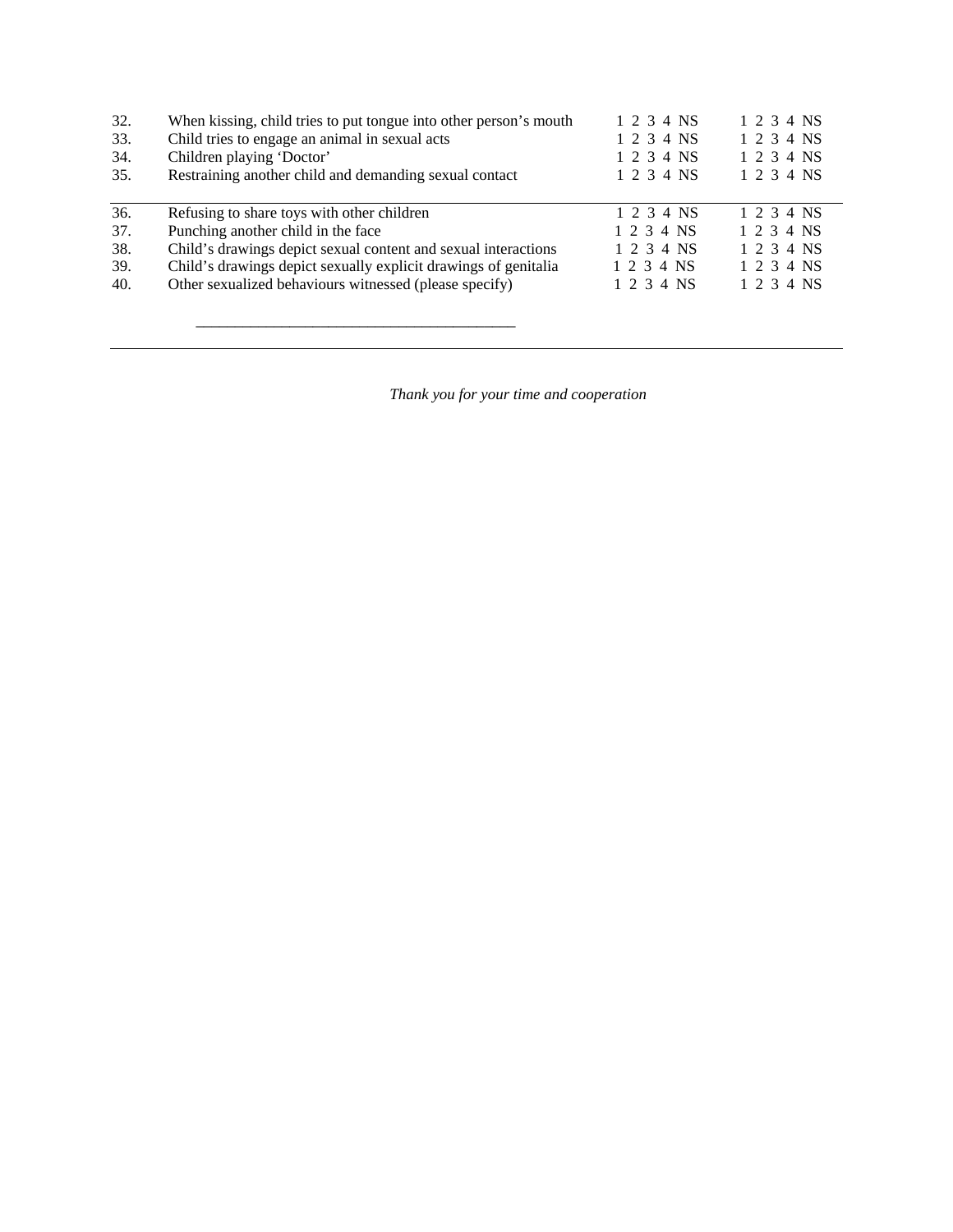## Appendix H

# **Perceptions Questionnaire (Version 2)**

*Using the following scale please rate the extent to which you would be concerned about each of the following behaviours. You are asked to rate the behaviours once for girls aged 7-12 years old and once for boys aged 7-12 years old. Please circle one number for each behaviour and gender group.* 

| 1                        | $\overline{c}$                                                                                                         | 3                               | $\overline{4}$                   | <b>NS</b>                       |
|--------------------------|------------------------------------------------------------------------------------------------------------------------|---------------------------------|----------------------------------|---------------------------------|
| Not at all<br>Concerning | Somewhat<br>concerning                                                                                                 | <b>Moderately</b><br>concerning | <b>Extremely</b><br>concerning   | Not sure                        |
|                          |                                                                                                                        |                                 | <b>GIRLS</b><br><b>AGES 7-12</b> | <b>BOYS</b><br><b>AGES 7-12</b> |
| 41.                      | Child dresses like the opposite sex                                                                                    |                                 | 1 2 3 4 NS                       | 1 2 3 4 NS                      |
| 42.                      | Child talks about wanting to be the opposite sex                                                                       |                                 | 1 2 3 4 NS                       | 1 2 3 4 NS                      |
| 43.                      | Child talks about wanting to be the opposite sex when playing                                                          |                                 | 1 2 3 4 NS                       | 1 2 3 4 NS                      |
| 44.                      | Child uses words that describe sex acts                                                                                |                                 | 1 2 3 4 NS                       | 1 2 3 4 NS                      |
| 45.                      | Child makes sexual sounds (sighing, moaning, heavy breathing etc)                                                      |                                 | 1 2 3 4 NS                       | 1 2 3 4 NS                      |
| 46.                      | Child talks about sexual acts.                                                                                         |                                 | 1 2 3 4 NS                       | 1 2 3 4 NS                      |
| 47.                      | Child touches own private parts when in public places                                                                  |                                 | 1 2 3 4 NS                       | 1 2 3 4 NS                      |
| 48.                      | Child masturbates with hand                                                                                            |                                 | 1 2 3 4 NS                       | 1 2 3 4 NS                      |
| 49.                      | Child masturbates with object                                                                                          |                                 | 1 2 3 4 NS                       | 1 2 3 4 NS                      |
| 50.                      | Child touches own private parts when at home                                                                           |                                 | 1 2 3 4 NS                       | 1 2 3 4 NS                      |
| 51.                      | Child rubs body against people or furniture                                                                            |                                 | 1 2 3 4 NS                       | 1 2 3 4 NS                      |
| 52.                      | Child imitates the act of sexual intercourse                                                                           |                                 | 1 2 3 4 NS                       | 1 2 3 4 NS                      |
| 53.                      | Child asks others to engage in sexual acts with him/her (including via phone, written notes, drawings,<br>emails etc.) |                                 | 1 2 3 4 NS                       | 1 2 3 4 NS                      |
| 54.                      | Child tries to look at other people when they are nude/undressing                                                      |                                 | 1 2 3 4 NS                       | 1 2 3 4 NS                      |
| 55.                      | Child imitates sexual behaviour with dolls or stuffed animals                                                          |                                 | 1 2 3 4 NS                       | 1 2 3 4 NS                      |
| 56.                      | Child tries to view pictures of nude/ partially dressed people (includes catalogues and printed material)              |                                 | 1 2 3 4 NS                       |                                 |
| 57.                      |                                                                                                                        |                                 | 1 2 3 4 NS                       | 1 2 3 4 NS<br>1 2 3 4 NS        |
| 58.                      | Child talks about performing sexual acts<br>Child asks to view sexually explicit TV shows and movies                   |                                 | 1 2 3 4 NS                       | 1 2 3 4 NS                      |
| 59.                      | Child seems very interested in the opposite sex                                                                        |                                 | 1 2 3 4 NS                       | 1 2 3 4 NS                      |
| 60.                      | Child tries to view nude/sexually explicit material over the internet                                                  |                                 | 1 2 3 4 NS                       | 1 2 3 4 NS                      |
|                          | Appendix H (continued) - Perceptions Questionnaire (Version 2)                                                         |                                 |                                  |                                 |
| 61.                      | Child collects intimate apparel (not their own)                                                                        |                                 | 1 2 3 4 NS                       | 1 2 3 4 NS                      |
| 62.                      | Child shows private parts to adults                                                                                    |                                 | 1 2 3 4 NS                       | 1 2 3 4 NS                      |
| 63.                      | Child undresses self in front of others                                                                                |                                 | 1 2 3 4 NS                       | 1 2 3 4 NS                      |
| 64.                      | Child sits with crotch or underwear exposed                                                                            |                                 | 1 2 3 4 NS                       | 1 2 3 4 NS                      |
| 65.                      | Child shows private parts to children                                                                                  |                                 | 1 2 3 4 NS                       | 1 2 3 4 NS                      |
| 66.                      | Child touches other people's private parts                                                                             |                                 | $1234$ $\overline{\text{NS}}$    | 1 2 3 4 NS                      |
| 67.                      | Child puts mouth on another child's or adult's sex parts                                                               |                                 | 1 2 3 4 NS                       | 1 2 3 4 NS                      |
| 68.                      | Child tries to undress other children or adults against their will                                                     |                                 | 1 2 3 4 NS                       | 1 2 3 4 NS                      |
| 69.                      | Child tries to insert objects into his/her own vagina or anus                                                          |                                 | 1 2 3 4 NS                       | 1 2 3 4 NS                      |
| 70.                      | Child tries to insert objects into someone else's vagina or anus                                                       |                                 | 1 2 3 4 NS                       | 1 2 3 4 NS                      |